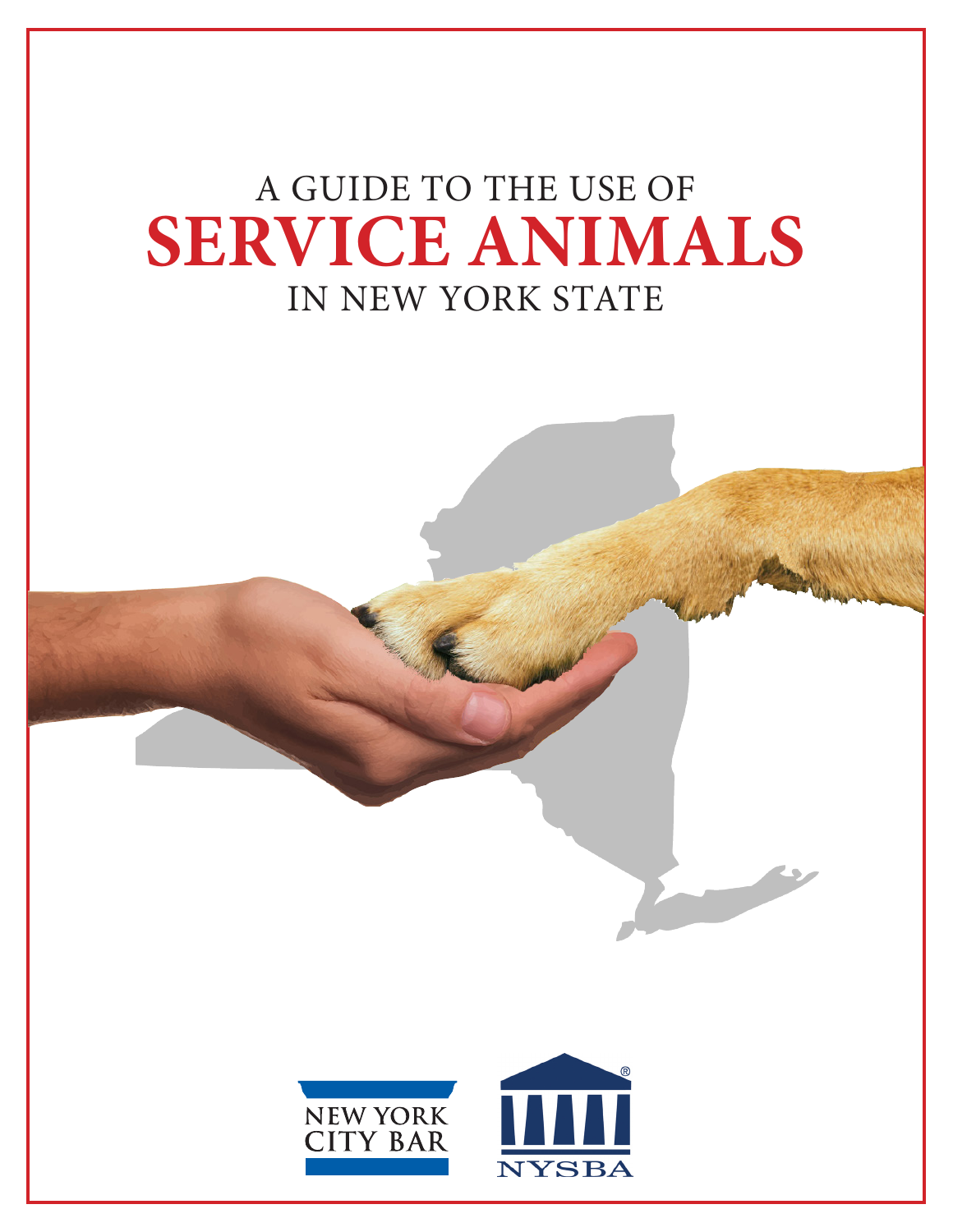#### **A GUIDE TO THE USE OF SERVICE ANIMALS IN NEW YORK STATE**

#### **MAY 2017**

People with disabilities may rely on dogs and other service animals to assist them at their homes and workplaces, schools, retail stores, restaurants, theaters and when traveling. However, there has been confusion both for those who use service animals and those who must accommodate them. The New York City Bar Association and the New York State Bar Association have released this guide jointly to help clarify the legal rights and obligations involving the use of service animals in the state. The associations encourage the downloading, copying and distribution of the Guide throughout the state.

Please note that this guide provides general information only. The information in this guide should not be used or taken as legal advice for a specific situation. For legal advice about your rights or obligations in a particular situation, please speak to a lawyer.

This Guide has been designed to facilitate reading by people with sight and other reading disabilities. Its primary form of distribution is on the Internet, accessible by screen reader technology. It is in 14 point Arial type. Those who use screen magnification programs can enlarge the Guide to suit individual needs. Alternatively, the Guide may be copied into Word and magnified there for printing.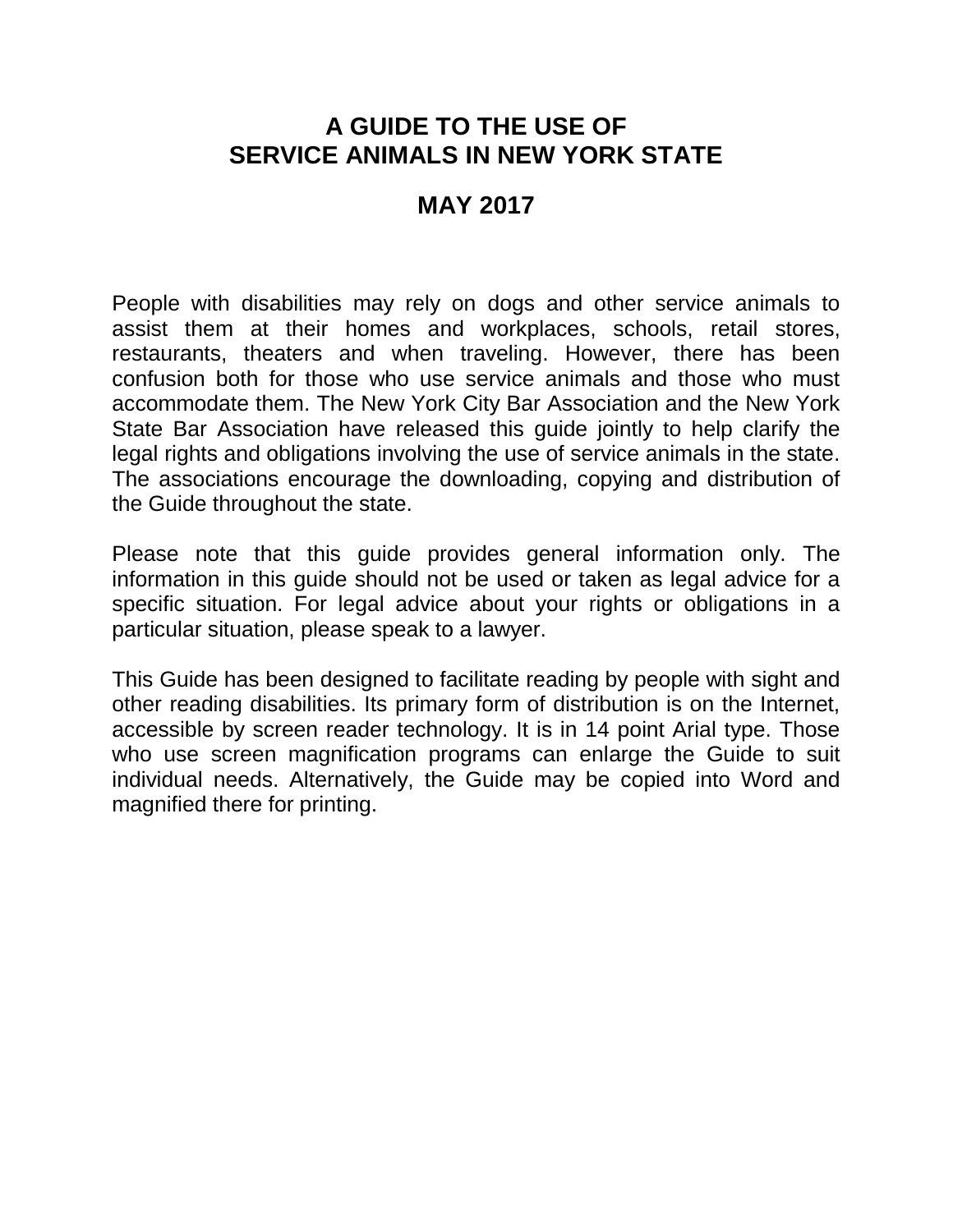#### **New York City and State Bar Associations Joint Task Force on Service Animals in New York State**

Mark H. Leeds, Chair Dennis R. Boyd John Ensminger Prof. Margaret M. Flint Christine L. Mott Jo Anne Simon

New York City Bar Association Animal Law Committee By: Lori Barrett, Chair

New York City Bar Association Disability Law Committee By: John Egan, Secretary\*

New York State Bar Association Animals and the Law Committee By: Natalie A. Carraway, Chair

New York State Bar Association Disability Rights Committee By: Tara L. Moffett, Chair

\* \* \*

The Task Force thanks Anna McDermott at Debevoise & Plimpton for her invaluable assistance.

\*Hon. Katharine Parker, Chair of the NYCBA Disability Law Committee, recuses herself.

\*\*This Guide was approved by the Executive Committee of the New York State Bar Association on March 31, 2017.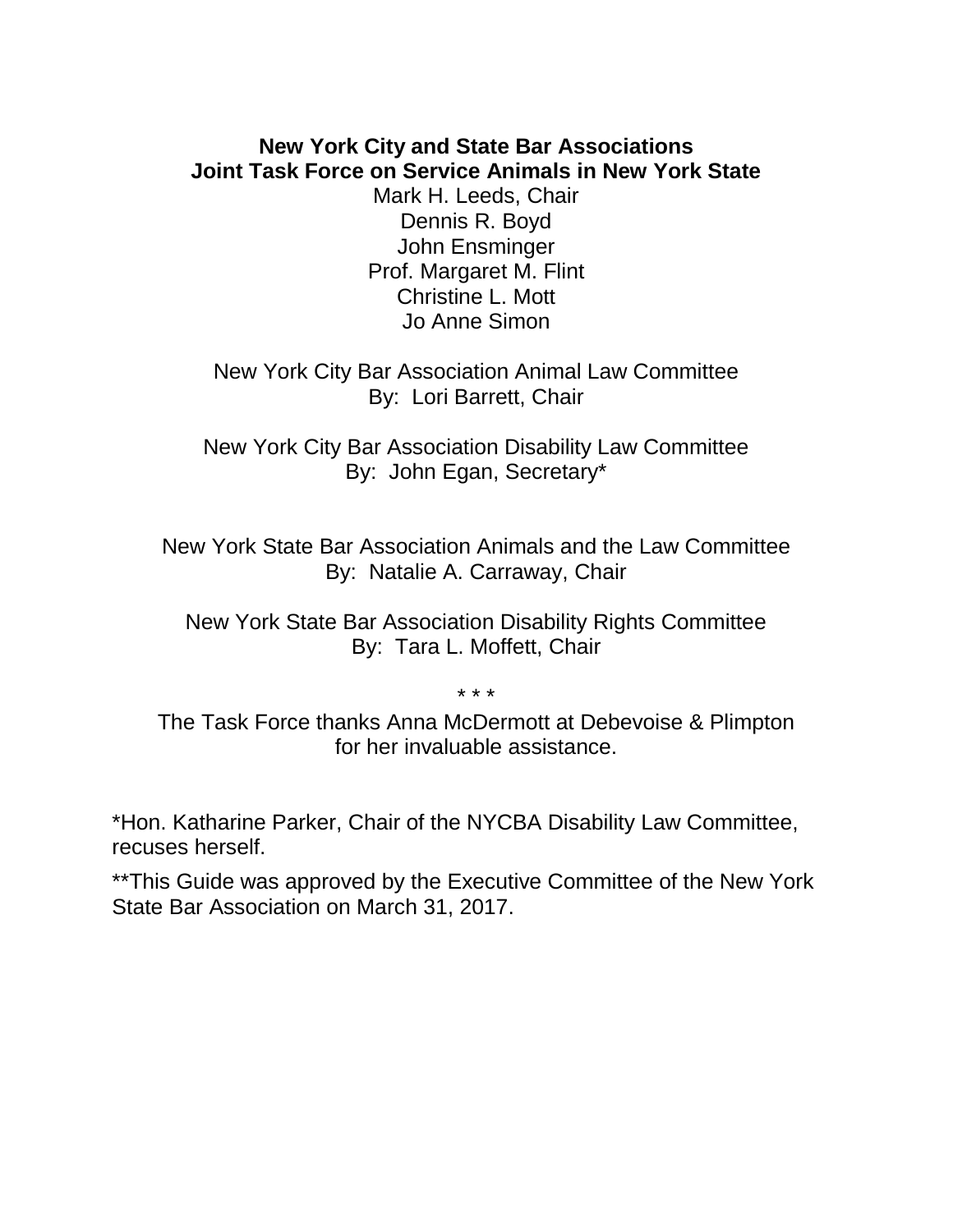## **CONTENTS**

| Ш.                                                                 |  |
|--------------------------------------------------------------------|--|
| А.                                                                 |  |
| В.                                                                 |  |
| <b>Public And Private Bus, Rail, Ferry, And Other Ground</b><br>1. |  |
| $2-$                                                               |  |
| 3.                                                                 |  |
| C.                                                                 |  |
| D.                                                                 |  |
|                                                                    |  |
| III.                                                               |  |
|                                                                    |  |
|                                                                    |  |
| <b>OTHER LOCAL LAWS AROUND NEW YORK STATE </b> 9<br>IV.            |  |
| V.                                                                 |  |
|                                                                    |  |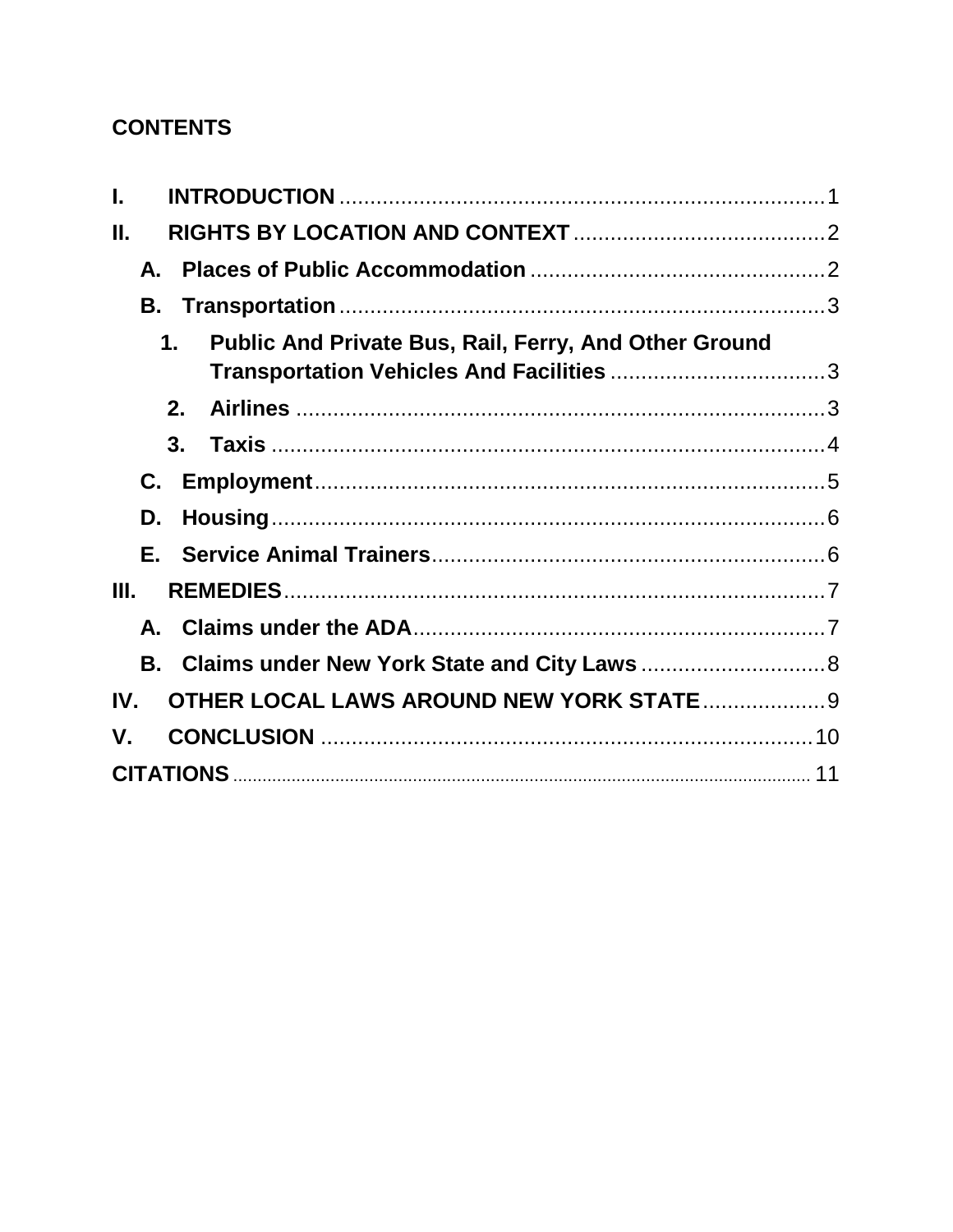#### <span id="page-4-0"></span>**I. INTRODUCTION**

People with disabilities living, working, going to school, shopping, visiting, enjoying entertainment, traveling, or doing virtually anything else in New York State, may be accompanied by a service animal, as may a person training such an animal. Depending on the context and the location – i.e., in housing, transportation, employment or places of public accommodation, in or outside of New York City – the definition of "service animal" may be different; it may be limited to a dog or a miniature horse, or it may not be limited at all.<sup>1</sup> Unlike federal and state laws, the New York City Human Rights Law does not provide a definition of service animal; however, there is ample support to construe New York City's Human Rights Law more broadly than federal and state laws in this area. These differing and shifting definitions and judicial interpretations of service animals under the various laws invariably has created confusion.<sup>2</sup> However, in most instances, the "bottom line" is determined by whether one is in New York City or elsewhere in the State. $3$ 

Likewise, the definition of the term "disability" varies among pertinent laws,  $4\overline{ }$ but, in most instances, such distinctions usually are not the central issue with respect to service animals. In some situations, the nature of the person's disability and the role of the service animal will be readily apparent. Where they are not so apparent, the credible verbal assurance of the person with the animal that the person has a disability and a description of the service performed by the animal to alleviate some aspect of the disability are all that an entity covered by the relevant laws legally may ask in determining whether it must accept the person and the animal; a request for documentation would be illegal, except to limited extents in housing, air transportation, and employment.

This publication is the latest effort by the New York City Bar Association and New York State Bar Association to clarify the rights in question for those who train or use service animals, for those who must accommodate use and training of such animals, for law enforcement personnel, lawyers and judges who must interpret, enforce, and apply the pertinent laws, as well as for legislators and others seeking to be consistent with and/or to extend existing rights.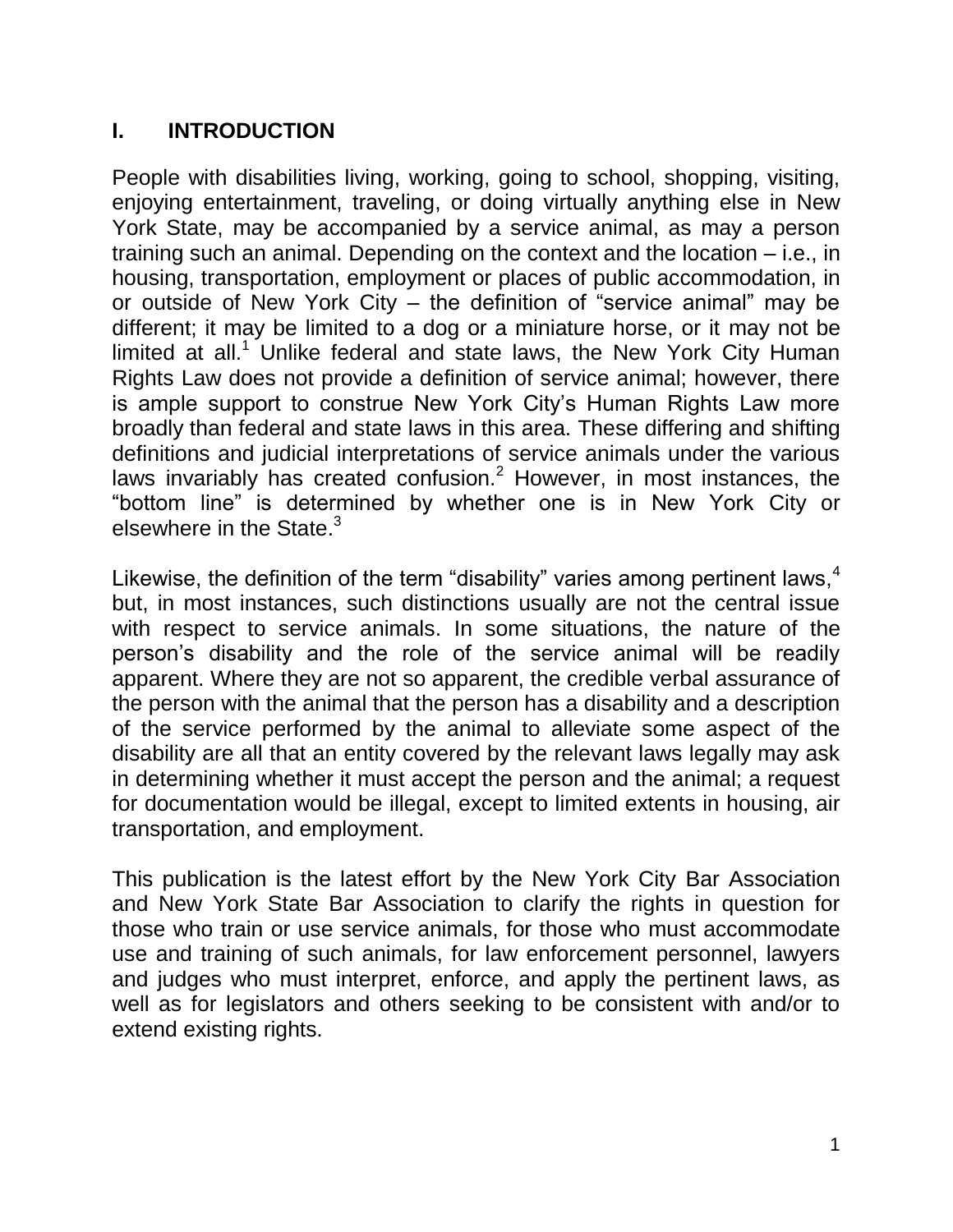#### <span id="page-5-0"></span>**II. RIGHTS BY LOCATION AND CONTEXT**

#### <span id="page-5-1"></span>**A. Places of Public Accommodation**

A person with a disability may use his/her service animal in "services, programs, and activities provided or made available by public entities" and in private sector places of public accommodation, "in all areas … where members of the public, program participants, clients, customers, patrons, or invitees, as relevant, are allowed to go."<sup>5</sup>

Since 2011, United States Department of Justice (DOJ) Americans with Disabilities Act (ADA) regulations have limited "service animals" in such locations to dogs (without so limiting the applicability of laws not having such limitations, as discussed further below). DOJ accords a similar status to miniature horses.<sup>6</sup> DOJ no longer accepts emotional support and crime deterrence as tasks that could qualify an animal as a service animal<sup>7</sup> (again, without limiting other laws recognizing broader rights). The Justice Department also added a requirement that a service dog under Titles II and III be under the control of its handler. Although this generally requires a harness or tether of some type, it permits substitution of other effective means of control (for example, voice commands) when physical restraints "would interfere with the service animal's safe, effective performance of work or tasks" or when the person using the dog is not capable of exerting physical control.<sup>8</sup>

Under DOJ's ADA regulations, as well as New York State Human Rights Law (State HRL) and State Civil Rights Law (State CRL) provisions incorporating "control" aspects of those regulations, a covered entity may ask that the dog or miniature horse be removed if its handler cannot control it or if it is not housebroken.<sup>9</sup> But, while a "public accommodation is not responsible for the care or supervision of a service animal,"<sup>10</sup> it must make reasonable modifications of its policies and practices to facilitate a service animal user's use of that animal, including provision of aids and services.<sup>11</sup> Covered entities are limited in the inquiries they might make and are forbidden from requesting documentation.<sup>12</sup> Indeed, both the Bush and Obama Justice Departments firmly rejected proposals that formal training be required for service animals.<sup>13</sup>

Notably, the ADA, State HRL, and State CRL constitute a floor, rather than a ceiling, for the City Human Rights Law (City HRL) and do not preempt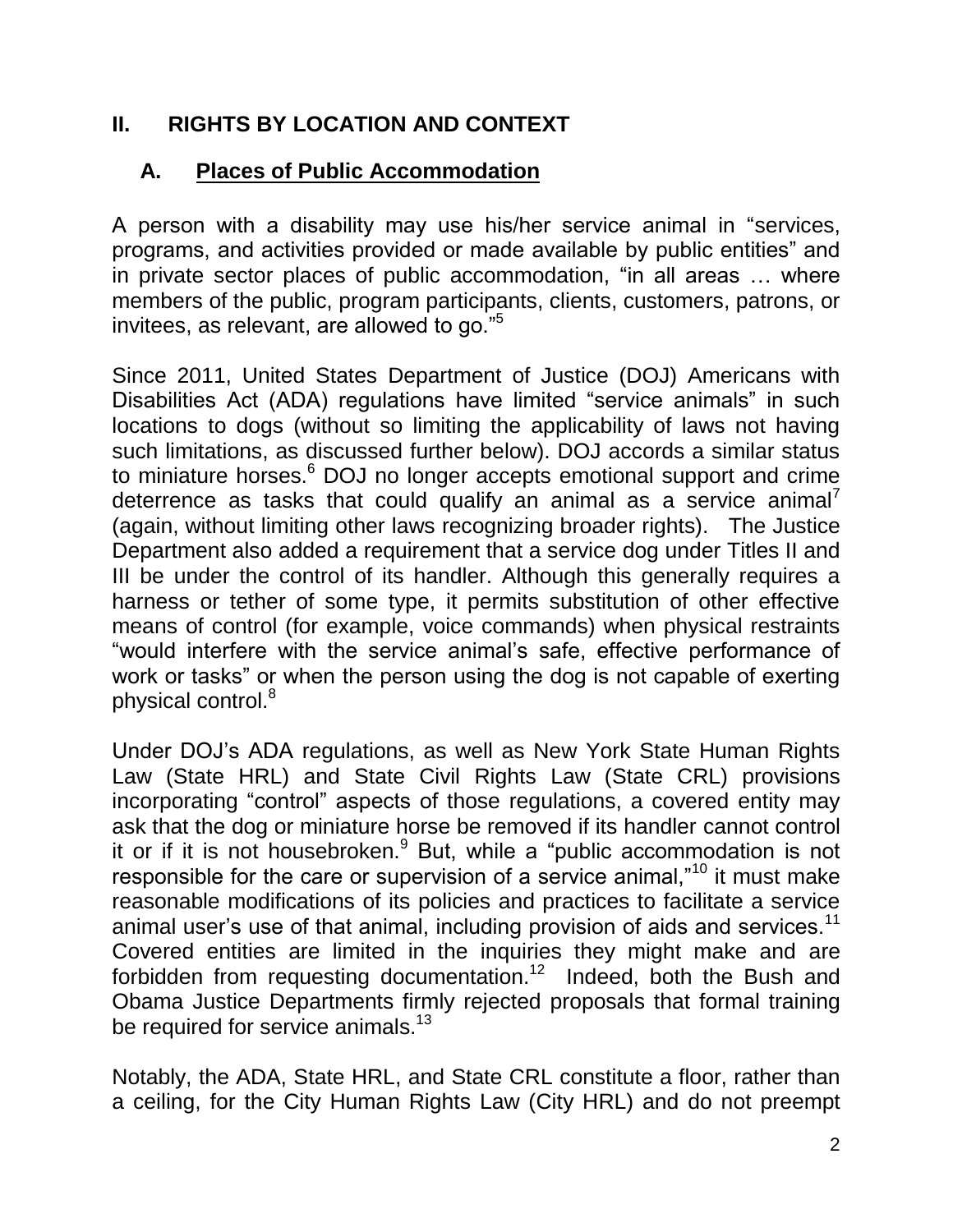broader rights under the City HRL. Accordingly, since the City HRL does not provide limitations or definitions concerning service animals, a covered entity in New York City would have to plead and prove that the presence of the particular service animal was an undue hardship.<sup>14</sup>

# <span id="page-6-0"></span>**B. Transportation**

Among public accommodations covered by the ADA, beyond DOJ regulations, is transportation. Under United States Department of Transportation (DOT) ADA regulations, a transportation provider must accept the credible verbal assurance of a passenger or prospective passenger as to disability and service animal status.<sup>15</sup>

## <span id="page-6-1"></span>**1. Public and Private Bus, Rail, Ferry, and Other Ground Transportation Vehicles and Facilities**

Service animals shall always be permitted to accompany their users in any private or public transportation vehicle or facility. One of the most common misunderstandings about service animals is that they are limited to being guide dogs for persons with visual impairments. Dogs are trained to assist people with a wide variety of disabilities, including individuals with hearing and mobility impairments. Other animals (e.g., monkeys) are sometimes used as service animals as well. In any of these situations, the entity must permit the service animal to accompany its user.<sup>16</sup>

These DOT requirements preempt local regulations that recognize lesser rights for people with disabilities using service animals.<sup>17</sup> At the same time, rights provided by the City HRL beyond those in the DOT's ADA regulations are not preempted.<sup>18</sup>

# **2. Airlines**

<span id="page-6-2"></span>The federal Air Carrier Access Act (ACAA) prohibits discrimination against people with disabilities in the provision of air transportation and requires acceptance of virtually all species of potential service animals.<sup>19</sup> Carriers are required to permit dogs and, in the case of domestic carriers, other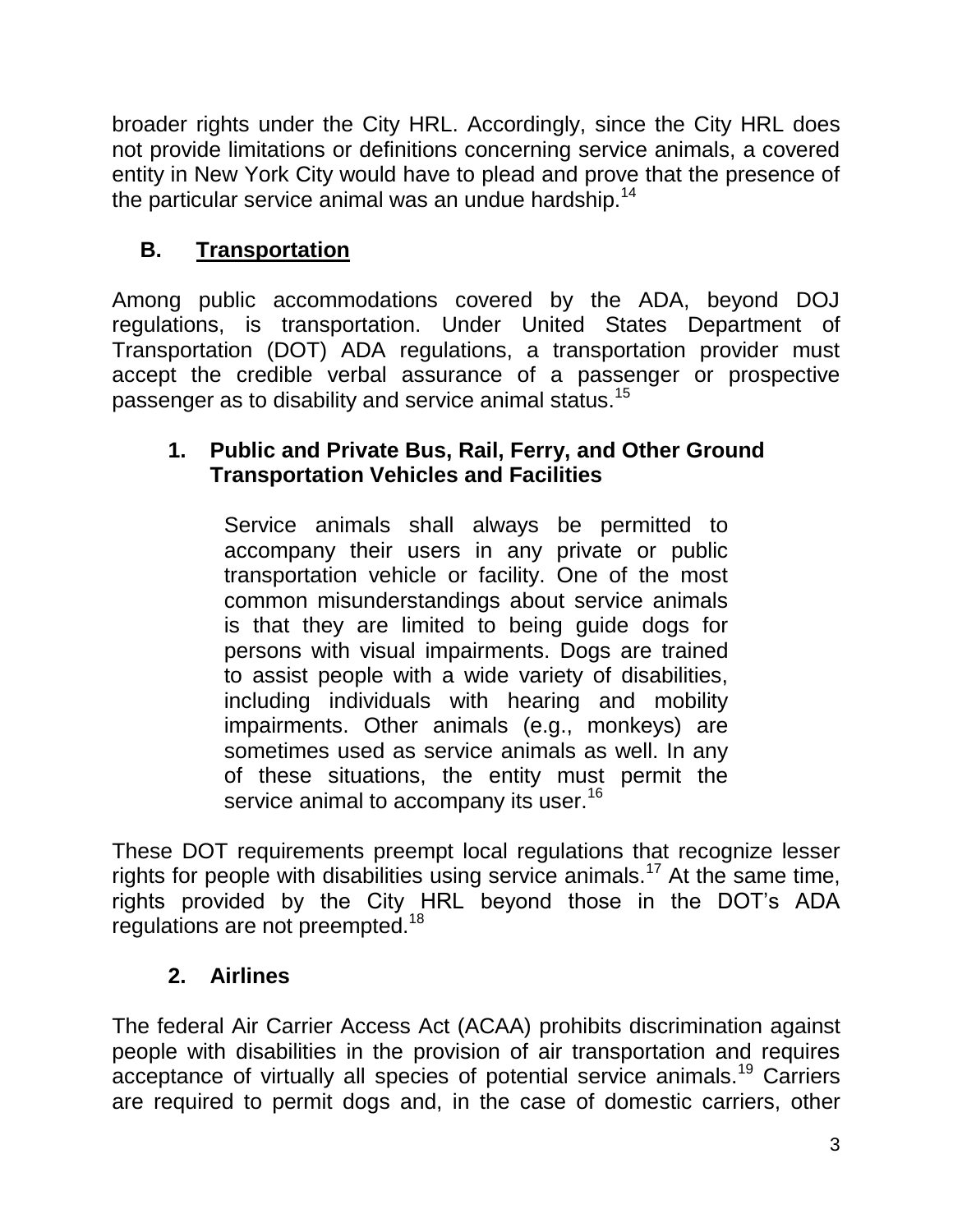service animals to travel with a passenger with a disability, with the animal occupying the same seat, unless such an arrangement would obstruct an aisle or emergency evacuation, in which case the carrier must offer the passenger alternative seating with the service animal. Although snakes, other reptiles, and some other species need not be accepted as service animals, even on domestic carriers, others (such as monkeys, pigs, and miniature horses) must be accepted unless certain specified conditions prevail.

Other requirements include: on flights of over 8 hours, the passenger must present documentation a day in advance of the first leg of the trip attesting that the animal either will not need to relieve itself or can do so without disrupting others; emotional support animals need only be accepted if accompanied by specific documentation from a treating health care provider presented at least a day in advance of the first leg of the trip;<sup>20</sup> passengers with both severe vision and hearing impairments also must advise the carrier a day in advance of the flight and must check in an hour before general boarding.<sup>21</sup> The carrier must provide accommodations even if advance notice and check-in requirements are not met, if such accommodations can be made without delaying the flight. $^{22}$  No additional charges may be made for services required under the ACAA, including carriage of a service animal.<sup>23</sup> The carrier may not restrict the movement of passengers with disabilities around terminals.<sup>24</sup> The carrier must accept any of several evidences of the service animal's status, including "the credible verbal assurances of the qualified individual with a disability using the animal."<sup>25</sup> There is no limit to the number of service animals that can be on any flight.<sup>26</sup> A person travelling with a service animal generally must be accommodated with either a bulkhead or non-bulkhead seat, as requested.<sup>27</sup> Adjacent seating must be provided for someone who will be assisting a person with a vision impairment during a flight. $^{28}$ 

#### **3. Taxis**

<span id="page-7-0"></span>Taxis are prohibited from discrimination under the ADA. The Justice Department pursued a taxi driver for refusal to transport a blind would-be customer accompanied by a service dog, finding a violation of the  $ADA^{29}$ and reaching a settlement including \$1,000 in compensatory damages and an additional \$1,000 civil penalty.<sup>30</sup> In New York City, the Taxi and Limousine Commission has rules and fines enforcing nondiscrimination against people with disabilities using service animals.<sup>31</sup>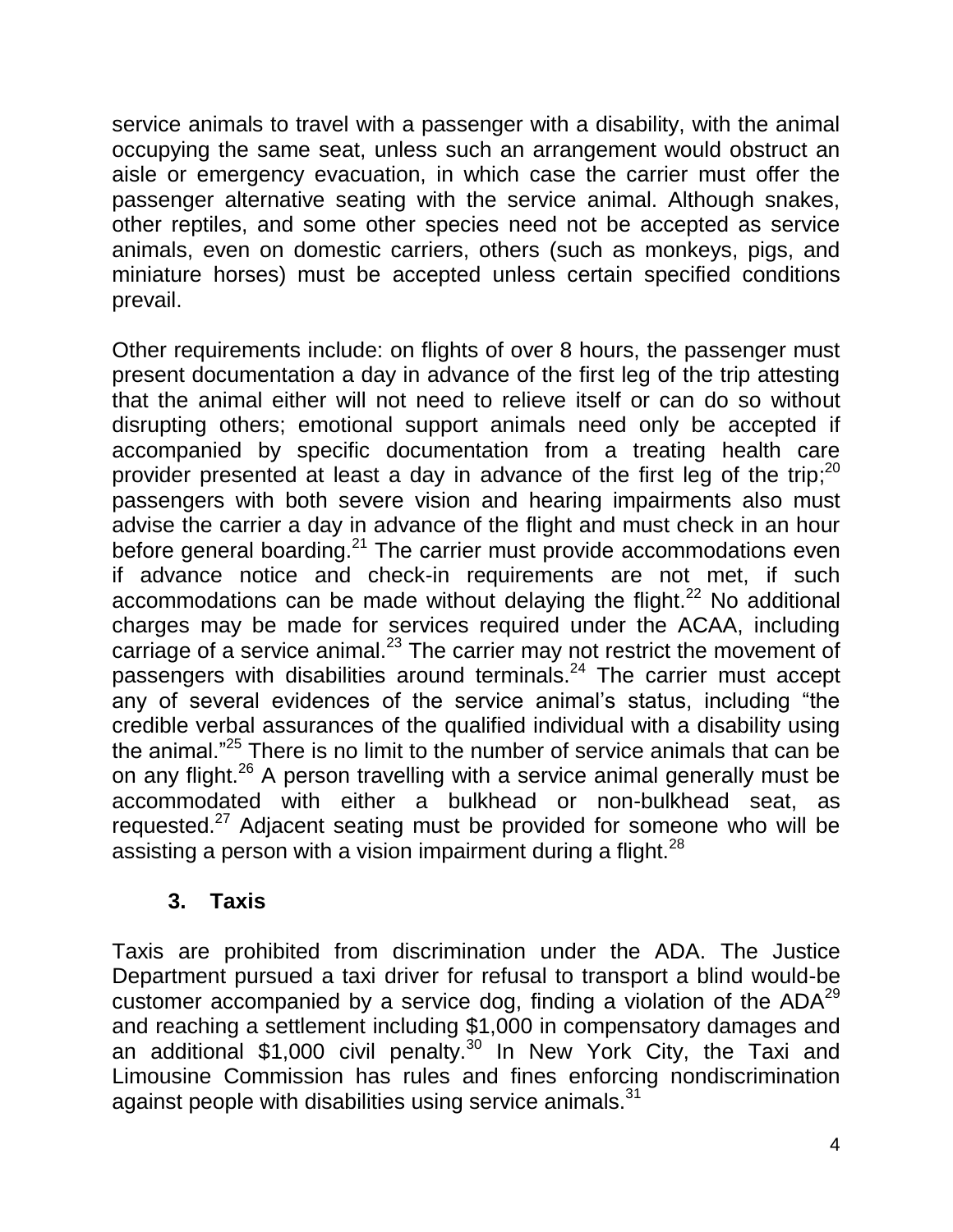## <span id="page-8-0"></span>**C. Employment**

Under the State CRL, employers of even one person throughout the State may not discriminate against an otherwise qualified employee or prospective employee with a disability accompanied by a guide, hearing, or service dog, "[u]nless it can be clearly shown that a person's disability would prevent such person from performing the particular job," and must permit the person to have such dog in his or her immediate custody at all times.<sup>32</sup> There is no "reasonable accommodation" limitation on this requirement, so an employer may not challenge such rights under the State CRL by an assertion of undue hardship for the employer or others (for example, even a coworker's allergy to dogs; the allergic coworker would have to be accommodated reasonably without limiting the rights of the person using a guide, hearing, or service dog).

Under the ADA, employers of 15 or more employees<sup>33</sup> are prohibited from discrimination and must make reasonable accommodation for employees and prospective employees with disabilities using service animals (for example, permitting "toileting" breaks with the service animal and time off to engage in training in the use of the service animal). EEOC guidance does not limit service animals to dogs.<sup>34</sup> EEOC states that, if more than one accommodation is effective, "the preference of the individual with a disability should be given primary consideration. However, the employer providing the accommodation has the ultimate discretion to choose between effective accommodations."<sup>35</sup>

Similarly, the State HRL recognizes a right to "the use of an animal as a reasonable accommodation." The statute does not limit the "animal" to a dog, nor does it contain any other limitation.<sup>36</sup> "Reasonable dog, nor does it contain any other limitation.<sup>36</sup> "Reasonable accommodation" is defined as "actions taken which permit an employee, prospective employee or member with a disability, or a pregnancy-related condition, to perform in a reasonable manner the activities involved in the job or occupation sought or held." An accommodation may not be considered reasonable under the State HRL if it presents a "problem" (an undefined term) for an employer or for another employee.<sup>37</sup> The State HRL covers employers of four or more.<sup>38</sup>

The process of reaching a reasonable accommodation must be interactive, prompt, and in good faith.<sup>39</sup>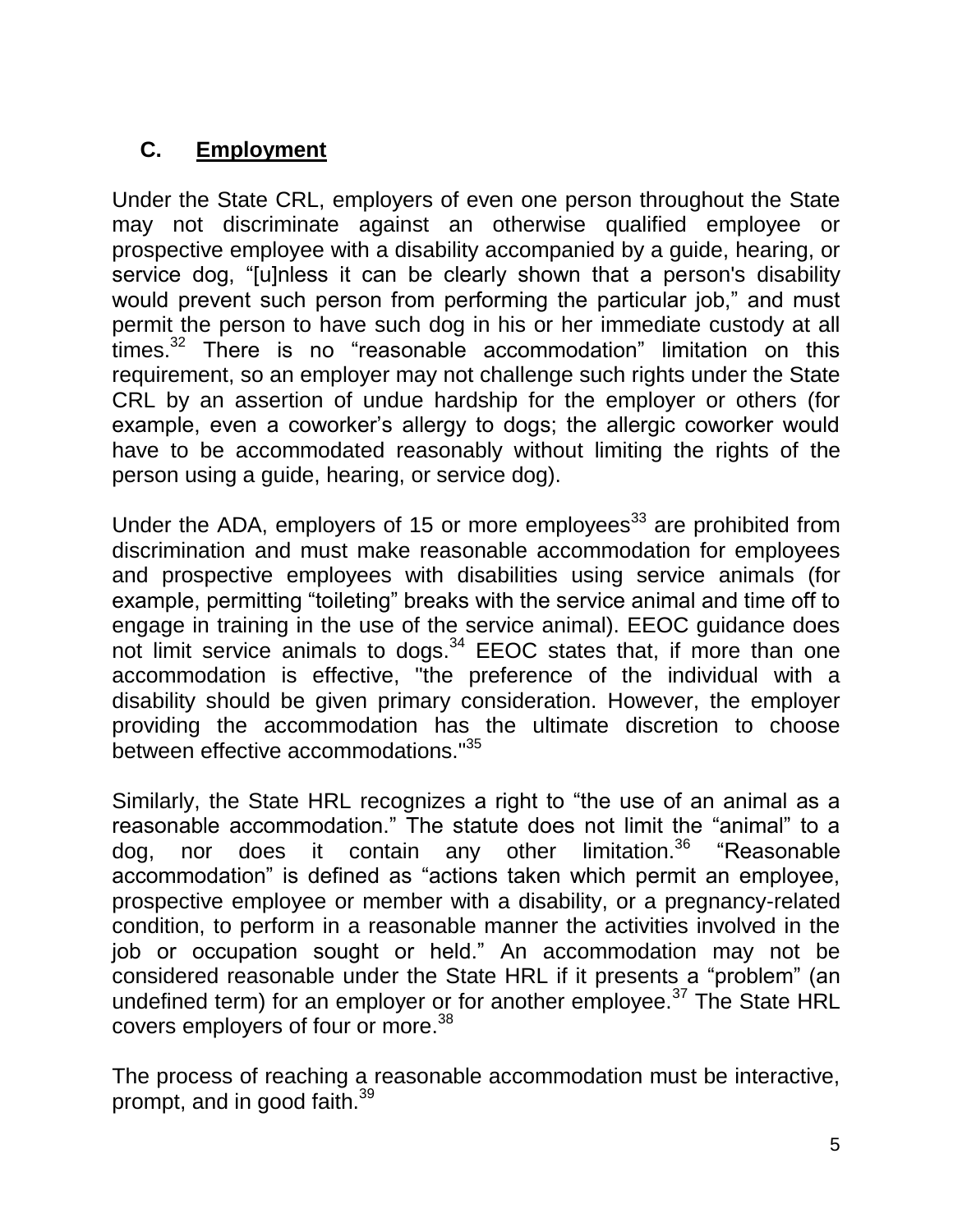The City HRL covers employers of four or more, but the City HRL is interpreted more liberally than is the State HRL (for example, it includes protections for independent contractors).<sup>40</sup> The requirement to make reasonable accommodation also is broader than that under the ADA and State HRL.<sup>41</sup> Moreover, the City HRL prohibits discrimination separately from a requirement for reasonable accommodation; as with the State CRL, the City HRL non-discrimination requirement is not limited by a need for the person using the service animal to prove that the use of the animal is "reasonable."<sup>42</sup>

# <span id="page-9-0"></span>**D. Housing**

For purposes of reasonable accommodation requests, neither the Fair Housing Act (FHA) nor Section 504 of the federal Rehabilitation Act of 1973 requires an assistance animal to be individually trained or certified. While dogs are the most common type of assistance animal, other animals can also be assistance animals. Although basic medical confirmation of disability and of the need for an assistance animal to ameliorate at least one aspect of such disability may be requested by a housing provider that is not part of a governmental program covered by Title II of the ADA, access to medical care providers and records is not permitted; if housing is provided as part of a governmental program (e.g., housing authority, shelter), the provider is limited by Justice Department regulations to requesting a credible verbal assurance from the person with the animal (under DOJ regulations, a dog) as to disability and the nature of the service the animal performs for the person with a disability.<sup>43</sup> No more could be sought under the City HRL. Emotional support animals and animals used by a person with a disability seeking physical protection are among those covered by the FHA and, therefore, by the City HRL.<sup>44</sup> The State CRL prohibits discrimination against a person with a disability, accompanied by a guide, hearing, or service dog, in the use or enjoyment of public or private housing, whether temporary or permanent.<sup>45</sup>

# <span id="page-9-1"></span>**E. Service Animal Trainers**

The State CRL provides the same right of access to the trainer of a guide, hearing, or service dog as it provides to a person with a disability using such a dog.<sup>46</sup> Discrimination against a person without a disability who is training a service animal of any species for a person with a disability might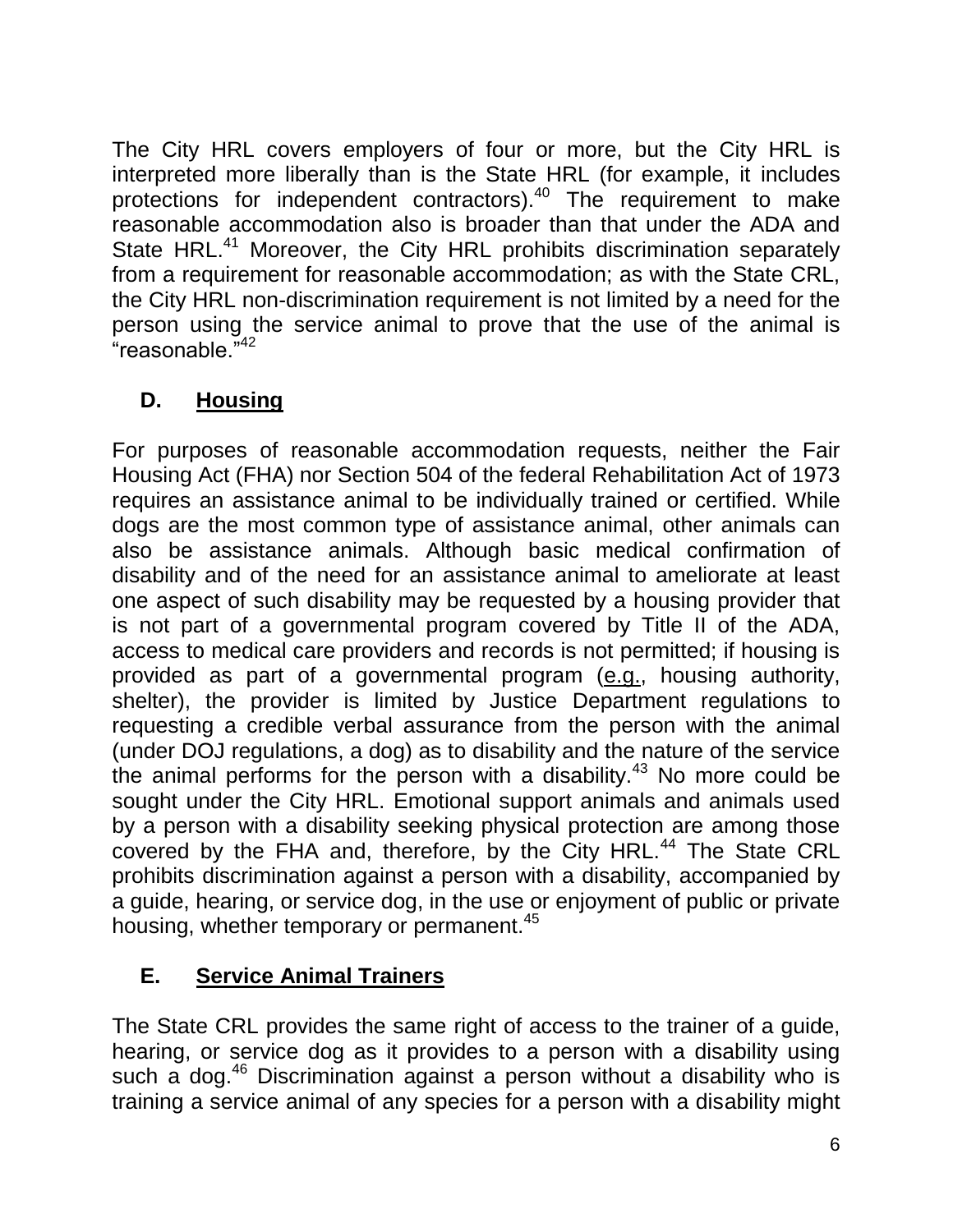be prohibited under provisions covering relationship or association with a person in a protected class.<sup>47</sup> "Professional" guide, hearing, and service dog trainers are protected from discrimination while training such a dog, whether or not the person for whom the dog is being trained is present.<sup>48</sup>

## <span id="page-10-0"></span>**III. REMEDIES**

Significant remedies are available for violating laws that recognize the rights of people to use service animals.

## <span id="page-10-1"></span>**A. Claims under the ADA**

With respect to employment discrimination (ADA Title I), an individual may file a complaint with the EEOC within prescribed time limits not exceeding 300 days after the alleged discrimination, or may file suit in federal or state court, within three years of the allegedly discriminatory act, seeking reinstatement of employment, back pay, attorney's fees and other relief, including compensatory and punitive damages in cases of intentional (not disparate impact) discrimination.<sup>49</sup> The Civil Rights Act of 1991 added compensatory and punitive damages (though not for governmental entities) on a capped sliding scale based on the size of the employer.<sup>50</sup> That Act also added provisions for attorneys' fees,  $51$  although the Supreme Court has significantly limited the recovery of such fees in the ensuing years.<sup>52</sup>

With respect to private sector public accommodations (ADA Title III), an aggrieved individual can seek injunctive relief, court costs and attorneys  $fees - but no monetary damages.<sup>53</sup> Discrimination in the provision of public$ services by governmental entities (ADA Title II) is subject to the remedies available for violation of § 504 of the Rehabilitation Act of 1973,<sup>54</sup> discussed above. Also noted above, the Eleventh Amendment does not bar monetary suits under Title II of the ADA against state governments with respect to the "constitutional right of access to the courts," protection against actual Constitutional violations and, potentially, some other violations of Title II.<sup>55</sup>

Pursuit of remedies through governmental enforcement agencies such as the EEOC, DOJ, or HUD, rather than through private litigation in court, may be attractive for those who prefer government management of their case, although private attorneys often can include causes of action from a variety of applicable statutes (including federal, State, and local, rather than only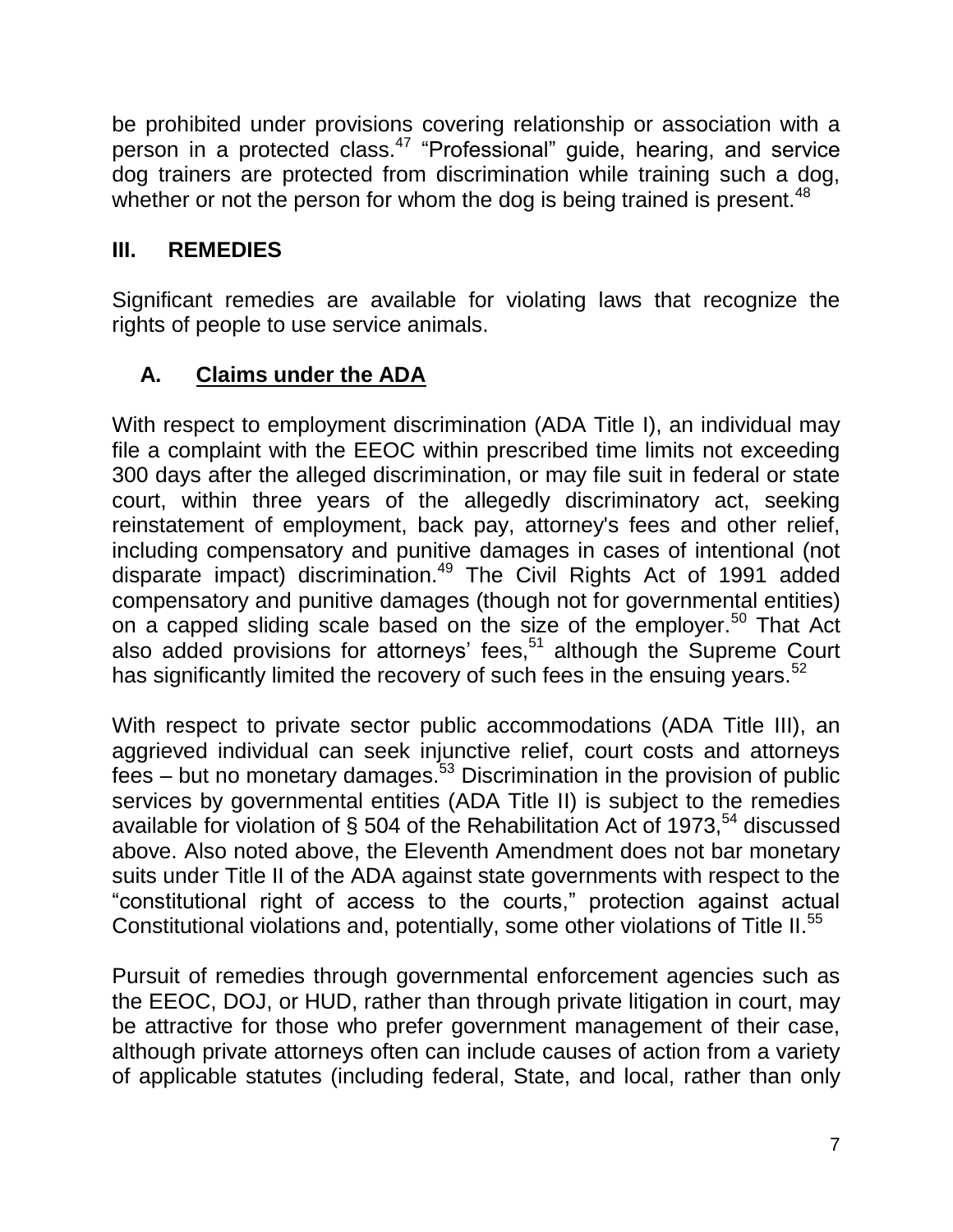the one within the purview of an agency) and secure a broader array of remedies.

#### <span id="page-11-0"></span>**B. Claims under New York State and City Laws**

The City HRL and, in part, the State HRL, provide some remedies superior to those of the ADA. Administrative complaints may be filed within one year after the alleged discriminatory act with the City Commission on Human Rights (CCHR)<sup>56</sup> or with the State Division of Human Rights (SDHR).<sup>57</sup>

Filing a complaint with the CCHR or, alternatively, a private suit in court under the City HRL, provides a complainant, under a plaintiff-friendly evidentiary standard consistent with the unique remedial purpose of the City HRL, with a full range of potential remedies, including compensatory and punitive damages, injunctive relief, costs, attorneys and expert fees.<sup>58</sup> If the complaint is filed in court, rather than with the CCHR, there is a three year statute of limitations.<sup>59</sup>

The State HRL has a similar court statute of limitations, although punitive damages and attorneys' fees are not available except in cases of housing discrimination, or sex-related employment or credit discrimination, and the evidentiary standard is not as favorable to plaintiffs as it is under the City  $HRL<sup>60</sup>$ 

Unlike the ADA, the City HRL and the State HRL have no limitation on the amount of damages that may be sought.

Government agencies are not exempt from suit under the City HRL, although designated representatives of the CCHR and the City's Corporation Counsel must be served with a copy of the complaint (against a City agency or otherwise) within ten days after commencement of a suit and the possible application of notice of claim provisions for suits against municipalities must be considered.<sup>61</sup>

The City itself may bring a "pattern or practice" suit, seeking a wide range of relief, including civil penalties. $62$ 

Government action inconsistent with antidiscrimination laws may be overturned (as part of exhaustion of remedies or otherwise) as arbitrary and capricious under Article 78 of the New York State Civil Practice Law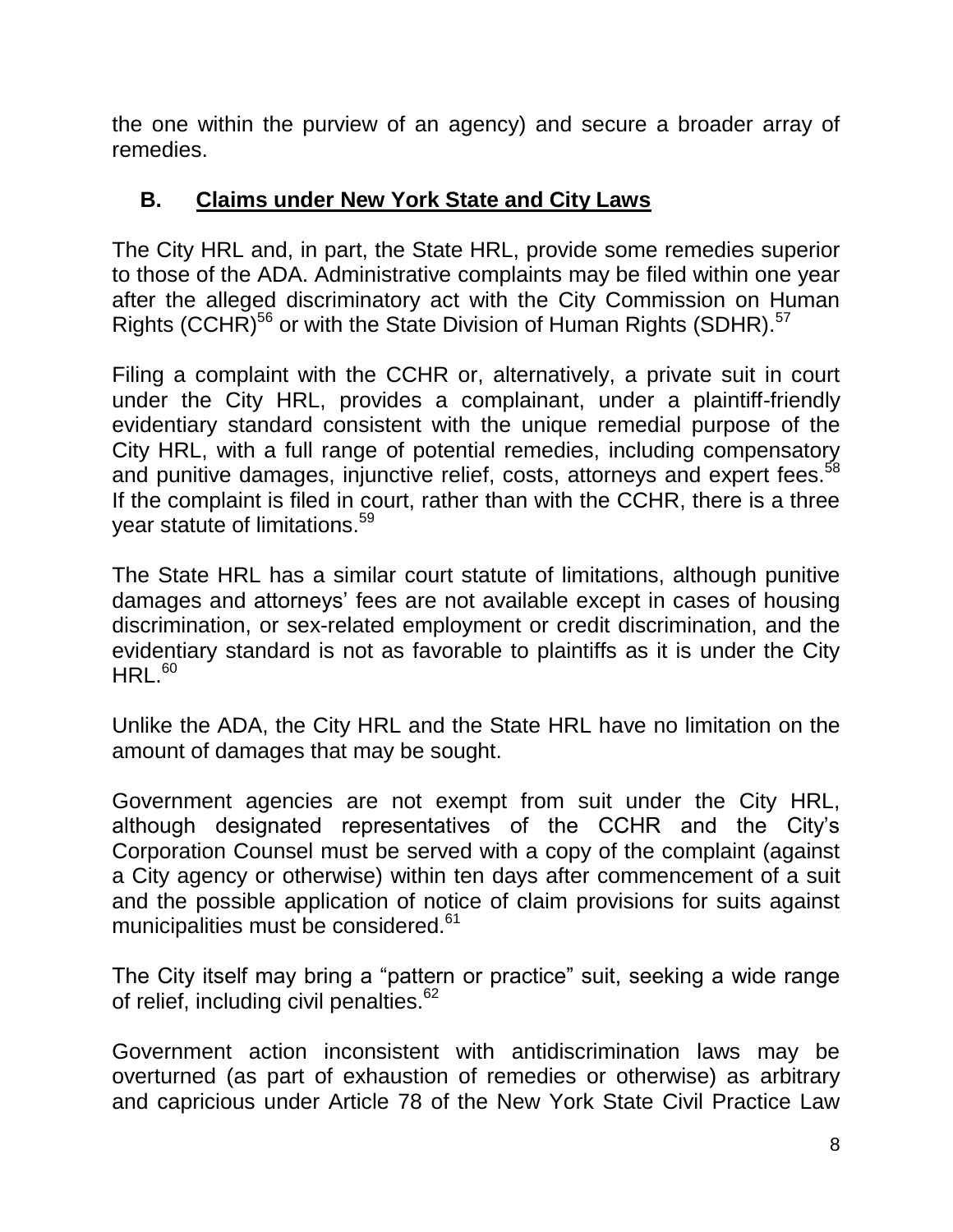and Rules.<sup>63</sup> "[P]articipation of an individual director in a corporation's tort is sufficient to give rise to individual liability" in the context of claims of coop discrimination under housing and retaliation provisions of the State HRL and City HRL.<sup>64</sup>

Remedies under the State CRL are limited,<sup>65</sup> and so might best be sought in coordination with causes of action under other applicable laws.

## <span id="page-12-0"></span>**IV. OTHER LOCAL LAWS AROUND NEW YORK STATE**

Other localities have varying remedies – for violations of prohibitions that often are not identical to federal and State laws<sup>66</sup> – that may supplement and/or be superior to those in the ADA, FHAA, State HRL and/or State CRL.

For example, Buffalo's Fair Housing Officer is empowered, among other things, to request Buffalo's Corporation Counsel to sue for a fine not exceeding \$1,500 for each incident of discrimination – and "[r]evocation or suspension of any license or permit issued by the City of Buffalo necessary to the operations of the housing accommodation(s) in question  $\ldots$ <sup>67</sup> Also in the context of housing discrimination, the complainant may bring a civil suit "for injunctive relief, damages, and other appropriate relief in law or equity" and the court may award attorneys fees to a prevailing plaintiff as part of the costs.<sup>68</sup>

A civil suit also is possible for violation of Albany's Omnibus Human Rights Law, with damages and other relief in law and equity.<sup>69</sup>

The Westchester Human Rights Commission is empowered to award compensatory damages ("including, but not limited to, actual damages, back pay, front pay, mental anguish and emotional distress"), as well as punitive damages (not to exceed \$10,000), and to assess a civil penalty of up to \$50,000 (\$100,000 for a willful violation).<sup>70</sup>

The Nassau County Commission on Human Rights may assess penalties ranging from \$5,000 to \$20,000 in employment and public accommodation cases.<sup>71</sup> In a housing case, the Commission may award compensatory damages and attorneys' fees;<sup>72</sup> the County Attorney may bring a civil suit for injunctive relief, compensatory and punitive damages, attorneys fees and civil penalties; $73$  and an aggrieved party may bring a civil suit within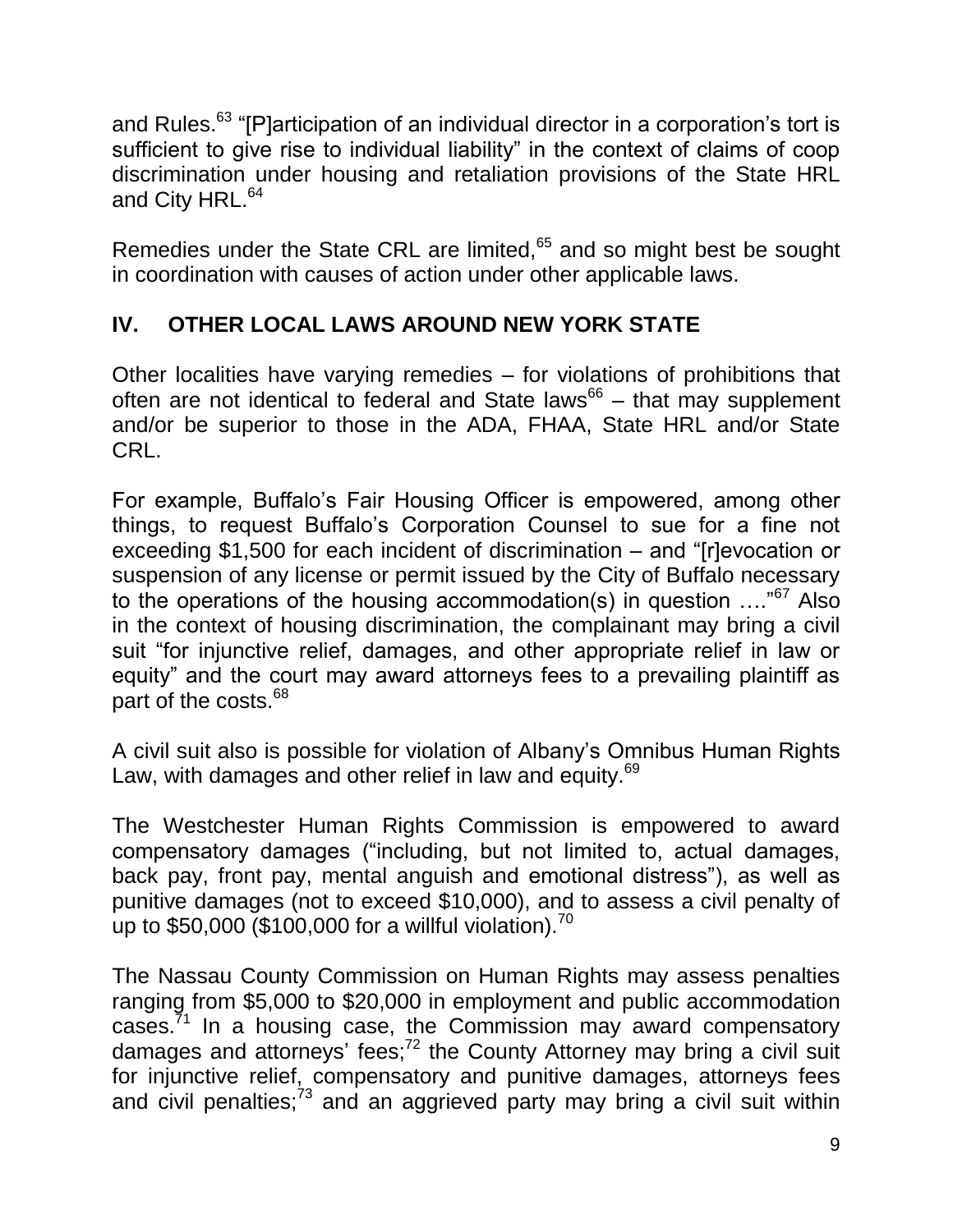three years, seeking compensatory and punitive damages, injunctive relief, and other appropriate remedies.<sup>74</sup>

#### <span id="page-13-0"></span>**V. CONCLUSION**

<span id="page-13-1"></span>Better and more widespread understanding of laws regarding use of service animals by people with disabilities in New York State should promote respect for both the laws and the people whose rights are recognized by those laws. It also should facilitate integration of such people into an improved society.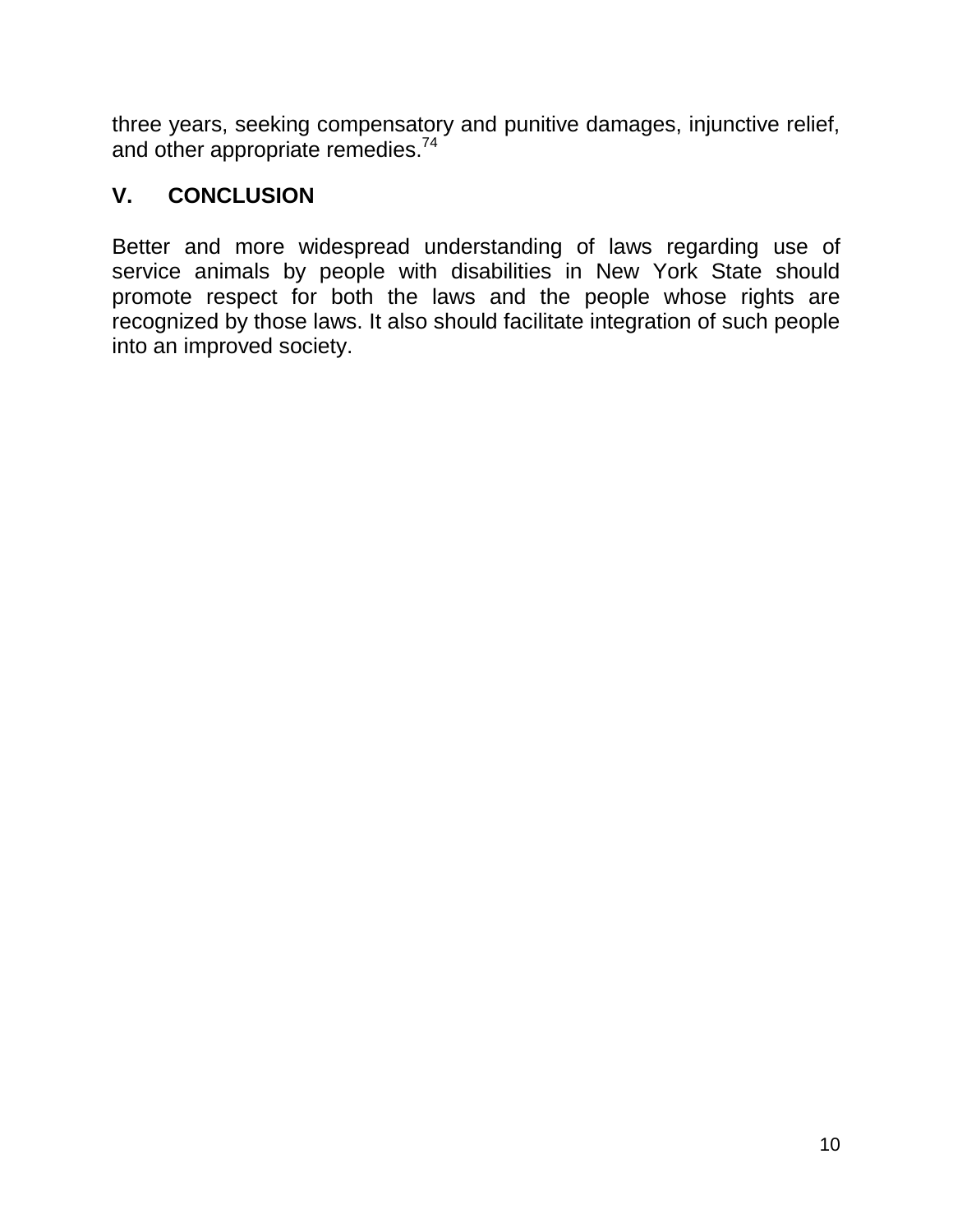#### **CITATIONS**

 $\overline{\phantom{a}}$ 

Wherever possible, this guide includes hyperlinks to publicly available source material, including case law. In some instances, the hyperlink will lead the reader to a website that is available to subscribers only, such as the New York Law Journal. Copies of all cases are maintained in the files of the New York City Bar Association and can be viewed, but not copied, at the Bar Association building. In the alternative, individuals can find court decisions at each county's Public Access Law Library. State law provides that each county have a court law library with access to the general public. The majority of these libraries have case law, statutes and secondary source materials with regard to New York State law. Several have additional information. Materials are provided in print as well as online formats. For more information, see

[https://www.nycourts.gov/lawlibraries/publicaccess.shtml.](https://www.nycourts.gov/lawlibraries/publicaccess.shtml)

- $2^2$  As discussed more fully below, at present,
	- for purposes of governmental and private sector places of public accommodation (other than transportation providers and facilities) under DOJ ADA regulations, service animals are limited to dogs performing functions other than emotional support (sometimes called "comfort") or deterrence of criminal threat, with a similar provision for miniature horses;

<sup>1</sup> See United States Department of Justice (DOJ) regulations under public accommodation provisions of the Americans with Disabilities Act (ADA) at 28 C.F.R. § 35.104 (2016) and 28 C.F.R. § 36.104 (2016). DOJ's ADA regulations make similar provisions for miniature horses, 28 C.F.R. § 35.136(i) (2016) and 28 C.F.R. § 36.302(c)(9) (2016); and, as discussed below, other species may be service animals under the transportation and employment provisions of the ADA, the federal Fair Housing Act (FHA), the Air Carrier Access Act (ACAA) and New York City Human Rights Law (City HRL). New York State recognizes only dogs as service animals in places of public accommodation, but recognizes that other species may be service animals in a reasonable accommodation context in employment. State Human Rights Law (State HRL), N.Y. Exec. Law § 296(14); N.Y. Civ. Rights Law (State CRL) Art. 4-B § 47-a.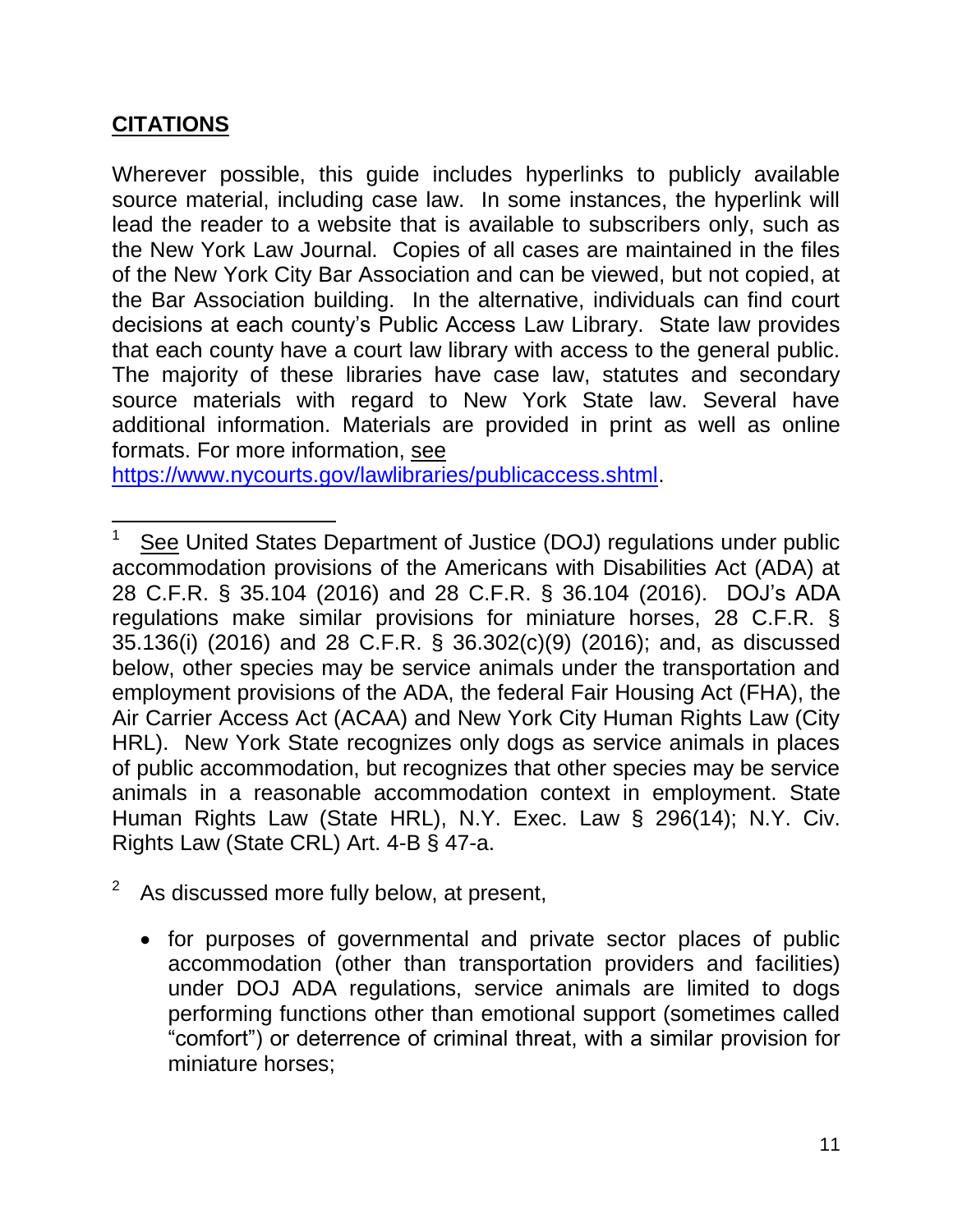• for public accommodation and housing purposes under the State HRL and State CRL, service animals are limited to guide, hearing and service dogs;

 $\overline{\phantom{a}}$ 

- for transportation purposes under the ADA and the federal ACAA, service animals are not limited to dogs;
- for reasonable accommodation in employment purposes, service animals are not limited to dogs;
- for housing purposes, service animals (called "assistance animals" by the federal Department of Housing and Urban Development (HUD) to differentiate them from more limited DOJ public accommodation service animals), are not limited in species or function; and
- under the City HRL, service animals are neither defined nor limited as to species or function in places of public accommodation, employment, housing, or otherwise.

The term "therapy dog" (or animal) sometimes is confused with a service animal; it is not. Instead, it is an animal owned by an individual (often without a disability related to the animal) or entity that takes it to hospitals, nursing homes, and/or other facilities where it is used by medical personnel or the animal's handler to provide constructive interaction with patients or other residents. Although some argue that handlers/trainers of therapy dogs should enjoy rights such as those of service animal trainers, that issue is not addressed further here.

Although State and Federal laws are applicable in New York City as well as elsewhere throughout the State, their application is not the "bottom line" in New York City; instead, they constitute "a floor below which the City's Human Rights law cannot fall, rather than a ceiling above which the local law cannot rise." Local Civil Rights Restoration Act of 2005, No. 85 § 1, available at

[https://www1.nyc.gov/assets/cchr/downloads/pdf/amendments/amend2005.](https://www1.nyc.gov/assets/cchr/downloads/pdf/amendments/amend2005.pdf) [pdf](https://www1.nyc.gov/assets/cchr/downloads/pdf/amendments/amend2005.pdf) and [http://www.antibiaslaw.com/article/local-civil-rights-restoration-act-](http://www.antibiaslaw.com/article/local-civil-rights-restoration-act-2005)[2005.](http://www.antibiaslaw.com/article/local-civil-rights-restoration-act-2005)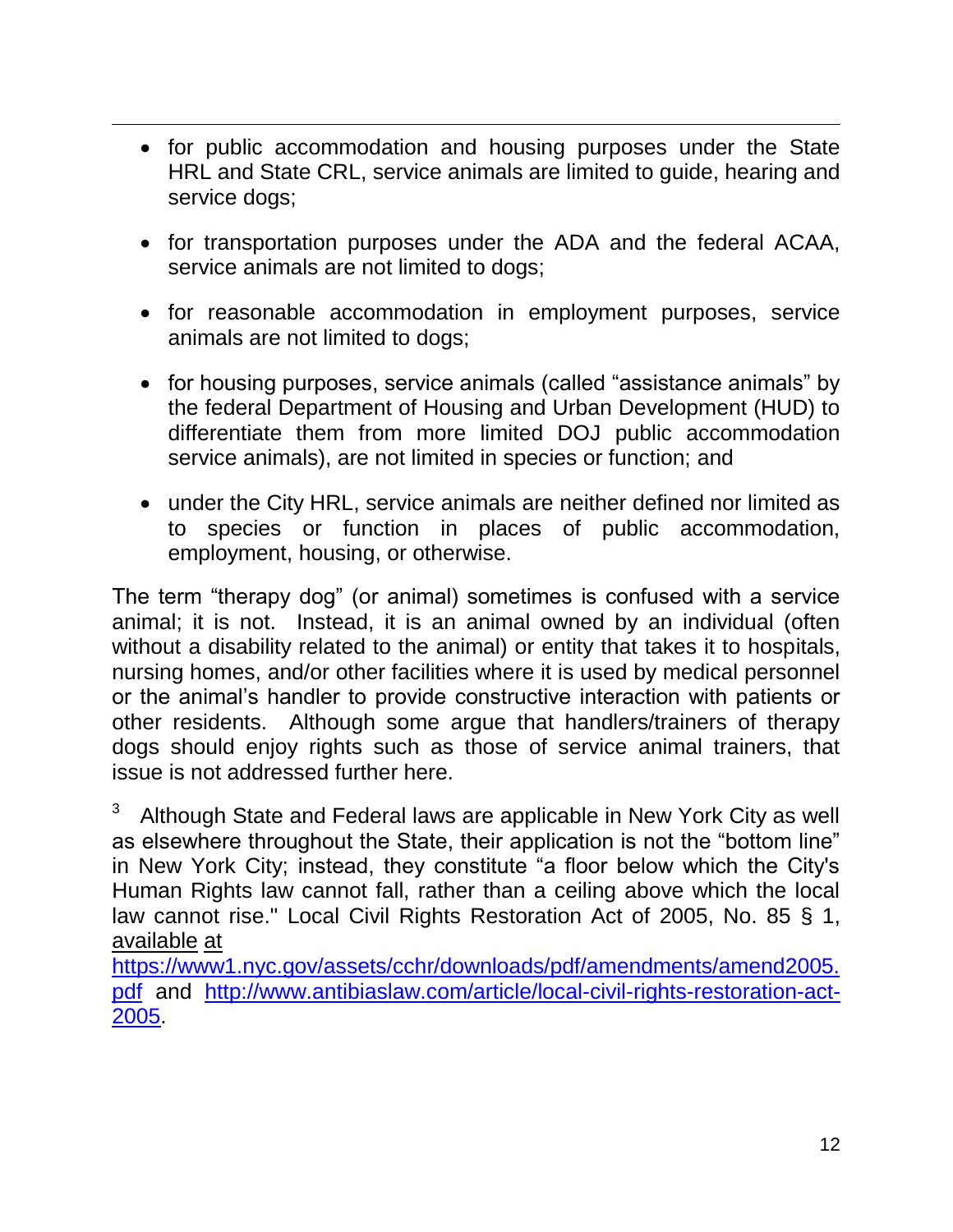The New York State Court of Appeals recognizes:

 $\overline{\phantom{a}}$ 

we must be guided by the Local Civil Rights Restoration Act of 2005 (LCRRA), enacted by the City Council "to clarify the scope of New York City's Human Rights Law," which the Council found "has been construed too narrowly to ensure protection of the civil rights of all persons covered by the law" (Local Law No. 85 [2005] of City of NY § 1). The LCRRA, among other things, amended Administrative Code § 8-130 to read:

"The provisions of this title [i.e., the New York City Human Rights Law] shall be construed liberally for the accomplishment of the uniquely broad and remedial purposes thereof, regardless of whether federal or New York State civil and human rights laws, including those laws with provisions comparably-worded to provisions of this title, have been so construed."

The application of the LCRRA provision … is clear: we must construe … provisions of the City's Human Rights Law … broadly in favor of discrimination plaintiffs, to the extent that such a construction is reasonably possible.

Albunio v. City of New York, 16 N.Y.3d 472, 477-78, 922 N.Y.S.2d 244 (2011); see also Zakrzewska v. The New School,14 N.Y.3d 469, 479-82 928 N.E.2d 1035 (2010); Romanello v. Intesa Sanpaolo, S.p.A., 22 N.Y.3d 881 (2013); Jacobsen v. N.Y.C. Health and Hosps. Corp., 22 N.Y.3d 824, 11 N.E.3d 159, 988 N.Y.S.2d 86 (2014).

As with other aspects of the City HRL, limitations concerning service animals found in Federal and State laws cannot be read to limit rights of people under the City HRL to use service animals. Such other laws may be used as aids in interpretation only to the extent that the counterpart provisions are viewed "as a floor below which the City's Human Rights law cannot fall, rather than a ceiling above which the local law cannot rise" (§ 1[of New York City Local Law 85 of 2005; Local Civil Rights Restoration Act]), and only to the extent that those state or federal law decisions may provide guidance as to the "uniquely broad and remedial" provisions of the local law (§ 7[of New York City Local Law 85 of 2005; Local Civil Rights Restoration Act]).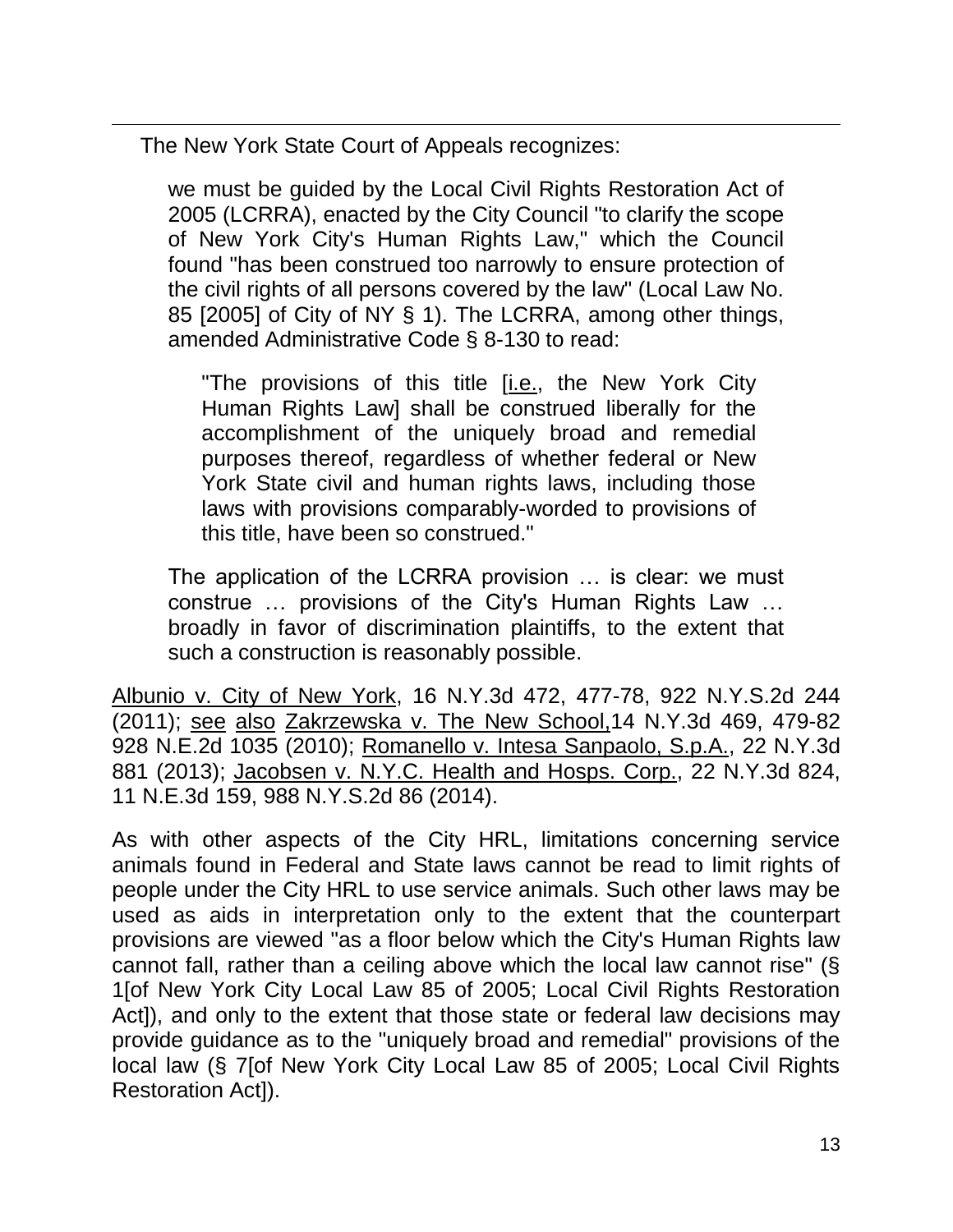$\overline{\phantom{a}}$ Williams v. N.Y.C. Hous. Auth., 61 A.D.3d 62, 65-81, 66-67 (1<sup>st</sup> Dep't App. Div. 2009), lv den 13 N.Y.3d 702 (2009); see also N.Y.C. Admin. Code § 8- 130 and 42 U.S.C. § 12201(b). See also, Albunio, 16 N.Y.3d at 477-78; Zakrzewska, 14 N.Y.3d at 479-82; Phillips v. City of New York, 66 A.D.3d 170, 174-90, 884 N.Y.S.2d 369 (1<sup>st</sup> Dep't App. Div. 2009); Vig v. The N.Y. Hairspray Co., L.P., 67 A.D.3d 140, 145-47, 885 N.Y.S.2d 74 (1<sup>st</sup> Dep't App. Div. 2009); Cadet-Legros v. N.Y. Univ. Hosp. Ctr., 135 A.D.3d 196, 21 N.Y.S.3d 221 (1<sup>st</sup> Dept App. Div. 2015); Loeffler v. Staten Island Univ. Hosp., 582 F. 3d 268, 278 (2d Cir. 2009).

The City HRL also places the burden on an entity wishing to exclude a service animal to prove that the person using one could not benefit from its use (N.Y.C. Admin. Code § 8-107 (15)) or that permitting use of the service animal would meet the City's high "undue hardship" test (N.Y.C. Admin. Code § 8-102 (18)). The City HRL definition of "reasonable accommodation":

unlike the state Human Rights Law and the …ADA …, allows no category of accommodation to be "excluded from the universe of reasonable accommodation" and, unlike the ADA, there are no accommodations that may be unreasonable under the city Human Rights Law if they do not create undue hardship. Phillips, 66 A.D.3d at 182. Thus, the term "accommodation," though undefined in the law, is "intended to connote any action, modification or forbearance that helps ameliorate at least to some extent a need caused by a disability." Phillips, 66 A.D.3d at 182, n. 12 (original emphasis).

Comm'n on Human Rights ex rel L.D. v. Riverbay Corp., OATH Index No. 1300/11 (Aug. 26, 2011), adopted, Comm'n Dec. & Order (Jan. 9, 2012), at 13, available at [http://archive.citylaw.org/oath/11\\_Cases/11-1300.pdf](http://archive.citylaw.org/oath/11_Cases/11-1300.pdf)  (emotional support animal in housing).

The history and approach of the City HRL with respect to discrimination against people with disabilities using service animals were well explained in the 1986 case of Tartaglia v. Jack LaLanne Fitness Ctrs., Inc., N.Y.C. Comm'n on Human Rights, Complaint No. 04153182-PA, Decision and Order (June12, 1986), available at 1986 NYC HRC LEXIS 2, in which a health spa was required to permit a blind patron to use his guide dog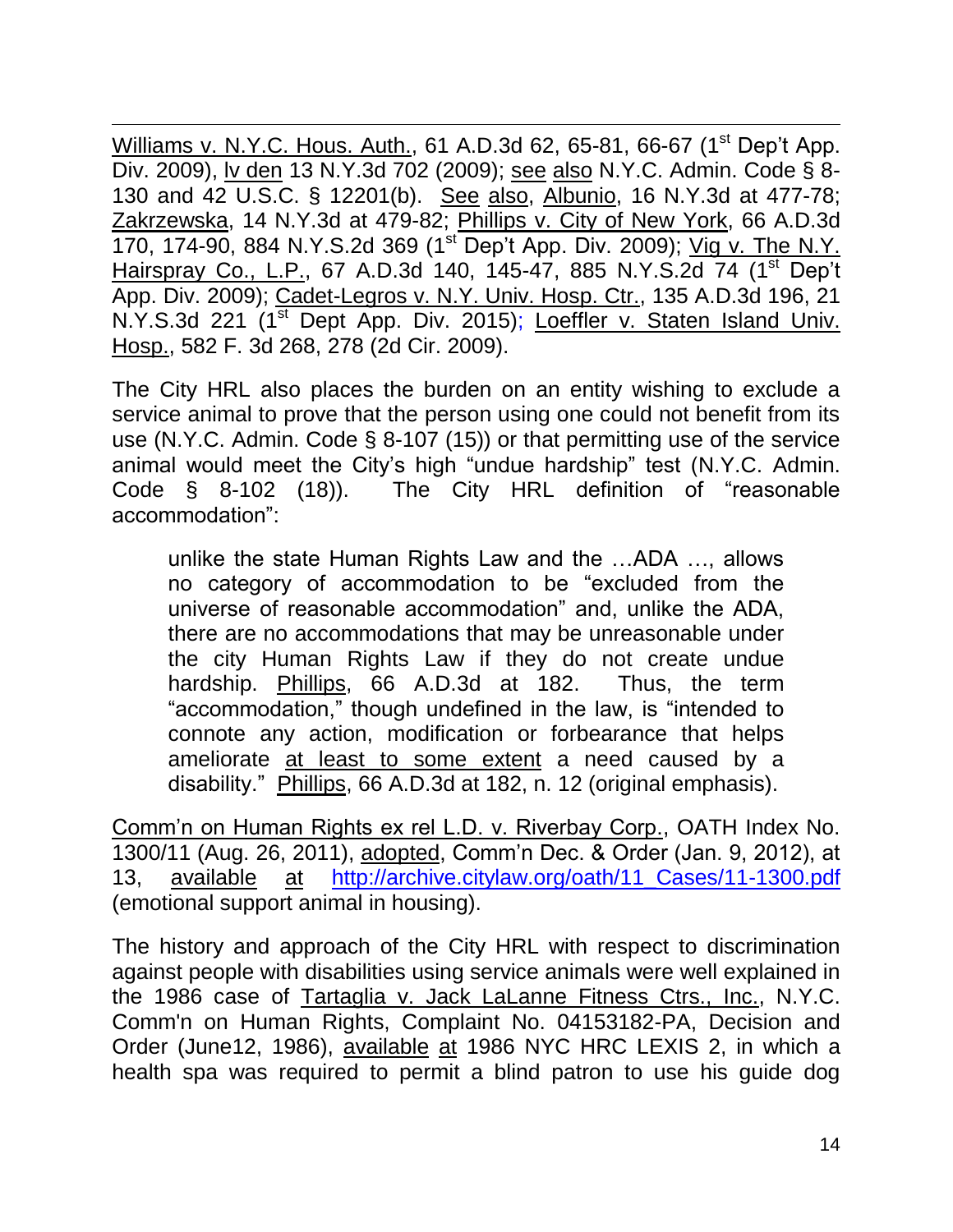throughout its facilities, rather than a human companion of his choice. There, the City Commission on Human Rights (CCHR) wrote:

Under Section B1-7.1 of the [New York City Administrative] Code, as amended in 1981, it is unlawful to discriminate against an otherwise qualified individual who is physically or mentally handicapped. Prior to 1981, however, this provision was strictly and expressly limited to protect only those who fell under the more strict definition of "physically handicapped". The 1981 change not only added the general class of mentally handicapped as a protected class, but also led to a radical alteration of the definition of "physically handicapped" under the Code.

Whereas the pre-1981 code expressly referred to persons who depended on a seeing eye dog as being physically handicapped, the present Code does not contain references to any devices or appliances which had been specifically mentioned in the pre-1981 definition. … [T]he decision to amend the law to exclude an express listing of devices was not designed to exclude those who prior to 1981 were considered "physically handicapped", but rather to expand the protected class to include, among others, the physically handicapped who may not depend on such devices. Thus, the present law has its very roots in the express protection of individuals utilizing devices (including guide dogs) in order to perform essential daily responsibilities.

\*\*\*

 $\overline{\phantom{a}}$ 

[The City HRL] requires places of public accommodation to recognize the unitary nature of a handicapped individual and the means s/he chooses to adapt to such handicap. Whenever possible, the place of public accommodation must make any and all such accommodations so as to allow the handicapped individual to function normally, unless the accommodation causes an undue burden or economic hardship ….

[I]t is not the prerogative of one who operates a place of public accommodation to substitute a means by which a handicapped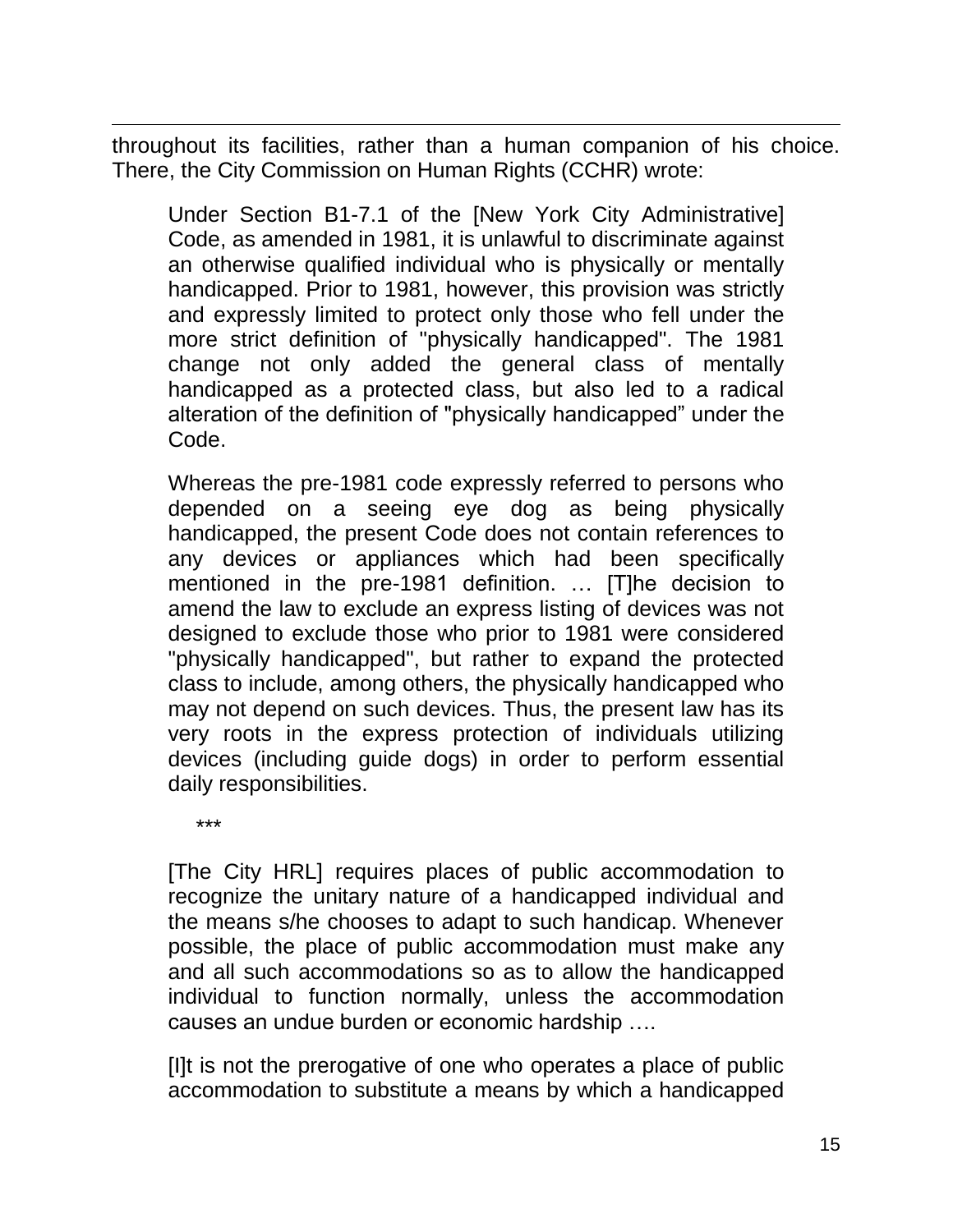person will compensate for his/her impairment.

\*\*\*

 $\overline{\phantom{a}}$ 

[W]hen such means of accommodation are necessary to overcome the handicap, it would be both unlawful and absurd to withhold such form of assistance from the individual person who wishes and needs to rely on it.

This approach is both reflected in and extended by the current City HRL in the 2014 case of Comm'n on Human Rights ex rel. Stamm v. E & E Bagels, Inc., OATH Index No. 803/14 (Mar. 21, 2014), available at [http://archive.citylaw.org/wp-content/uploads/sites/17/oath/00\\_Cases/14-](http://archive.citylaw.org/wp-content/uploads/sites/17/oath/00_Cases/14-803.pdf) [803.pdf.](http://archive.citylaw.org/wp-content/uploads/sites/17/oath/00_Cases/14-803.pdf) There, a food service establishment that denied service to a woman whose disability was evidenced, among other things, by the presence of a service animal, was found to have violated both City HRL § 8-107(4) (making it unlawful to refuse, withhold or deny services to a person based on the person's disability, to declare that such services would be withheld on that basis, or to state that the patronage of such a person was unwelcome) and City HRL § 8-107(15) (requiring that such an entity make reasonable accommodation (as defined in City HRL § 8-102(18)) to such person).

The respondent's alleged concerns about possible Health Code violations as a non-discriminatory basis for excluding Ms. Stamm and her service animal were termed "unpersuasive". In Tartaglia, an expert from the New York City Health Department testified there was no health-related reason a guide dog should be excluded from any area of the spa (including the pool). To the extent current State or local health codes might seem to provide a potential argument for exclusion, the State CRL Art. 4-B and DOJ ADA regulations (28 C.F.R. § 35.136 (2016); 28 C.F.R. § 36.302(c) (2016)) preempt them. Such preemption is clear from the language of both the State CRL (see especially §§47 and 47-b(6)) and DOJ's own cited regulations.

Confusingly, however, DOJ from time to time issues informal guidance concerning its regulations that suggests exceptions that appear neither in the ADA nor in its own adopted regulations. See, e.g., "Frequently Asked Questions about Service Animals and the ADA" (July 13, 2015), available at [http://www.ada.gov/regs2010/service\\_animal\\_qa.html.](http://www.ada.gov/regs2010/service_animal_qa.html) There, in the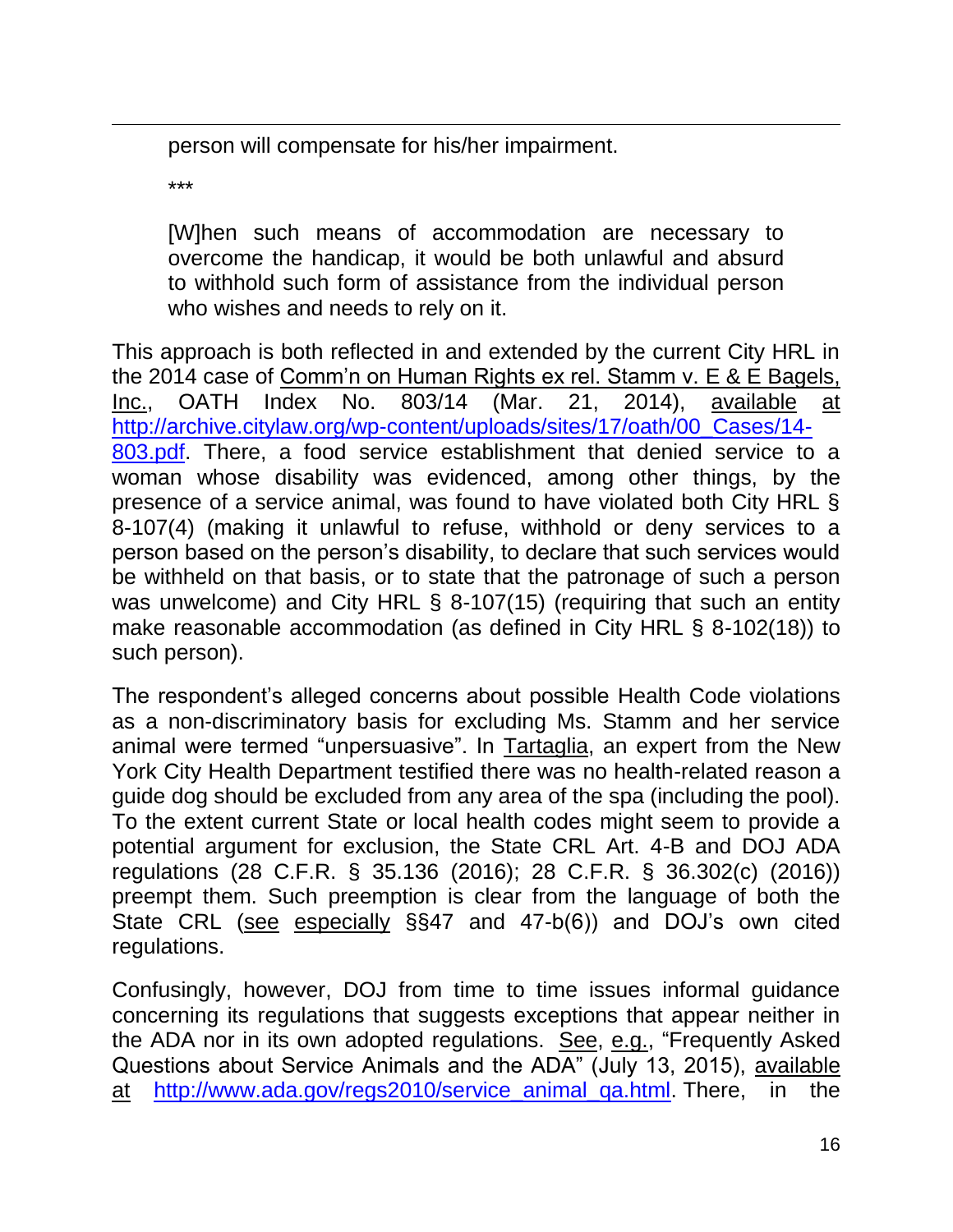$\overline{\phantom{a}}$ answer to question 13, DOJ states that an individual with a disability may be accompanied by more than one service dog, but then opines that, for example, in a small, crowded restaurant, only one service animal might be permitted to remain (effectively excluding the person with a disability and arguably leading to the exclusion of a second person using a single service animal, from such a restaurant). DOJ's regulations (see n. 1, supra) do not permit such exclusions; in contrast, while there is no such exclusionary provision for service animals (when based on disability or use of a service animal, as opposed to legal occupancy limits routinely observed by a covered entity), a place of public accommodation, with respect to miniature horses, may consider "The type, size, and weight of the miniature horse and whether the facility can accommodate these features; … [and] [w]hether the miniature horse's presence in a specific facility compromises legitimate safety requirements that are necessary for safe operation." As a general matter, DOJ regulations and informal guidance should be read in conjunction with statutory language so that a determination can be made, in cases of variance, as to whether DOJ language accurately represents what the ADA requires or permits. Likewise, DOJ regulations and informal guidance should not be read so as to disregard or override the applicable regulations of other federal agencies that may recognize greater rights of the individual using the service animal, see nn. 15-17 (U.S. Department of Transportation ADA regulations), n. 19 (Air Carrier Access Act), n. 34 (EEOC, ADA Title I), n. 43 (Fair Housing Act) and accompanying text, infra. On this point, the ADA clearly states:

#### Relationship to other laws.

Nothing in this chapter shall be construed to invalidate or limit the remedies, rights, and procedures of any Federal law or law of any State or political subdivision of any State or jurisdiction that provides greater or equal protection for the rights of individuals with disabilities than are afforded by this chapter.

42 U.S.C. § 12201(b). The State CRL and City HRL are such local laws recognizing more extensive rights for people with disabilities than those otherwise recognized under the ADA.

Indeed, when federal rights of food service employees who have disabilities and use service animals collide with federal Food Code health provisions, the Food Code must yield**.** See "How to Comply with the Americans with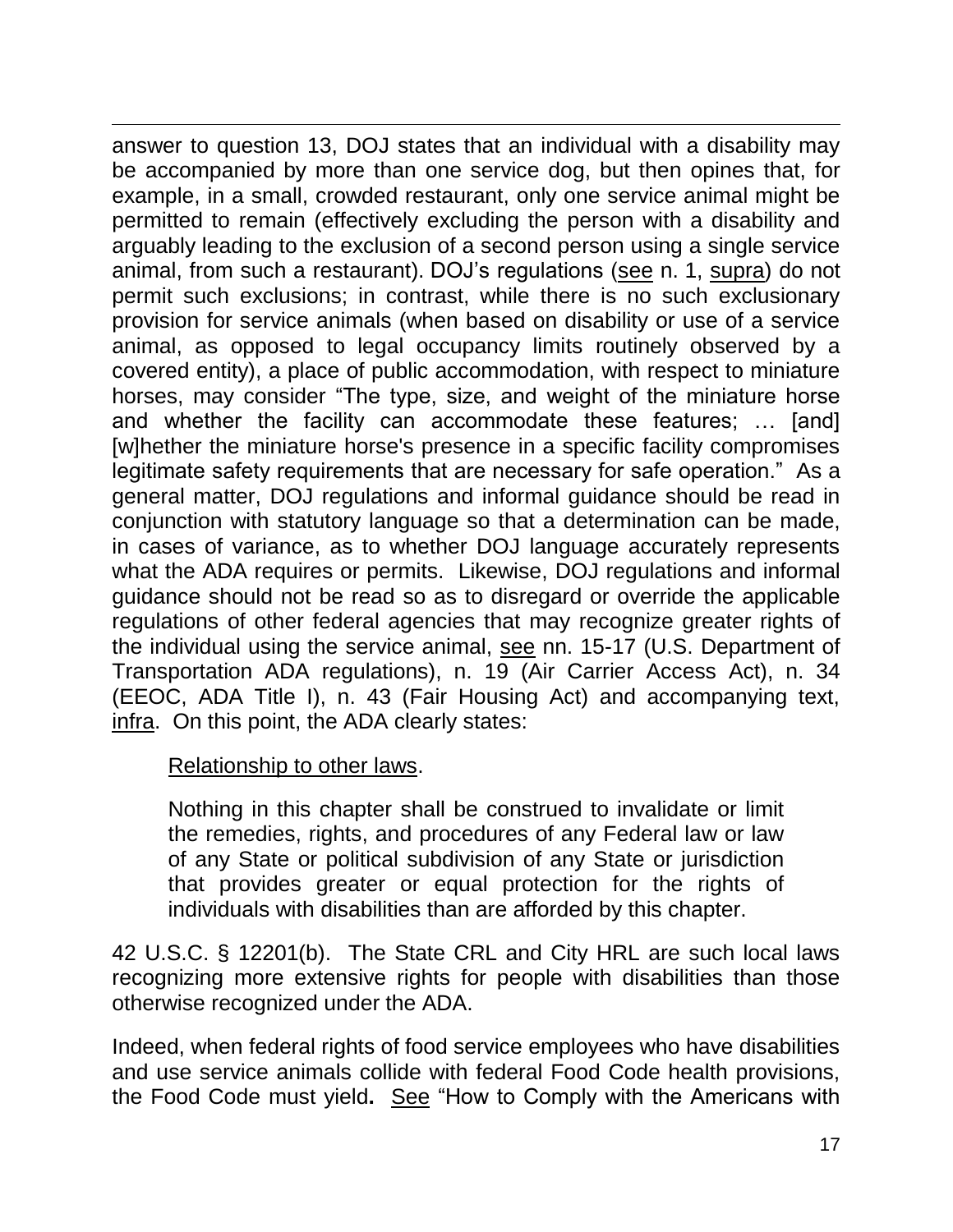$\overline{\phantom{a}}$ Disabilities Act: A Guide for Restaurants and Other Food Service Employers," Equal Employment Opportunity Commission (EEOC), response to question 25, available at [http://www.eeoc.gov/facts/restaurant\\_guide.html.](http://www.eeoc.gov/facts/restaurant_guide.html)

The FDA Food Code has special rules for service animals.

**Special rule for service animals:** FDA Food Code Section 2- 403.11 prohibits handling of animals, but allows employees to use service animals. Section 6- 501.115 states that service animals may be permitted in areas not used for food preparation. Employees may handle their service animals if, after handling a service animal, the employee washes his hands for at least 20 seconds using soap, water, and vigorous friction on surfaces of the hands, followed by rinsing and drying as per Section 2-301.12.

You also have to figure out if the service animal would be an "undue hardship" on your business, or whether the service animal would pose a direct threat to the health or safety of your other employees or the public. …

An employee with a disability is permitted to handle his service animal at work unless the employer demonstrates that it would cause an undue hardship or pose a direct threat.

Under City HRL §§ 8-107(1) and 8-107(15), even this separation of the employee from his/her service animal may not be permissible. Also, the "direct threat" standard used in the ADA does not appear in the City HRL, which requires the entity asserting "undue hardship" to plead and prove that hardship. City HRL  $\S$  8-102(18); see also City HRL  $\S$  8-107(15). Note that the FDA "special rule" is not limited to dogs. See also New York City Health Code §81.25, barring most live animals from food service establishments – except service animals – and New York State Public Health Law § 1352-e, recognizing that service animals are not covered by restrictions applicable to pets.

See: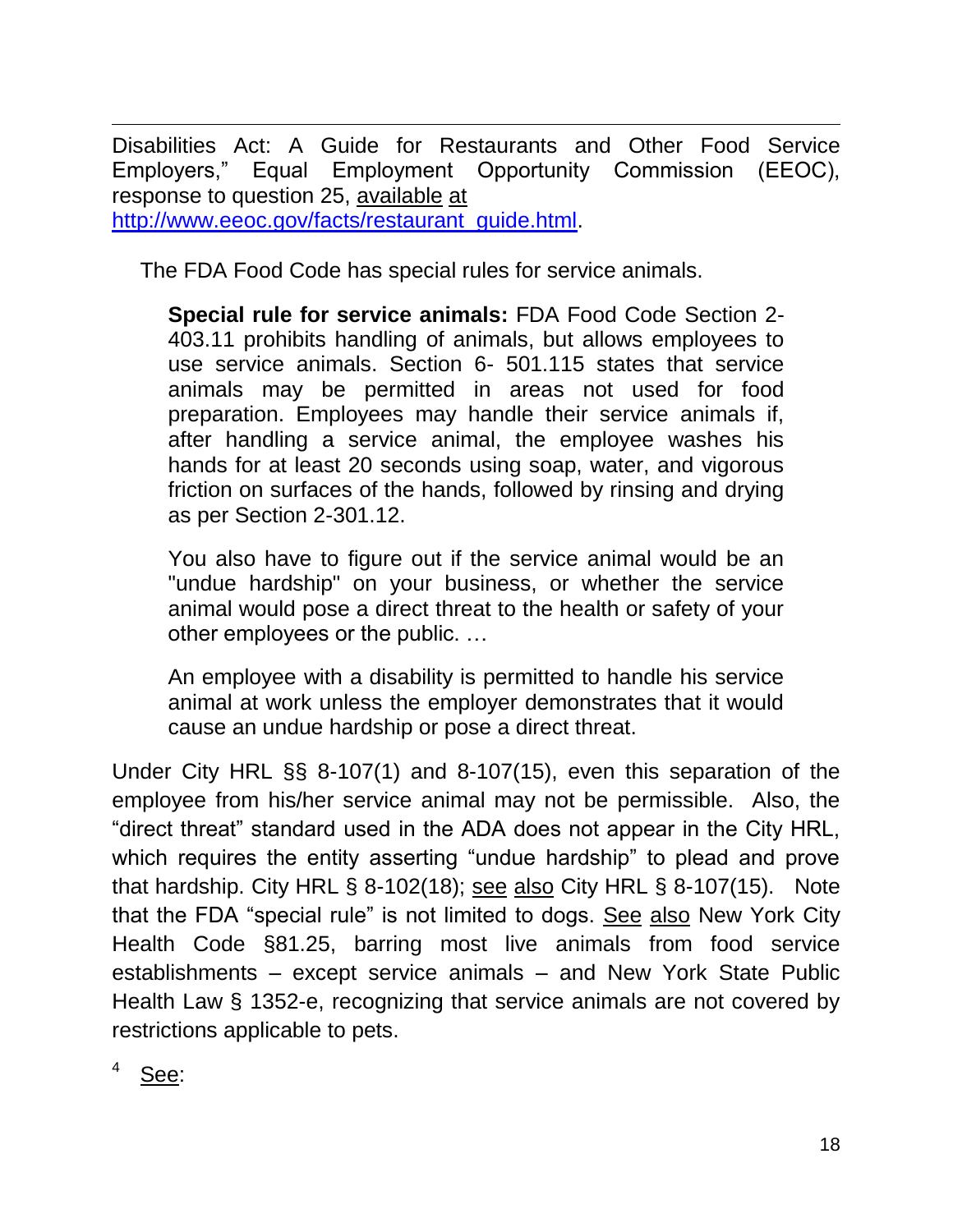$\overline{\phantom{a}}$ Americans with Disabilities Act (ADA), 42 U.S.C. §§ 12101-12213: To be covered under the ADA, a person must have "a physical or mental impairment that substantially limits one or more major life activities of such individual;" have a "record of such an impairment;" or be "regarded as having such an impairment . . . ." 42 U.S.C. § 12102(1)(A)-(C). The ADA Amendments Act of 2008, (P.L. 110-325, 122 Stat. 3553, Sept. 25, 2008) (ADAAA) expressly repudiated limiting Supreme Court interpretations of some of the terms, and now sets forth definitions and rules of construction in some detail in the amended ADA that are explicated even further in regulations. To view the current text, with highlights showing the changes made by the ADAAA, see

<http://www.ada.gov/pubs/adastatute08markscrdr.htm> (see especially**,**  Section 2 (Findings and Purposes) codified at 42 U.S.C. § 12101). Revised Equal Employment Opportunity Commission (EEOC) regulations regarding Title I (employment) of the ADA, 29 C.F.R. Part 1630, became effective in March of 2011. Revised DOJ regulations concerning Titles II (28 C.F.R. Part 35) (governmental entities and programs) and III (28 C.F.R. Part 36) (private sector public accommodations) of the ADA became effective March 15, 2011; see

[http://www.ada.gov/regs2010/ADAregs2010.htm.](http://www.ada.gov/regs2010/ADAregs2010.htm) The DOJ regulations have been updated further to enhance conformity with the EEOC regulations and to further clarify the definition of "disability" (though not relating to service animals). Final Rule Implementing the ADA Amendments Act of 2008, with respect to Titles II and III of the ADA, 53204 Federal Register / Vol. 81, No. 155 / p. 53204 et seq., issued Aug. 11, 2016, effective Oct. 11, 2016, available through

[https://www.ada.gov/regs2016/adaaa.html.](https://www.ada.gov/regs2016/adaaa.html) It generally is helpful to consult DOJ's ADA website, [http://www.ada.gov/,](http://www.ada.gov/) frequently to stay current with myriad regulatory refinements on aspects of the ADA. However, as discussed below, other federal agencies, such as the Department of Transportation (DOT) and Department of Housing and Urban Development (HUD), also have pertinent regulations under the ADA and other laws, some of which recognize significantly stronger rights of people using service animals.

Federal Rehabilitation Act of 1973: The [Rehabilitation Act of 1973](https://www.disability.gov/rehabilitation-act-1973/?warn_link=07c2d21f17c73900589efc69eaf043f2) (often just called the "Rehab Act" or § 504), 29 U.S.C. §§ 790 et seq., prohibits discrimination on the basis of disability in programs run by federal agencies; programs that receive federal financial assistance; in federal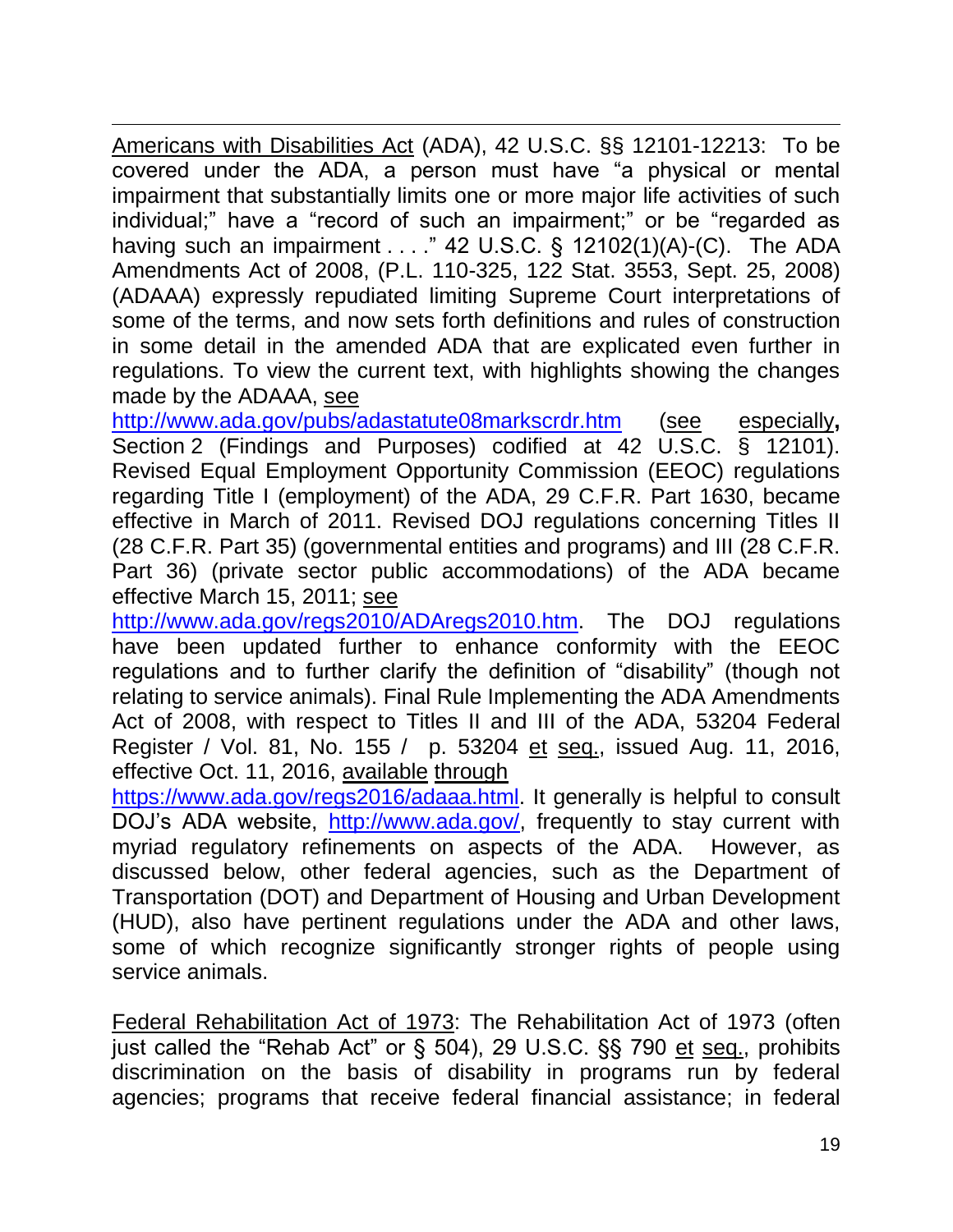$\overline{\phantom{a}}$ employment; and in the [employment practices of federal contractors.](http://www.dol.gov/ofccp/regs/compliance/faqs/503_faq.htm) The standards for deciding if [employment discrimination](http://www.eeoc.gov/facts/qanda.html) exists under the Rehabilitation Act are the same as those used in [Title I of the ADA.](http://www.eeoc.gov/eeoc/publications/fs-ada.cfm) Like the ADA, the Rehab Act has several sections to it. Available at <https://www.access-board.gov/the-board/laws/rehabilitation-act-of-1973>

Federal Fair Housing Act (FHA), 42 U.S.C. §§ 3601-3631: Enacted before the ADA, this contained provisions originally intended for the ADA; the older term "handicap" was used, though its definition mirrors that for "disability" in the ADA. 42 U.S.C. § 3602(h).

New York State Civil Rights Law (State CRL): Art. 4-B, which recognizes broad rights for use of service animals, incorporates by reference the definition of disability from N.Y. Executive Law § 292(21) and defines guide, hearing and service dogs to incorporate "control"-related provisions of the ADA.

New York State Human Rights Law (State HRL): New York State Executive Law (of which the State HRL is part) defines disability in § 292(21):

The term "disability" means (a) a physical, mental or medical impairment resulting from anatomical, physiological, genetic or neurological conditions which prevents the exercise of a normal bodily function or is demonstrable by medically accepted clinical or laboratory diagnostic techniques or (b) a record of such an impairment or (c) a condition regarded by others as such an impairment, provided, however, that in all provisions of this article dealing with employment, the term shall be limited to disabilities which, upon the provision of reasonable accommodations, do not prevent the complainant from performing in a reasonable manner the activities involved in the job or occupation sought or held.

New York City Human Rights Law (City HRL): The definition of disability in the City HRL appears at N.Y.C. Admin. Code § 8-102(16):

(a) The term "disability" means any physical, medical, mental or psychological impairment, or a history or record of such impairment.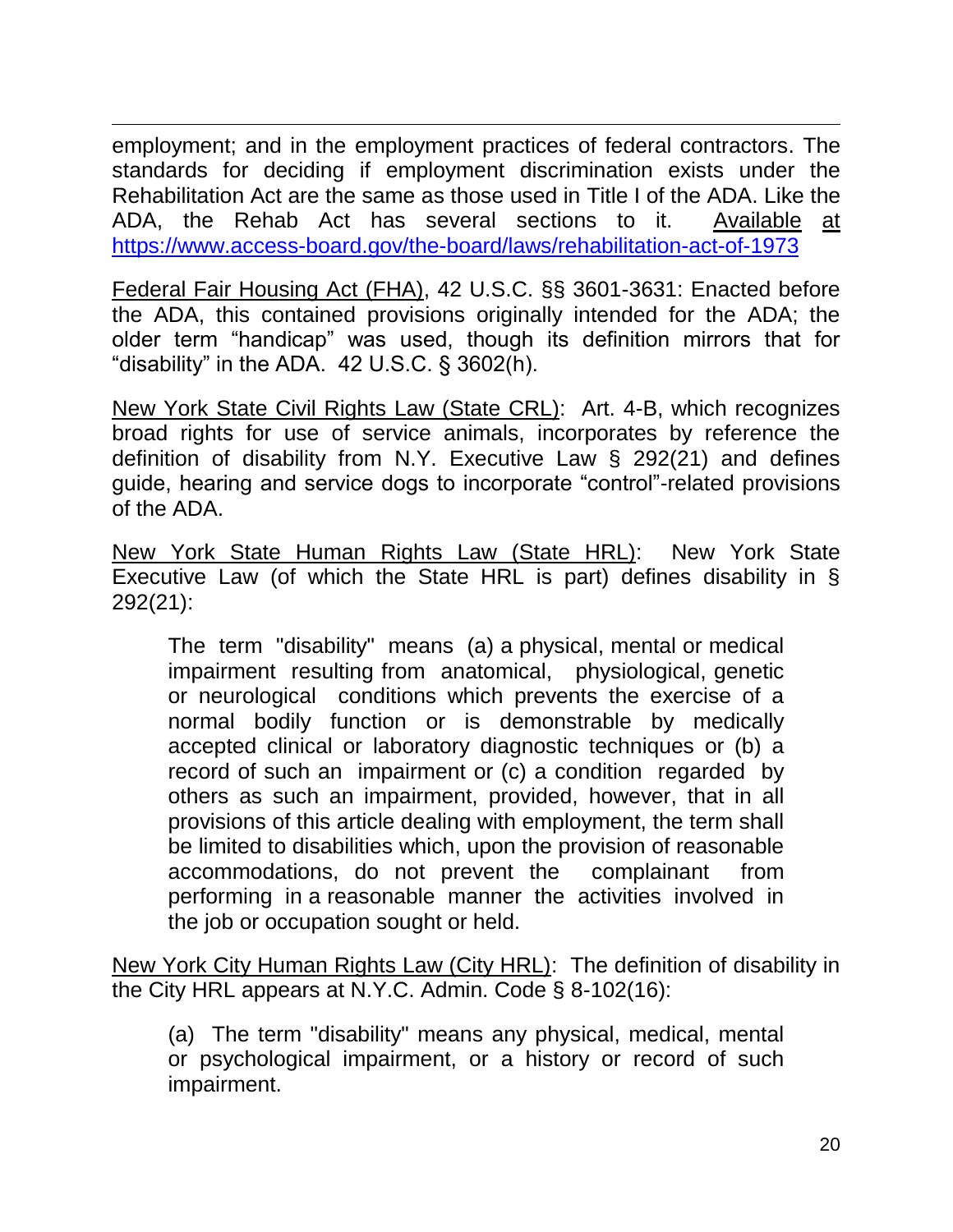(b) The term "physical, medical, mental, or psychological impairment" means:

 $\overline{\phantom{a}}$ 

 (1) an impairment of any system of the body; including, but not limited to: the neurological system; the musculoskeletal system; the special sense organs and respiratory organs, including, but not limited to, speech organs; the cardiovascular system; the reproductive system; the digestive and genito-urinary systems; the hemic and lymphatic systems; the immunological systems; the skin; and the endocrine system; or

(2) a mental or psychological impairment.

(c) In the case of alcoholism, drug addiction or other substance abuse, the term "disability" shall only apply to a person who (1) is recovering or has recovered and (2) currently is free of such abuse, and shall not include an individual who is currently engaging in the illegal use of drugs, when the covered entity acts on the basis of such use.

With the exception of the City HRL, each of these laws applies throughout New York State. Other than geographically, the City HRL has the broadest and most straightforward application.

5 28 C.F.R. § 35.102(b) (2016), e.g., government programs, services, offices and facilities. 28 C.F.R. § 36.104 (2016), e.g., stores, restaurants, theaters, medical facilities and offices. See also 28 C.F.R. § 36.302(c)(7)(2016)and 28 C.F.R. § 35.136(g) (2016).

The State HRL (N.Y. Exec. Law § 292(9)) is more limited in its coverage of public and private sector places of public accommodation, especially with respect to disability rights (see § 296(2)(e), added by Chapter 394 of the Laws of 2007, eliminating coverage that had been in place before that law). State HRL § 296(2)(d)(iv) and § 296(14) incorporate by reference DOJ's provision for private sector public accommodation with respect to control of service animals. State CRL §§ 47 and 47-b(1) recognize a virtually unlimited range for people with disabilities using guide, service, or hearing dogs in both public and private sector places. However, remedies under these State CRL provisions are de minimis (see Degregorio v. Richmond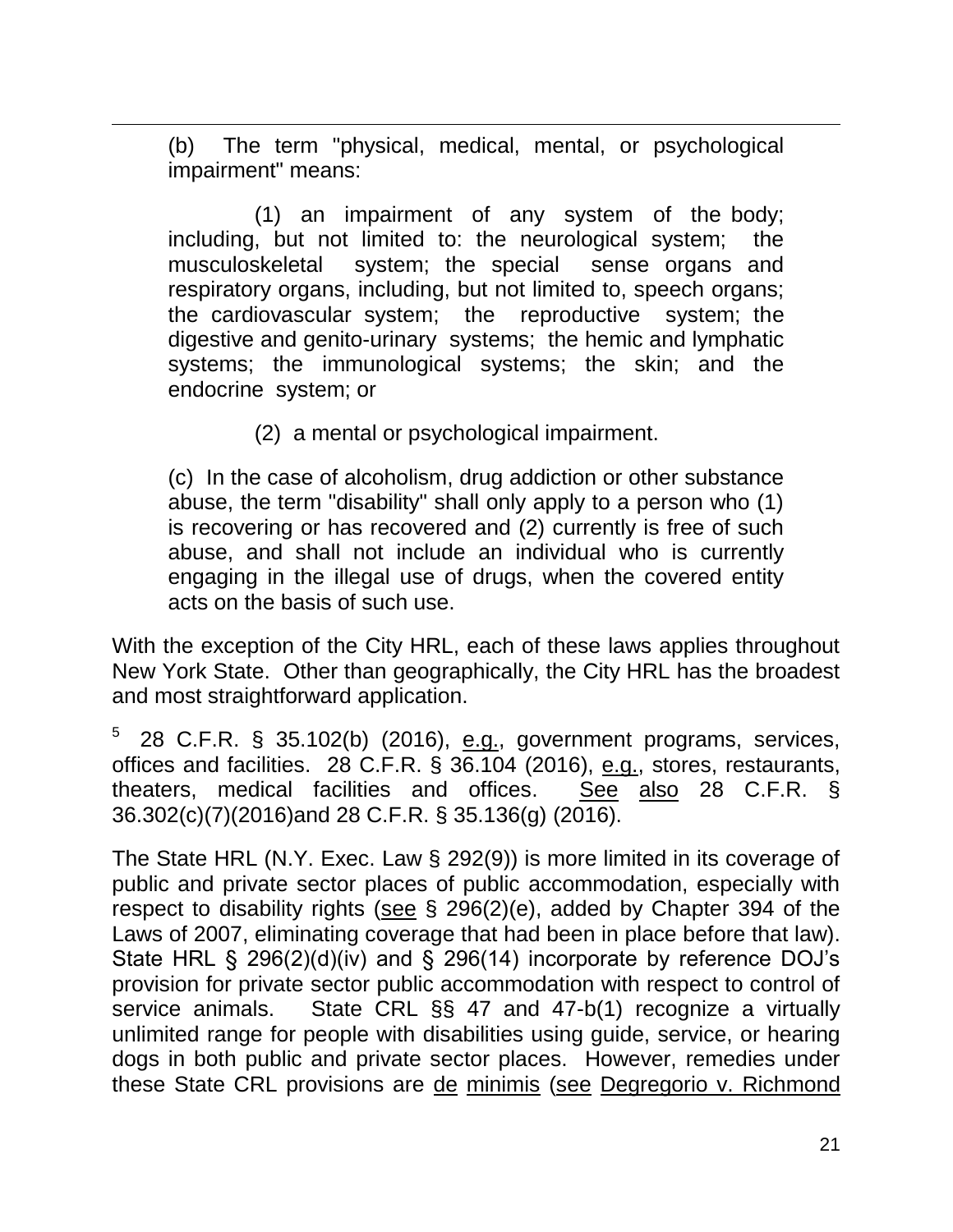$\overline{\phantom{a}}$ Italian Pavilion, Inc., 99 A.D.3d 807, 935 N.Y.S.2d 70 (2<sup>nd</sup> Dep't App. Div. 2011); but see implied right of action, discussed in n. 32, infra) and the State CRL has been subject to limiting interpretations that do not limit the ADA or other laws. See Albert v. Solomin, 252 A.D.2d 139, 684 N.Y.S.2d 375 (4<sup>th</sup> Dept App. Div. 1998), aff'd 94 N.Y.2d 771, 721 N.E.2d 17 (1999) (examining room of orthopedic surgeon); Perino v. St. Vincent's Med. Ctr. of Staten Island, 132 Misc. 2d 20, 502 N.Y.S.2d 921 (N.Y. S. Ct. 1986) (hospital labor and delivery rooms). While the New York State Hospital Code generally purports to prohibit animals in medical facilities, with the exception that "Guide dogs may accompany sightless persons" (10 N.Y.C.R.R. § 702.6(a)), State CRL Art. 4-B supersedes the purported prohibition. State CRL § 47-b(6) and ADA Titles II and III would preempt such limitations. See Disability Rights Section, U.S. Dep't of Justice, The ADA and City Governments: Common Problems, available at [http://www.usdoj.gov/crt/ada/comprob.htm:](http://www.usdoj.gov/crt/ada/comprob.htm)

City governments are required to make reasonable modifications to policies, practices, or procedures to prevent discrimination on the basis of disability. Reasonable modifications can include modifications to local laws, ordinances, and regulations that adversely impact people with disabilities …. For example, a municipal ordinance banning animals from city health clinics may need to be modified to allow a blind individual who uses a service animal to bring the animal to a mental health counseling session. (citation omitted)

City HRL §8-102(9) and §8-107(2) cover a broader array of places of public accommodation. Use of service animals is covered without the need of specific reference. See n. 3, supra.

- 6 28 C.F.R. § 35.136(i) and 28 C.F.R. § 36.302(c)(9).
- 7 28 C.F.R. § 35.104 and § 36.104:

Service animal means any dog that is individually trained to do work or perform tasks for the benefit of an individual with a disability, including a physical, sensory, psychiatric, intellectual, or other mental disability. Other species of animals, whether wild or domestic, trained or untrained, are not service animals for the purposes of this definition. The work or tasks performed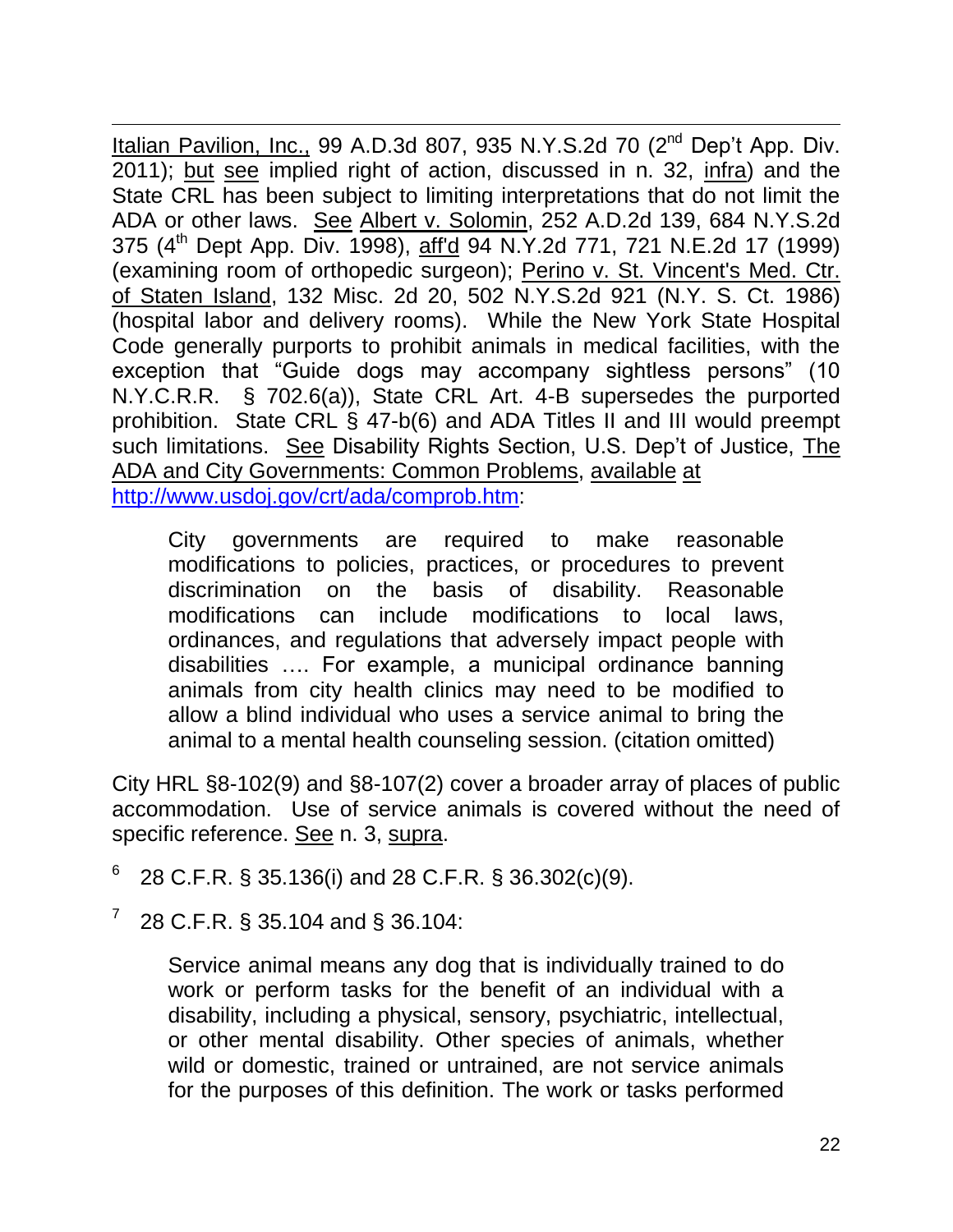by a service animal must be directly related to the individual's disability. Examples of work or tasks include, but are not limited to, assisting individuals who are blind or have low vision with navigation and other tasks, alerting individuals who are deaf or hard of hearing to the presence of people or sounds, providing non-violent protection or rescue work, pulling a wheelchair, assisting an individual during a seizure, alerting individuals to the presence of allergens, retrieving items such as medicine or the telephone, providing physical support and assistance with balance and stability to individuals with mobility disabilities, and helping persons with psychiatric and neurological disabilities by preventing or interrupting impulsive or destructive behaviors. The crime deterrent effects of an animal's presence and the provision of emotional support, well-being, comfort, or companionship do not constitute work or tasks for the purposes of this definition.

 $\overline{\phantom{a}}$ 

Note that this definition relates only to places of public accommodations under Titles II and III of the ADA. See n. 3, supra.

8 28 C.F.R. § 36.302(c)(4); see also 28 C.F.R. § 35.136(d). 28 C.F.R. § 36.302(c) (regarding control of service animals) has been incorporated by reference into State CRL Art. 4-B, which includes, but is not limited to, places of public accommodation.

9 28 C.F.R. § 36.302(c) (regarding control of service animals); see also 28 C.F.R. § 35.136(d); 28 C.F.R. § 36.302(c) has been incorporated by reference into State CRL Art. 4-B.

 $10\,$  28 C.F.R. § 36.302(c)(2), (5); 28 C.F.R. § 35.136(b), (e).

<sup>11</sup> See Statement of Interest of the United States of America in Alboniga v. Sch. Bd. of Broward Cnty, Fla., 87 F.Supp.3d 1319 (S.D. Fla. 2015), available through [http://www.ada.gov/,](http://www.ada.gov/) and court's subsequent decision, including a thoughtful analysis of this and other issues, finding record sufficiently established that aid in assisting child with disabilities to take his dog out to relieve itself was a reasonable accommodation to the child, rather than care of the dog). See U.S. v. Gates-Chili Cent. Sch. Dist., 198 F. Supp. 3d 228, 229 (W.D.N.Y. 2016) (denying school's summary judgment motion), and United States Memorandum of Opposition to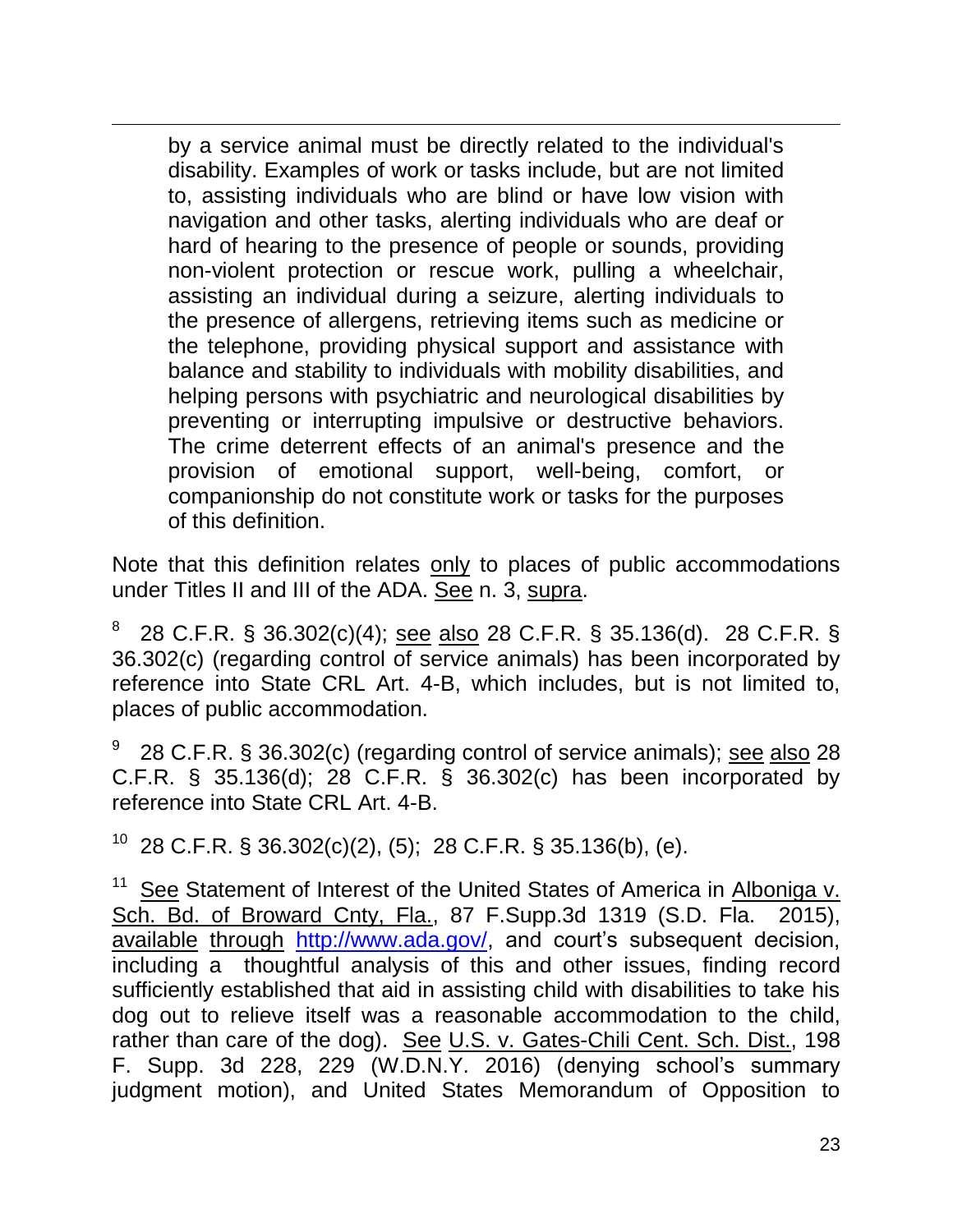$\overline{\phantom{a}}$ Defendant's Motion for Summary Judgment in U.S. v. Gates-Chili Cent. Sch. Dist., No. 15-CV-6583, ECF No. 15 (W.D.N.Y. Feb. 2, 2016), available at [https://www.ada.gov/gateschili/gates-chili\\_msj.docx.](https://www.ada.gov/gateschili/gates-chili_msj.docx)

In February 2017, the Supreme Court cited Alboniga's application of federal ADA regulations to require a school to accept a student's service animal to comply with the school's obligation not to discriminate under the ADA, stating:

Of particular relevance to this case are two antidiscrimination laws -Title II of the Americans with Disabilities Act (ADA), 42 U. S. C. §12131 et seq., and §504 of the Rehabilitation Act, 29 U. S. C. §794 - which cover both adults and children with disabilities, in both public schools and other settings. Title II forbids any "public entity" from discriminating based on disability; Section 504 applies the same prohibition to any federally funded "program or activity." 42 U. S. C. §§12131- 12132; 29 U. S.C. §794(a). A regulation implementing Title II requires a public entity to make "reasonable modifications" to its "policies, practices, or procedures" when necessary to avoid such discrimination. 28 CFR §35.130(b)(7) (2016); see, e.g., Alboniga v. School Bd. of Broward Cty., 87 F. Supp. 3d 1319, 1345 (SD Fla. 2015) (requiring an accommodation to permit use of a service animal under Title II). In similar vein, courts have interpreted §504 as demanding certain "reasonable" modifications to existing practices in order to "accommodate" persons with disabilities. Alexander v. Choate, 469 U. S. 287, 299 - 300 (1985); see, e.g., Sullivan v. Vallejo City Unified School Dist., 731 F. Supp. 947, 961 - 962 (ED Cal. 1990) (requiring an accommodation to permit use of a service animal under §504). And both statutes authorize individuals to seek redress for violations of their substantive guarantees by bringing suits for injunctive relief or money damages. See 29 U.S.C. §794a(a)(2); 42 U.S.C. §12133.

*Fry v. Napoleon Community Schools*, 580 U.S. (2017), *slip op*. at 3-4 (clarifying extent to which administrative exhaustion is required under the Individuals with Disabilities Education Act (IDEA)).

28 C.F.R. § 36.302(c)(6). See, for governmental entities, § 35.136(f).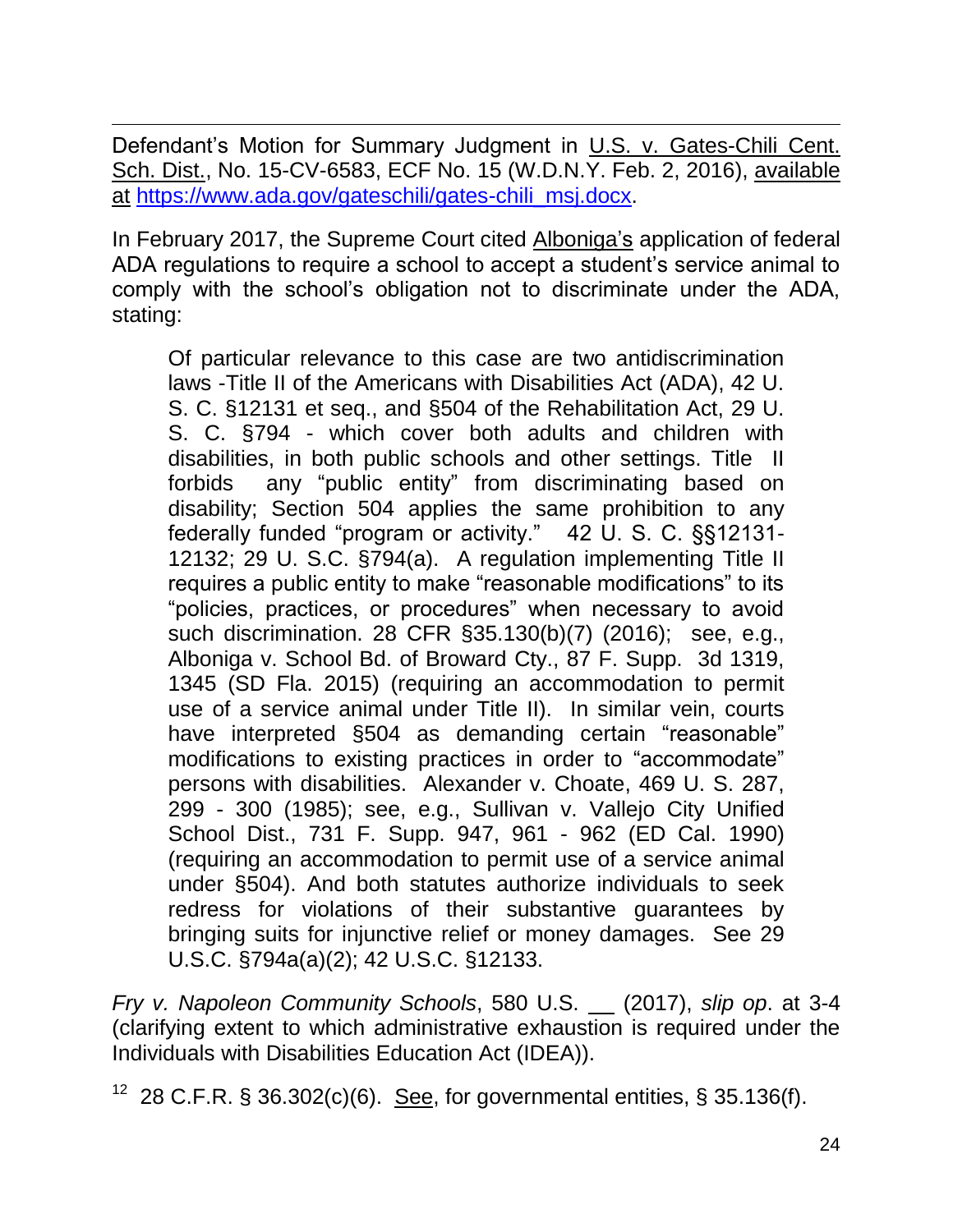Inquiries. A public accommodation shall not ask about the nature or extent of a person's disability, but may make two inquiries to determine whether an animal qualifies as a service animal. A public accommodation may ask if the animal is required because of a disability and what work or task the animal has been trained to perform. A public accommodation shall not require documentation, such as proof that the animal has been certified, trained, or licensed as a service animal. Generally, a public accommodation may not make these inquiries about a service animal when it is readily apparent that an animal is trained to do work or perform tasks for an individual with a disability (e.g., the dog is observed guiding an individual who is blind or has low vision, pulling a person's wheelchair, or providing assistance with stability or balance to an individual with an observable mobility disability.)

 $\overline{\phantom{a}}$ 

 $13$  Both the Obama and George W. Bush Administration Justice Departments have stated:

Training requirement. Certain commenters recommended the adoption of formal training requirements for service animals. The Department has rejected this approach and will not impose any type of formal training requirements or certification process, but will continue to require that service animals be individually trained to do work or perform tasks for the benefit of an individual with a disability. While some groups have urged the Department to modify this position, the Department has determined that such a modification would not serve the full array of individuals with disabilities who use service animals, since individuals with disabilities may be capable of training, and some have trained, their service animal to perform tasks or do work to accommodate their disability. A training and certification requirement would increase the expense of acquiring a service animal and might limit access to service animals for individuals with limited financial resources.

"Section-by-Section Analysis and Response to Public Comments" regarding amendments to ADA regulations 75 F.R. 56163, et seq. (September 15, 2010); 75 F.R. 56236 et seq. (September 15, 2010); 28 C.F.R. § 36.302 (c) (6), available at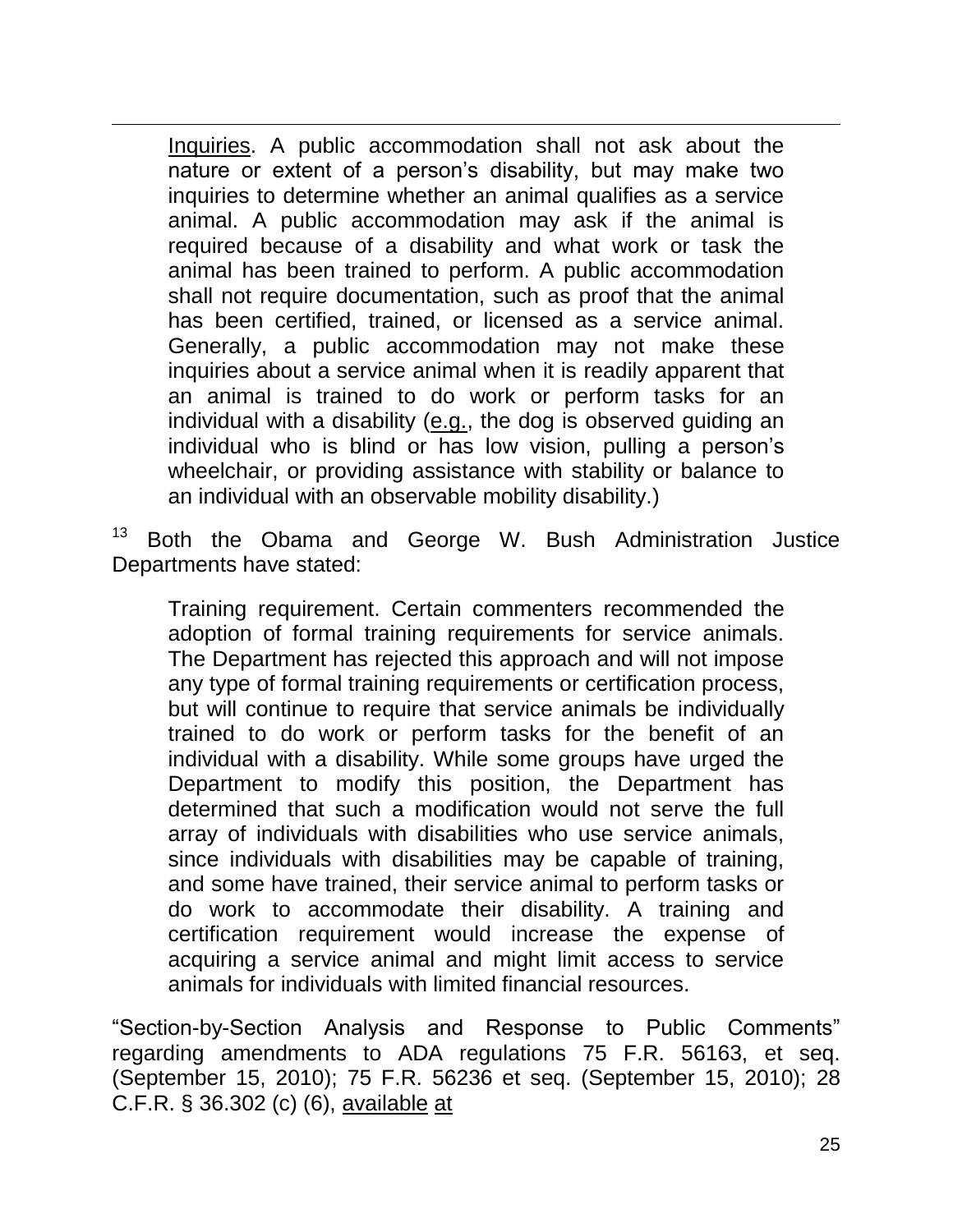$\overline{\phantom{a}}$ [http://www.ada.gov/regs2010/titleIII\\_2010/reg3\\_2010.html;](http://www.ada.gov/regs2010/titleIII_2010/reg3_2010.html) 28 C.F.R. § 35.136 (f), available at

[https://www.ada.gov/regs2010/titleII\\_2010/titleII\\_2010\\_fr.pdf.](https://www.ada.gov/regs2010/titleII_2010/titleII_2010_fr.pdf) See, as to the Bush Administration, Notice of Proposed Rulemaking to amend 28 CFR Part 36: Nondiscrimination on the Basis of Disability by Public Accommodations and in Commercial Facilities. 73 F.R. 34473 (June 17, 2008). State CRL Art. 4-B's requirement for training by a "qualified" person is not inconsistent with DOJ's conclusion, since DOJ finds that people who use service animals may be qualified to train their own service animals. While of interest predominantly for historical context, New York State's treatment of service animals in recent years has added significant confusion. Before 2008, the State HRL contained no definition of guide, hearing or service dogs, but did prohibit disability discrimination based on being accompanied by such a dog. The definitions were left to State CRL Art. 4-B, which required such dogs to be "trained" by a "qualified" person, though those terms were not defined. Under Chapter 133 of the Laws of 2007 (available through [http://public.leginfo.state.ny.us/\)](http://public.leginfo.state.ny.us/), definitions of such animals (inconsistent with State CRL definitions) were added to the State HRL, requiring that, in order to qualify, such dogs had to be trained by "recognized" "training centers" in the training of each type of dog, or by a "professional" in the training of the respective type of dog; no such "training centers" were "recognized" by the State, nor did the State license such "professionals". Effectively, no dog could qualify. Under DOJ's 2011 regulations, it became unlawful even to inquire about how the dog had been trained. The Legislature unanimously passed a bill to bring State law at least into harmony with the DOJ public accommodation regulations. This became Chapter 536 of the Laws of 2014, effective December 29, 2014. The Governor, as a condition for signing Ch. 536, required a "chapter amendment" that adds a State HRL cause of action for discrimination against someone using or training a guide, hearing or service dog trained by a "professional" trainer or training center (now in State HRL § 296(14); again, "professional" is not defined). The new cause of action is "[i]n addition to [State HRL requirements for] reasonable modifications in policies, practices, or procedures … or reasonable accommodations for persons with disabilities as otherwise provided in this section, including the use of an animal as a reasonable accommodation …." State HRL § 296(14). Since there still is no professional license in the training of guide, hearing or service dogs in New York State and it still is illegal under the ADA even to inquire about how such a dog was trained, a person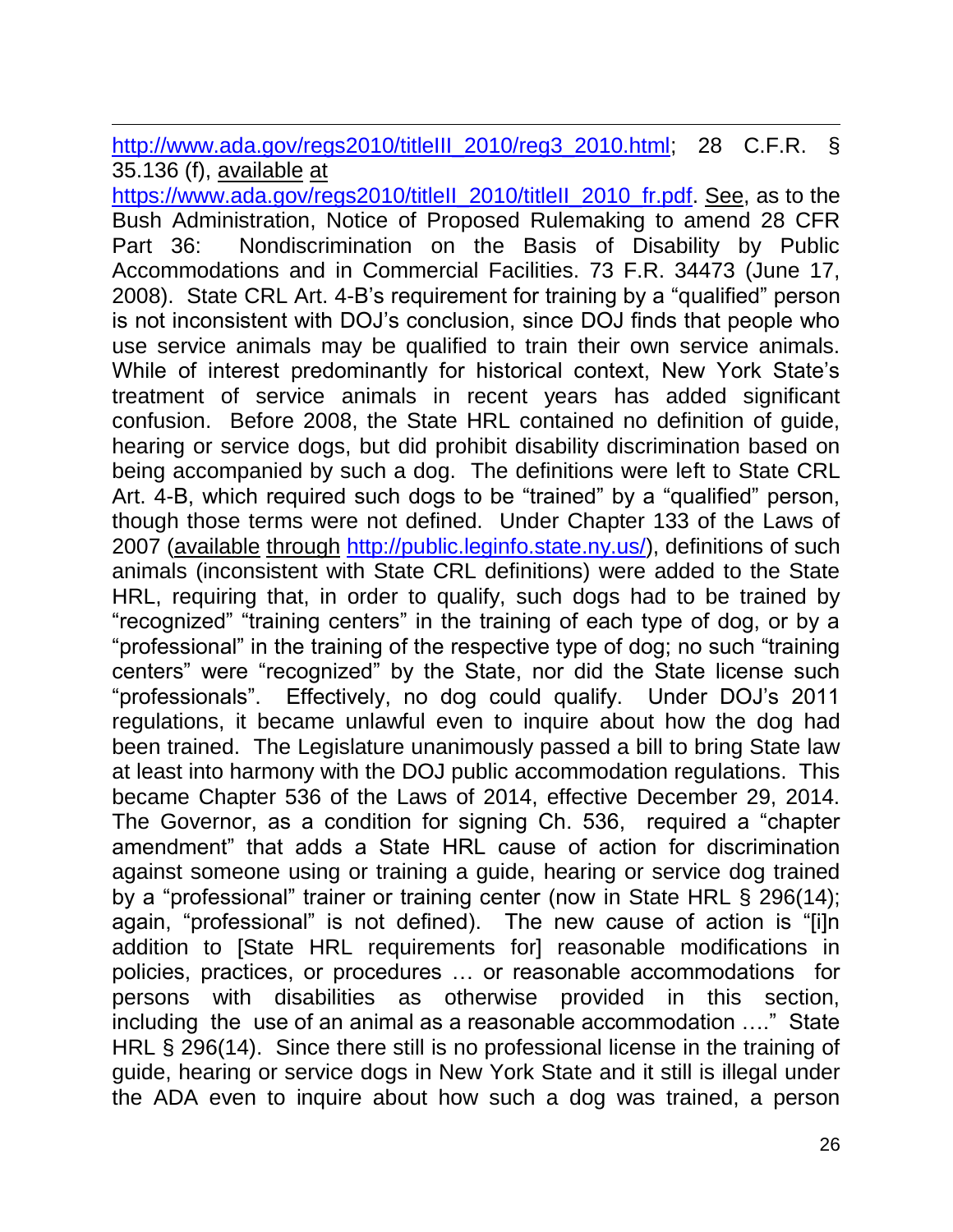$\overline{\phantom{a}}$ wishing to avail themselves of this additional cause of action would have to affirmatively and voluntarily present to a covered entity evidence that the guide, hearing or service dog had been trained by a "professional" and the entity nonetheless would have to exclude the person using or training the dog. Even without this additional cause of action, discrimination against a person with a disability (or a trainer) based on the presence of a service animal (as variously defined by the different laws, and without "professional" training) would violate Federal and City law, the State CRL – and, now, the State HRL.

 $14$  See n. 3, supra.

 $15$  Section 37.3 of the DOT's ADA regulations defines a service animal as any guide dog, signal dog, or other animal individually trained to work or perform tasks for an individual with a disability. Any animal meeting this definition is considered to be a service animal under the ADA, regardless of whether they are identified by special collars or harnesses or licenses or certifications. The Federal Transit Administration (FTA) does not consider "comfort" animals to be service animals since they do not meet the trainingbased definition of the latter. Transit authorities are required to permit service animals aboard their vehicles. A transit operator may ask a person who has a disability what specific functions his service animal performs, but the person is not required to have either a certificate or a license for a service animal, and a transit operator cannot compel a person with a service animal to produce documentation that the animal has been trained to help the person with a disability. FTA Frequently Asked Questions, "Passenger Accompaniment", available at

[https://www.transit.dot.gov/regulations-and-guidance/civil-rights](https://www.transit.dot.gov/regulations-and-guidance/civil-rights-ada/frequently-asked-questions)[ada/frequently-asked-questions.](https://www.transit.dot.gov/regulations-and-guidance/civil-rights-ada/frequently-asked-questions)

<sup>16</sup> DOT regulations, 49 C.F.R. § 37.5 App. D (discussing 49 C.F.R. § 37.167); see also 49 C.F.R. § 37.167.

<sup>17</sup> The New York City Transit Authority (NYCTA) and its parent Metropolitan Transportation Authority (MTA) add to confusion by maintaining rules inconsistent with the ADA and with State CRL Art. 4-B and the City HRL concerning the use of service animals in its facilities. NYCT seemed to soften its position early in 2001, when it issued a pamphlet, "Service Animals in Transit: An Employee Guide," setting forth an approach much closer to legal requirements. Late in 2004, the MTA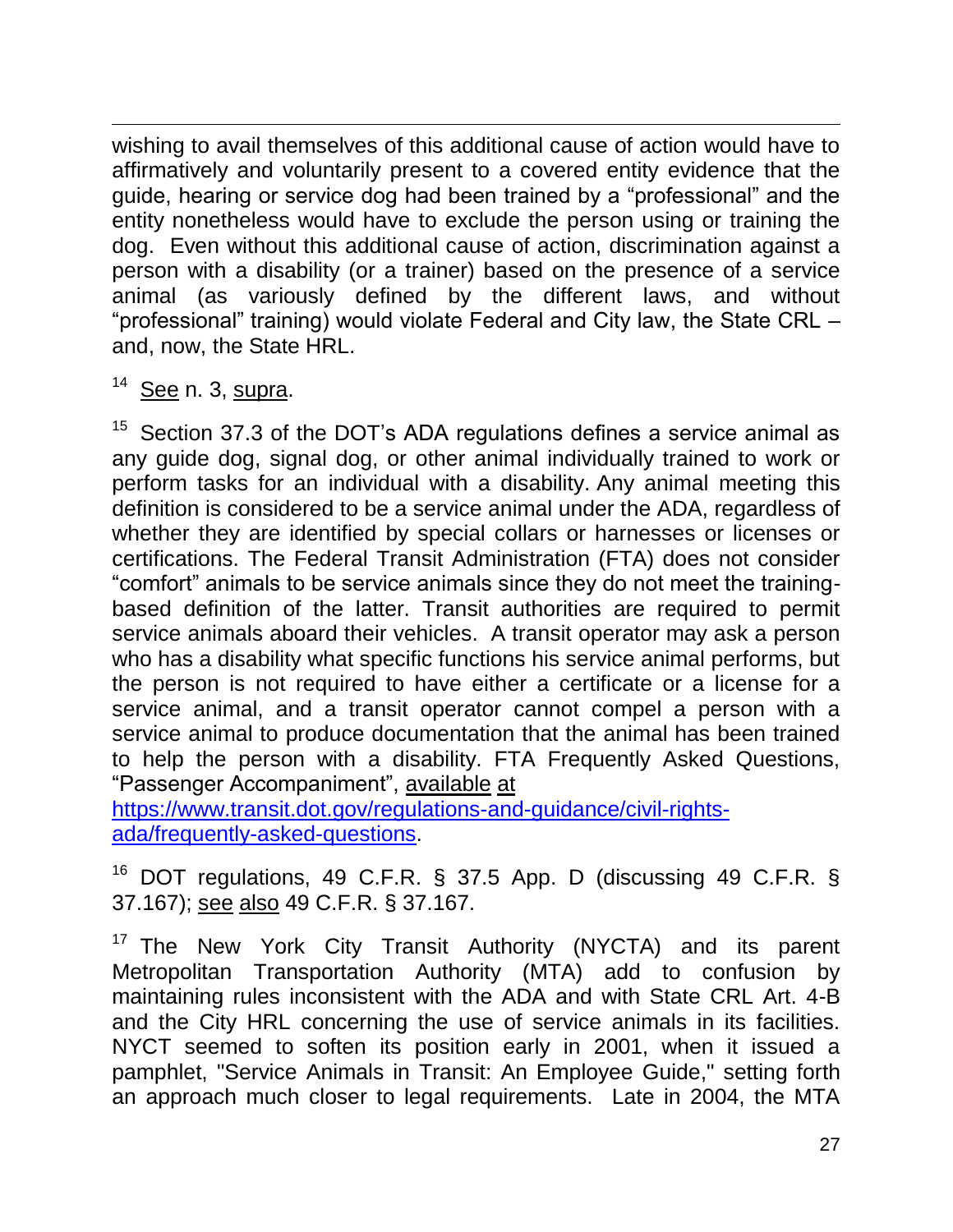promulgated and posted for comment amendments to the regulations of NYCT and of the MTA's other constituent entities that seemed to be in legal compliance. The MTA's reason for the proposed change to 21 N.Y.C.R.R. 1050.9(h) was:

 $\overline{\phantom{a}}$ 

The provisions regarding use of service animals are revised so as to conform the language of the rules to current FTA interpretation of requirements under the ADA. Most important is a provision which would supersede any requirement of licensure or written documentation for the animal, if the individual bringing the animal into the system can credibly explain how the animal is needed to perform a task that the person is unable to perform due to his or her disability. Both NYCTA and New York City Police Department have previously issued bulletins incorporating the FTA standards and this amendment serves simply to formally codify current practices.

Similar to federal regulations, the MTA proposed to permit a person with a service animal to present "credible verbal assurances" as to one or more tasks the animal performs as acceptable evidence the animal indeed is a service animal. However, when rules for some of the MTA's constituent units actually were revised, effective December 5, 2005, although some were better, the rules remained in conflict with controlling law.

NYCT, the Manhattan and Bronx Surface Transit Operating Authority, as well as the Staten Island Rapid Transit Operating Authority, added a compliant alternative to their respective rules for identifying a service animal (albeit buried in a list of prohibited license, identification card, and other documentary alternatives). That alternative is:

the credible verbal assurance of the person with a disability using the service animal or animal being trained as such. For purposes of this paragraph, credible verbal assurance may include a description of one or more tasks that the animal performs or is being trained to perform for the benefit of the person with a disability.

Each entity also still is inconsistent with the ADA and the State CRL in requiring that any trainer be a "professional" and must display proof of affiliation with a professional training school and that the animal is a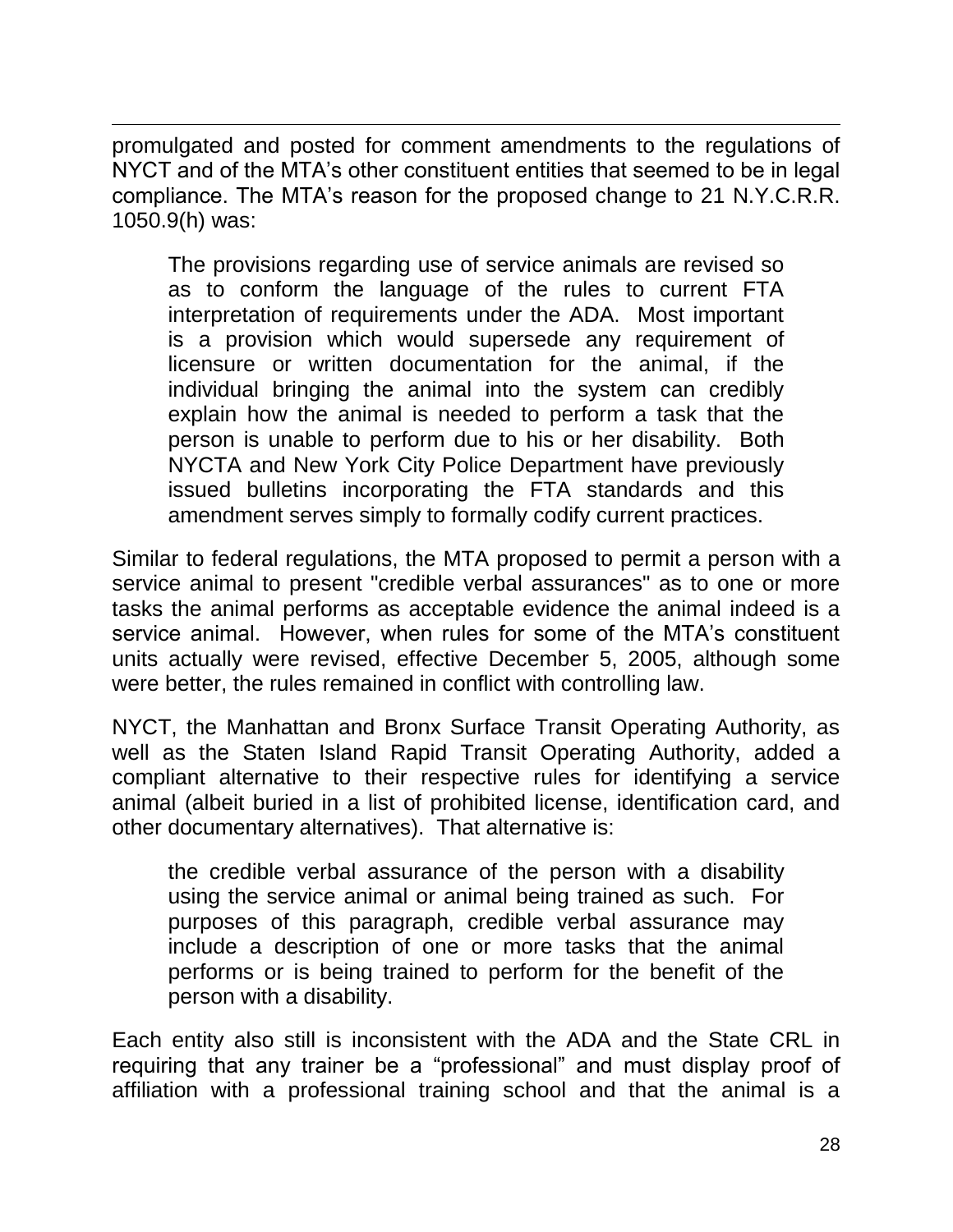$\overline{\phantom{a}}$ licensed service animal or" a service animal in training. See 21 N.Y.C.R.R. 1050.9(8)(3); 21 N.Y.C.R.R. 1040.8(c). As discussed above, the Justice Department explicitly rejected imposition of a requirement for professional training of service animals, noting that that would pose an economic burden on some in need of service animals and that people with disabilities sometimes train their own animals. DOT states "It should be noted that virtually all public and private entities covered by this [DOT] regulation are also covered by DOJ regulations, which have more detailed statements of general nondiscrimination obligations." Appendix D to 49 C.F.R. § 37.5 (Nondiscrimination). The Justice Department's 2011 amendments to its regulations are consistent with the "credible verbal assurance" standard contained in DOT regulations. However, differing with the Justice Department in one important respect, Appendix D goes on to state, in discussing 49 C.F.R. § 37.167, that service animals are not limited to dogs.

The MTA's Long Island Rail Road's ban on animals in its terminals, stations, and trains exempts only "a seeing eye or a hearing ear dog". 21 N.Y.C.R.R. 1097.10 (ignoring the broader DOT definition of service animal). Its Metro-North Commuter Railroad Company exempts only "a seeing eye or a hearing ear dog or an animal en route to or from a train [thus, presumably, not one on a train or accompanying a person otherwise in its facilities] and under the direct control of the individual the animal is accompanying such as by leash, container or other device" (thus not including voice commands) from its ban on animals in its terminals, stations, and trains. 21 N.Y.C.R.R. 1085.10. The Metropolitan Suburban Bus Authority exempts only "a service guide dog" from its ban on animals in its buses or transit center. 21 N.Y.C.R.R. 1045.10. Such limited exceptions fail to cure violations of controlling law. In addition to the ADA the State CRL remains fully applicable throughout the State; although the State CRL is limited to guide, hearing and service dogs and incorporates by reference DOJ provisions concerning control of such dogs, it does not adopt DOJ's limitations on the functions of a service animal (e.g., DOJ's exclusion of emotional support).

<sup>18</sup> See n. 3, supra. Although the State HRL's coverage of transportation facilities was limited by Chapter 394 of 2007 (see n. 5, supra), the City HRL definition of public accommodation remains robust. § 8-102(9); § 8-107(2).

<sup>19</sup> 49 U.S.C. § 41705; see "Nondiscrimination on the Basis of Disability in Air Travel," 14 C.F.R. Part 382 (United States Department of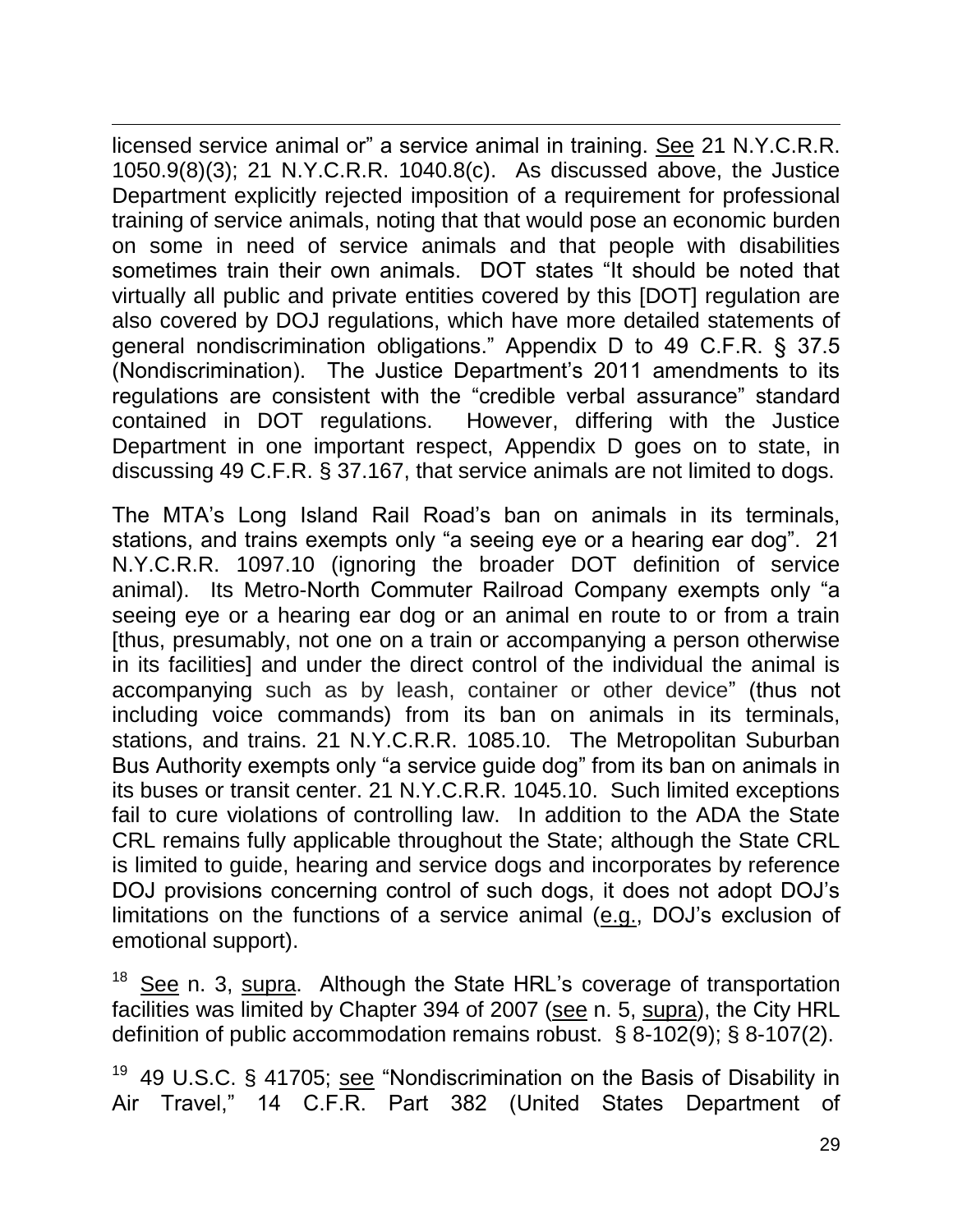$\overline{\phantom{a}}$ Transportation 2014), available at [http://www.ecfr.gov/cgi-bin/text](http://www.ecfr.gov/cgi-bin/text-idx?SID=aa072804eed9a56532223335f92e6b87&node=pt14.4.382&rgn=div5)[idx?SID=aa072804eed9a56532223335f92e6b87&node=pt14.4.382&rgn=di](http://www.ecfr.gov/cgi-bin/text-idx?SID=aa072804eed9a56532223335f92e6b87&node=pt14.4.382&rgn=div5) [v5.](http://www.ecfr.gov/cgi-bin/text-idx?SID=aa072804eed9a56532223335f92e6b87&node=pt14.4.382&rgn=div5) Even when violation of the ACAA is not pleaded, an airline's failure to train its personnel adequately concerning the requirements of the ACAA may support a state law tort claim. Adler v. WestJet Airlines, Ltd., 31 F. Supp. 3d 1381 (S.D. Fla. 2014) (settled confidentially August 11, 2014).

<sup>20</sup> 14 C.F.R. §§ 382.117, 382.27.

 $21$  14 C.F.R. § 382.27. If these disabilities are severe, the carrier may request that the individual be accompanied by a safety assistant. 14 C.F.R. §§ 382.29(b)(4).

<sup>22</sup> 14 C.F.R. § 382.27.

<sup>23</sup> 14 C.F.R. § 382.31.

<sup>24</sup> 14 C.F.R. § 382.33.

 $25$  14 C.F.R. § 382.117(d).

<sup>26</sup> 14 C.F.R. § 17.

 $27$  14 C.F.R. § 382.83(c).

 $28$  14 C.F.R. § 382.81(b)(2).

<sup>29</sup> 42 U.S.C. § 12184(a); 49 C.F.R. § 37.29(c); 49 C.F.R. § 37.167(d).

<sup>30</sup> Settlement Agreement under the Americans with Disabilities Act between the United States of America and Altagracia Roumou, DJ No. 202- 90-32, May 15, 2014. See [https://www.justice.gov/usao-vi/pr/us-attorney-s](https://www.justice.gov/usao-vi/pr/us-attorney-s-office-resolves-complaint-against-taxi-driver-refusing-service-visually)[office-resolves-complaint-against-taxi-driver-refusing-service-visually.](https://www.justice.gov/usao-vi/pr/us-attorney-s-office-resolves-complaint-against-taxi-driver-refusing-service-visually) See also United States Department of Justice Statement of Interest in National Federation of the Blind of California v. Uber Technologies, Inc., 3:14-cv-04086-NC (posted 12/23/14 at [http://www.ada.gov/\)](http://www.ada.gov/).

<sup>31</sup> See [http://www.nyc.gov/html/tlc/html/rules/rules.shtml.](http://www.nyc.gov/html/tlc/html/rules/rules.shtml) Taxis also are public accommodations covered by the City HRL. § 8-102(9); § 8-107(2).

 $32$  State CRL §§ 47-a and 47-b(1). Although the dog must be trained by a "qualified" person, that term is not defined to be inconsistent with the DOJ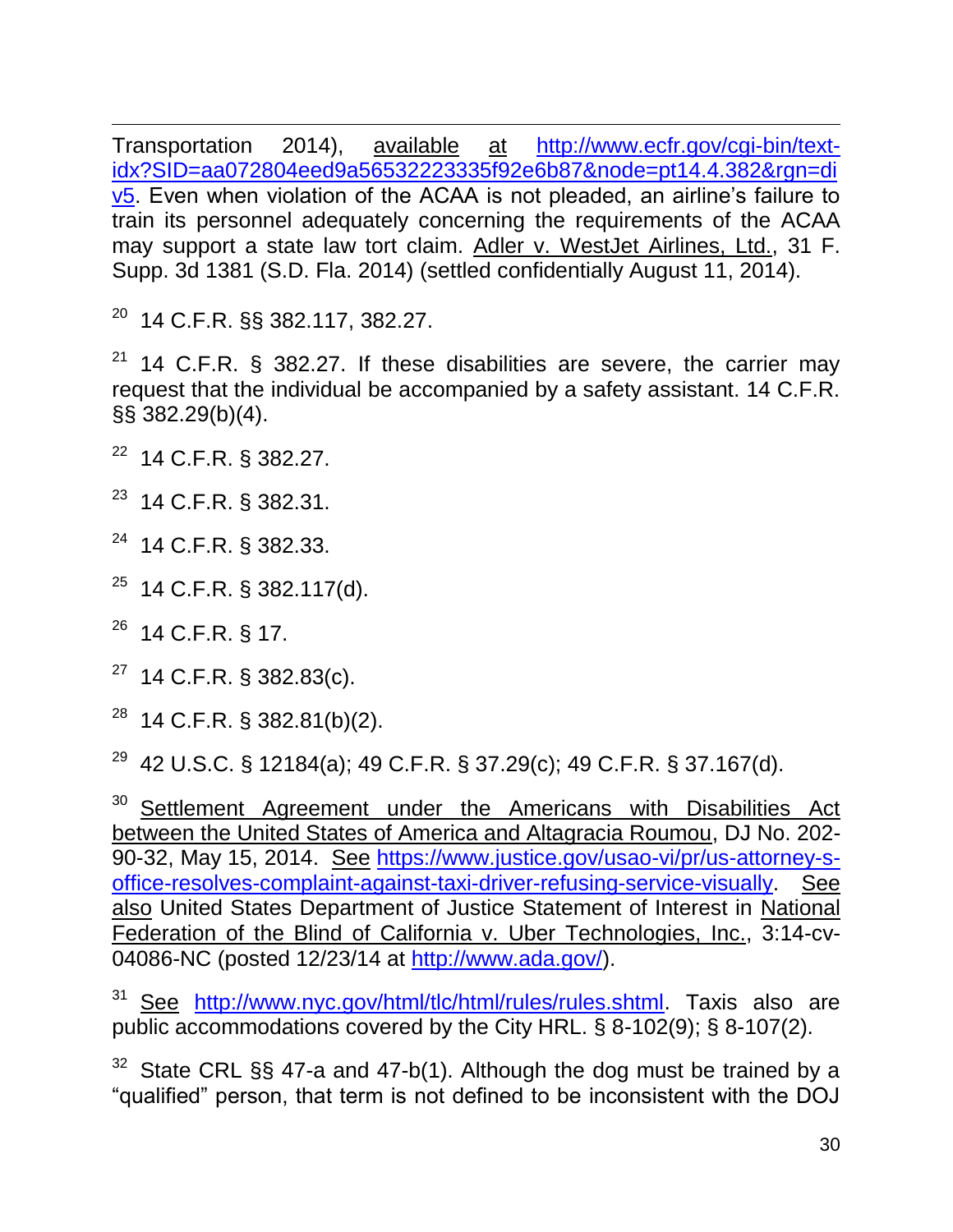$\overline{\phantom{a}}$ finding that that owners/users of such dogs are qualified to train their service animals. See n. 13, supra, and accompanying text. While State CRL § 47-b requires that the dogs be under the control of their users consistent with DOJ regulation 28 C.F.R. § 36.302(c), the State CRL does not adopt the functional limitations of service animals under DOJ's regulations (e.g., excluding emotional support and physical protection). The State CRL is enforced by the State Attorney General, not by the State Division of Human Rights (SDHR). A private right of action is implied. See Sheehy v. Big Flats Cmty. Day, Inc., 73 N.Y.2d 629, 623 (1989); Pietra v. Poly Prep Country Day Sch., Index. No. 506586/2015, at \*1, \*5 (Sup. Ct. Oct. 1, 2016; published N.Y. Law Journal October 28, 2016), available at [http://nylawyer.nylj.com/adgifs/decisions16/102616bailyschiffman.pdf.](http://nylawyer.nylj.com/adgifs/decisions16/102616bailyschiffman.pdf)

 $33$  The ADA covers employers of 15 or more (42 U.S.C. §§ 12111(5), § 12112); the State HRL and City HRL generally cover employers of four or more (§ 292 (5); § 8-102(5), respectively).

<sup>34</sup> The EEOC has no definition of a service animal and does not apply DOJ's public accommodations provisions (ADA Titles II and III) to employment (Title I). See, e.g., EEOC's "How to Comply with the Americans with Disabilities Act: A Guide for Restaurants and Other Food Service Employers", available at

[http://www.eeoc.gov/facts/restaurant\\_guide.html.](http://www.eeoc.gov/facts/restaurant_guide.html) While Title I of the ADA prohibits discrimination against people with disabilities, it includes a specific prohibition of discrimination against a person with a disability due to the need to make a reasonable accommodation to such a person. 42 U.S.C. § 121012112(b)(5)(B); that provision would apply particularly with respect to use of a service animal.

29 C.F.R. pt. 1630 app. §1630.9 (1997). See EEOC Enforcement Guidance on Reasonable Accommodation and Undue Hardship Under the Americans with Disabilities Act (2002), available at

[http://www.eeoc.gov/policy/docs/accommodation.html#N\\_36\\_.](http://www.eeoc.gov/policy/docs/accommodation.html#N_36_) See also, with respect to the City HRL, n. 3, supra, especially the discussion of Tartaglia.

 $36$  State HRL § 296(14). While the portion of this section that requires modification of policies references State HRL § 296 (2)(d)(iv) (which incorporates by reference the DOJ public accommodation provisions under the ADA), the "reasonable accommodation" provision of State HRL § 296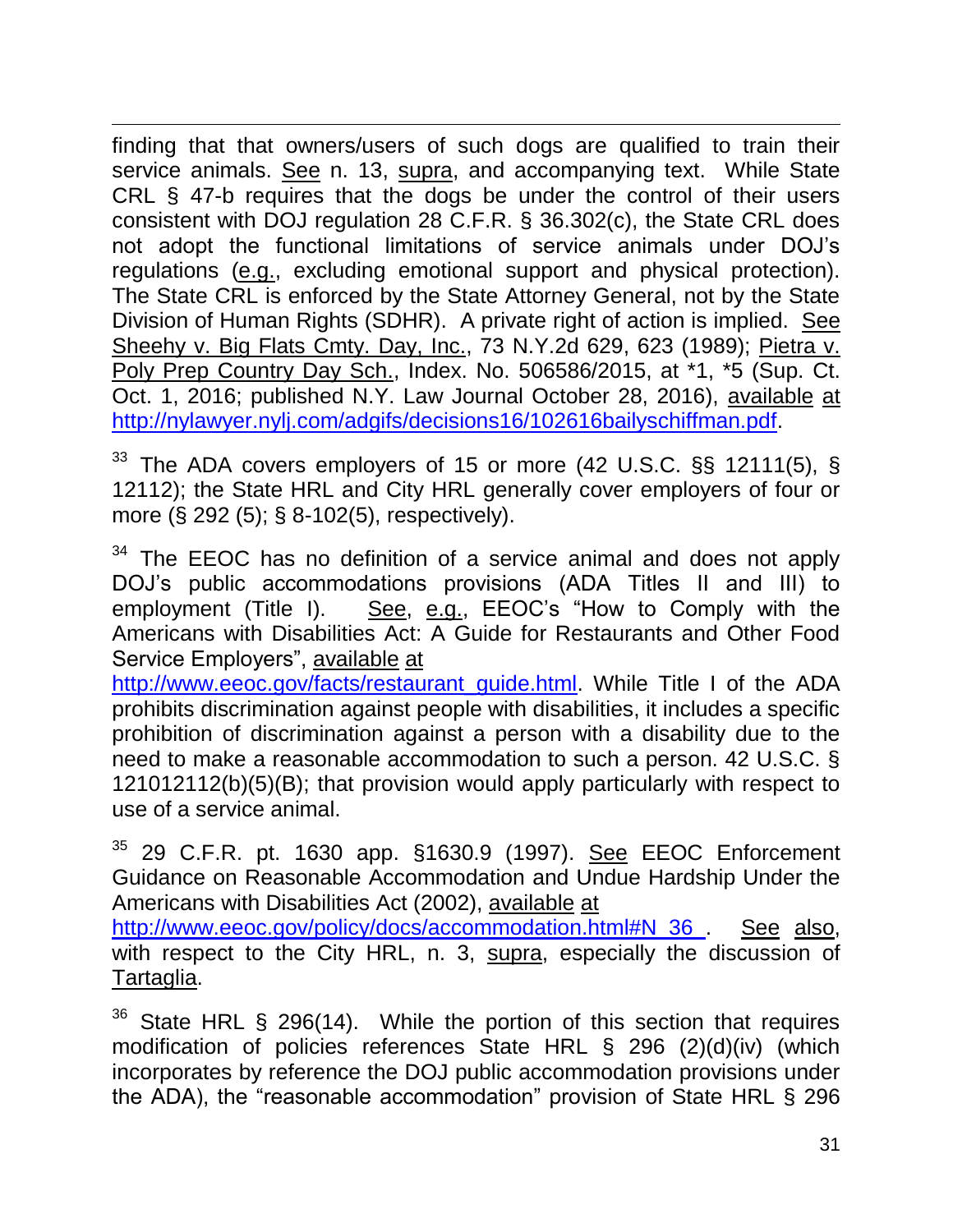$\overline{\phantom{a}}$ (14) does not have such limitations. Moreover, the prohibition of discrimination in policies, practices, and procedures "include[s]," but expressly is not limited to discrimination in places of public accommodation under the State HRL and thus is applicable to employment discrimination as well, beyond State HRL reasonable accommodation requirements. State HRL § 296(14).

<sup>37</sup> State HRL § 292(21-e).

Under the State HRL, the term "disability", with respect to employment, is limited to conditions that, with the provision of reasonable accommodation, would not prevent the individual from performing the work in a reasonable fashion (State HRL § 292(21)). An accommodation might not be considered reasonable if it might present a "problem" (an undefined term), for an employer or for another employee (perhaps including a preference not to be near an animal) (9 N.Y.C.R.R. § 466.11(b)(i)(iii)). However, in a case (albeit non-employment related) where the presence of a student's hearing dog led to hospitalization and severe allergic reaction among faculty and students in a junior high school, the SDHR found the presence of the dog not to create a sufficient problem to exclude the dog. A federal court found the school not to be a covered public accommodation, although its opinion was vacated for lack of jurisdiction, and the Appellate Division, Second Department, declined to enforce the SDHR decision, since the court found SDHR without jurisdiction over public schools (i.e., not a public accommodation). See East Meadow Union Free Sch. Dist. v. N.Y.S. Div. of Human Rights, 65 A.D.3d 1342 (Sup. Ct. 2009), leave to appeal denied, 14 N.Y.3d 710 (2010) available at

[http://www.dhr.ny.gov/sites/default/files/pdf/Commissioners-](http://www.dhr.ny.gov/sites/default/files/pdf/Commissioners-Orders/nysdhr_v_east_meadow_union_free_school_district.pdf)

[Orders/nysdhr\\_v\\_east\\_meadow\\_union\\_free\\_school\\_district.pdf;](http://www.dhr.ny.gov/sites/default/files/pdf/Commissioners-Orders/nysdhr_v_east_meadow_union_free_school_district.pdf) and the federal decisions cited by SDHR based on the same facts.

State HRL § 292(5).

<sup>39</sup> "The need for individualized inquiry when making a determination of reasonable accommodation is deeply embedded in the fabric of disability rights law. … Rather than operating on generalizations about people with disabilities, employers (and others) must make a clear, fact-specific inquiry about each individual's circumstance. … This good faith process is the "key mechanism for facilitating the integration of … [people with disabilities into society]." Phillips v. City of New York, 66 A.D.3d 170, 175, 884 N.Y.S.2d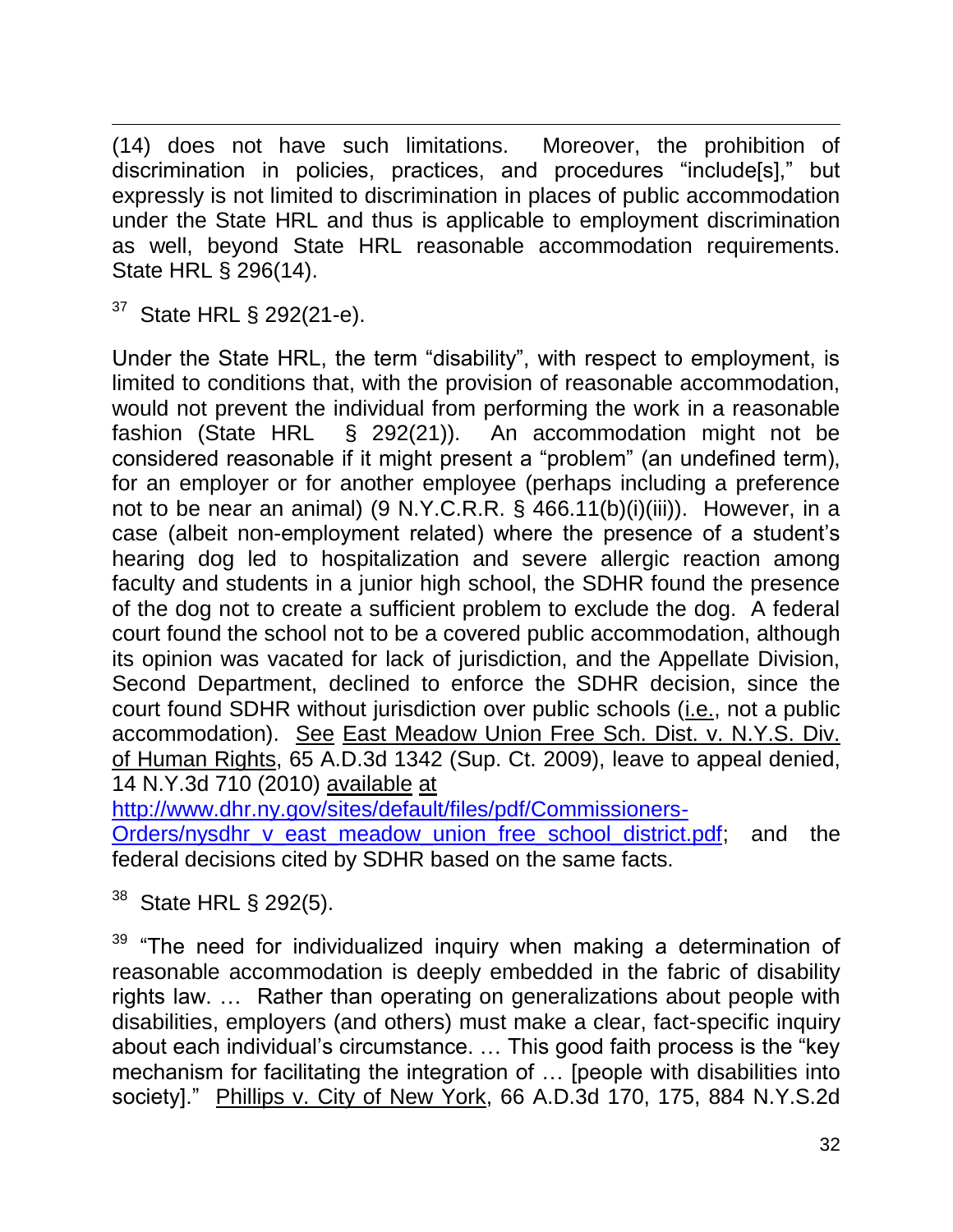$\overline{\phantom{a}}$ 369 (App. Div. 2009) (citations omitted). SDHR's failure to analyze whether a provider of housing accommodations had engaged in an interactive process concerning a reasonable accommodation rendered a "no probable cause" finding arbitrary and capricious. In the Matter of Valderrama v. New York State Division of Human Rights and York Ville Towers Associates, LLC, 401640/11, N.Y.L.J. 1202519960377 (S. Ct. NY Co. Decided Oct. 6, 2011), available at [http://www.newyorklawjournal.com/CaseDecisionNY.jsp?id=120251996037](http://www.newyorklawjournal.com/CaseDecisionNY.jsp?id=1202519960377&slreturn=1) [7&slreturn=1.](http://www.newyorklawjournal.com/CaseDecisionNY.jsp?id=1202519960377&slreturn=1)

The interactive process promotes identification of appropriate and effective reasonable accommodations. The prospect of liability for a failure to engage in such a good faith process is an incentive for cooperative dialog to diminish resolution by litigation. Phillips, 66 A.D.3d at 175. However, a good faith interactive process is not an "independent element of the disability discrimination analysis under either the State or City HRL which, if lacking, automatically compels a grant of summary judgment to the employee or a verdict in the employee's favor." Id. at 838. However, when an employee, acting through counsel, confront[ed] … [the employer] with an inflexible, categorical demand, with no room for negotiation and no suggestion of a time frame in which plaintiff would be open to revisiting the issue …. plaintiff discharged … [the employer], as a matter of law, of the obligation to continue its efforts to initiate … [a bilateral, interactive process to find a way to reconcile both parties' needs]. Romanello v. Intesa Sanpaulo S.p.A., 97 A.D.3d 449, 949 N.Y.S.2d 345 (1<sup>st</sup> App. Div. 2012), mod (to reinstate City HRL cause of action) and aff'd, 22 N.Y.3d 881 (2013). The New York Court of Appeals discussed the interactive process extensively in Jacobsen, 22 N.Y.3d 824 (2014), and was careful to limit its agreement with prior case law in one respect:

Our conclusion that, in all but the most extreme cases, the lack of a good faith interactive process forecloses summary judgment in favor of the employer should not be construed too broadly. At a trial on a State HRL claim, the plaintiff employee still bears the burden of proving the existence of a reasonable accommodation that would have enabled the employee to perform the essential functions of his or her position (see [Executive Law § 292](http://www.loislaw.com.dbgateway.nysed.gov/pns/doclink.htp?dockey=18710465@NYCODE&alias=NYCODE&cite=292+Exec.) [21]; Romanello, 22 N.Y.3d at 884). Furthermore, to the extent the Appellate Division's decision in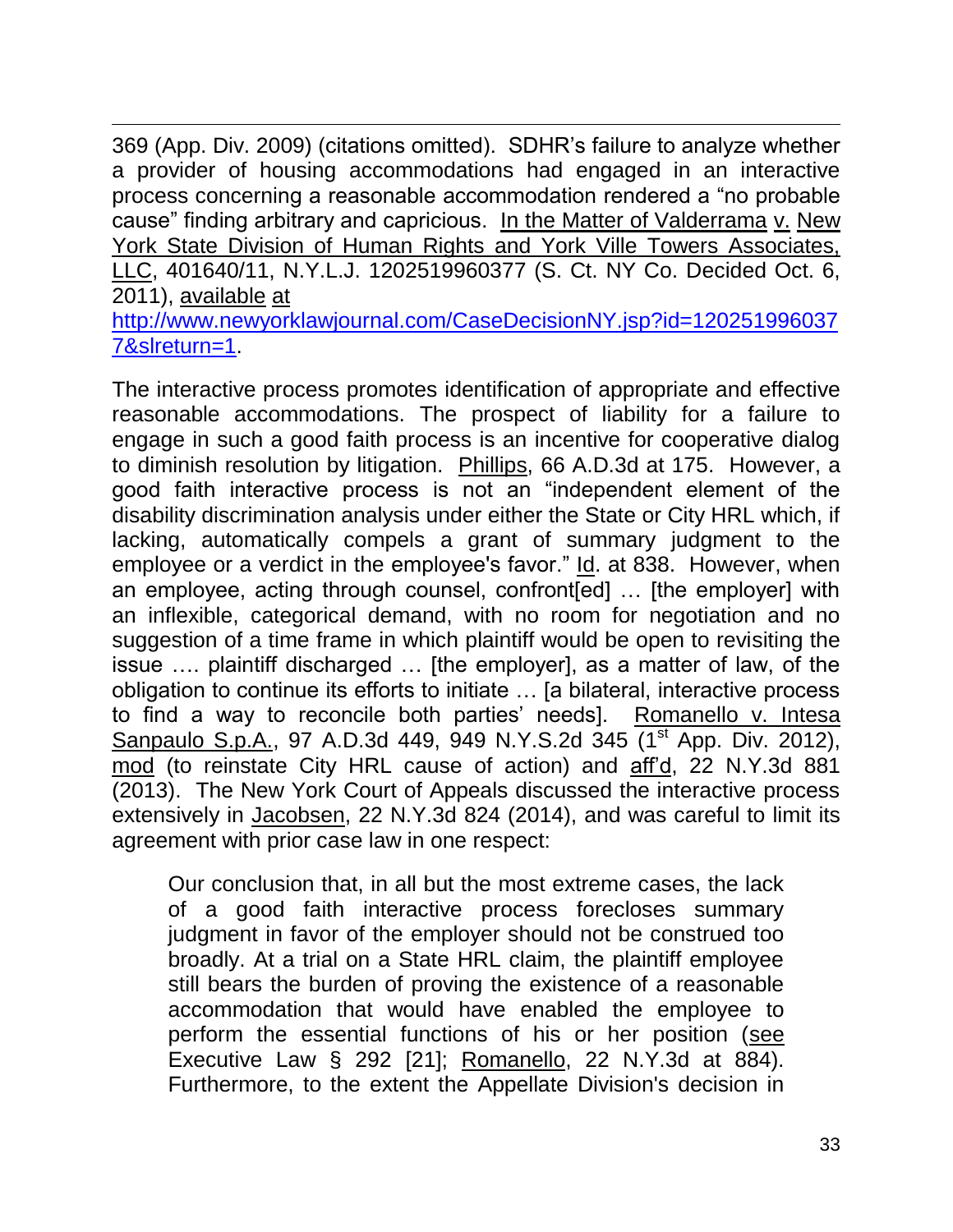Phillips can be interpreted as implying that a good faith interactive process is an independent element of the disability discrimination analysis under either the State or City HRL which, if lacking, automatically compels a grant of summary judgment to the employee or a verdict in the employee's favor (cf. 66 AD3d at 175-176), we reject that notion.

Id. at 838. The New York City Council has introduced legislation aimed at reversing this limitation with respect to the City HRL. See Int. No. 804 of 2015, available at

[http://legistar.council.nyc.gov/LegislationDetail.aspx?ID=2352223&GUID=0](http://legistar.council.nyc.gov/LegislationDetail.aspx?ID=2352223&GUID=04039CC5-37D8-4366-A5AF-8B93F6D9717E&Options=&Search) [4039CC5-37D8-4366-A5AF-8B93F6D9717E&Options=&Search.](http://legistar.council.nyc.gov/LegislationDetail.aspx?ID=2352223&GUID=04039CC5-37D8-4366-A5AF-8B93F6D9717E&Options=&Search)

 $40$  N.Y.C. Admin. Code § 8-102(5); see n. 3, supra.

 $\overline{\phantom{a}}$ 

<sup>41</sup> Contrast City HRL §§ 8-102(16), (18), and 8-107(15) with State HRL §§ 292(21) and (21-e), 9 N.Y.C.R.R. § 466.11(b)(i)(iii), and § 296(4), and with ADA Title I.

 $42\,$  § 8-107(1), in addition to reasonable accommodation, § 8-107(15). See n. 3, supra, and accompanying text.

<sup>43</sup> Department of Housing and Urban Development "Notice on Service Animals and Assistance Animals for People with Disabilities in Housing and HUD-funded Programs" [under both the FHA and § 504 of the federal Rehabilitation Act] (April 25, 2013) available at [http://portal.hud.gov/hudportal/documents/huddoc?id=servanimals\\_ntcfheo](http://portal.hud.gov/hudportal/documents/huddoc?id=servanimals_ntcfheo2013-01.pdf) [2013-01.pdf.](http://portal.hud.gov/hudportal/documents/huddoc?id=servanimals_ntcfheo2013-01.pdf) The term "assistance animal" is used by HUD ("an animal that works, provides assistance, or performs tasks for the benefit of a person with a disability, or provides emotional support that alleviates one or more identified symptoms or effects of a person's disability") to emphasize the broader scope in housing in species and function beyond that of DOJ's public accommodations service dogs. DOJ also recognizes that animals other than dogs, including animals providing emotional support, are covered under the FHA. Final Rule Implementing the ADA Amendments Act of 2008, with respect to Titles II and III of the ADA, 53204 Federal Register / Vol. 81, No. 155 / at 53211, n. 12 and accompanying text, cited at n. 4, supra. Under State CRL § 47, no person with a disability may "be denied admittance to and/or the equal use of … [any] form … of public … [or] private housing accommodations whether permanent or temporary"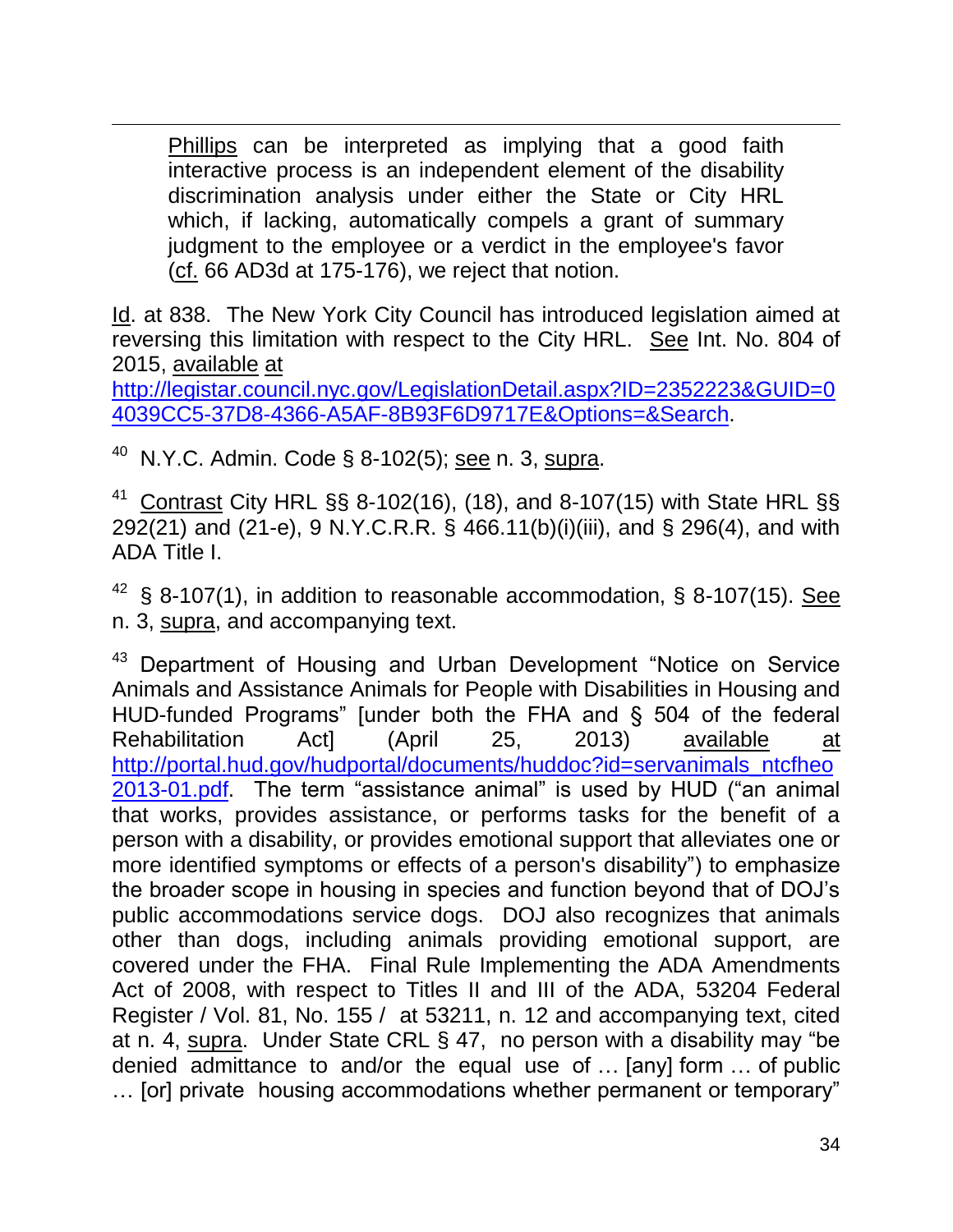$\overline{\phantom{a}}$ because they are using a guide, hearing, or service dog; this provision is not limited by any requirement for documentation.

<sup>44</sup> See L.D. (discussed at n. 3,  $\frac{\text{supra}}{\text{sup}}$ ) and City HRL § 8-107(5). While  $\underline{\text{L.D.}}$ recognized and discussed the need to read the City HRL more liberally than Federal or State law, the HUD guidance (see n. 43, supra), illustrates standards in situations less egregious than those in L.D.. State HRL § 296(18)(2) "imposes a requirement that a person with a disability requesting an accommodation must show that 'such an accommodation may be necessary to afford said person with a disability equal opportunity to use and enjoy a dwelling ...." N.Y.S. Div. of Human Rights v. 111 East 88 Partners, No. 402894/07, 2014 WL 2091141, at \*18 (N.Y. Sup. Ct. June 1, 2012). While New York State courts read the State HRL restrictively in this regard, HUD interprets the same language in the FHA (42 U.S.C. § 3604(f)(3)(B); 24 C.F.R. § 100.204(a)) more favorably to people with disabilities seeking an assistance animal as a reasonable accommodation. In describing the need that will qualify for the accommodation, HUD focuses on the function performed by the animal for the individual, rather than on making that function the essential factor:

Does the person making the request have a disability-related need for an assistance animal? In other words, does the animal work, provide assistance, perform tasks or services for the benefit of a person with a disability, or provide emotional support that alleviates one or more of the identified symptoms or effects of a person's existing disability?

See HUD Notice cited at n. 43, supra, and accompanying text. HUD's approach is mirrored in that under the City HRL; see L.D., at 11-14.

 $45$  State CRL § 47.

State CRL § 47-b(3).

<sup>47</sup> ADA, 42 U.S.C. § 12182(b)(1)(E), 28 C.F.R. §§ 36.205 and 35-130(g), but see answer to question 6 of the FAQ discussed in n. 3, supra (stating that, since a service dog must be one that has been trained, a dog being trained does not qualify; it is unclear at what point in the training the dog might be considered sufficiently trained to qualify as a service dog); City HRL § 8-107(20).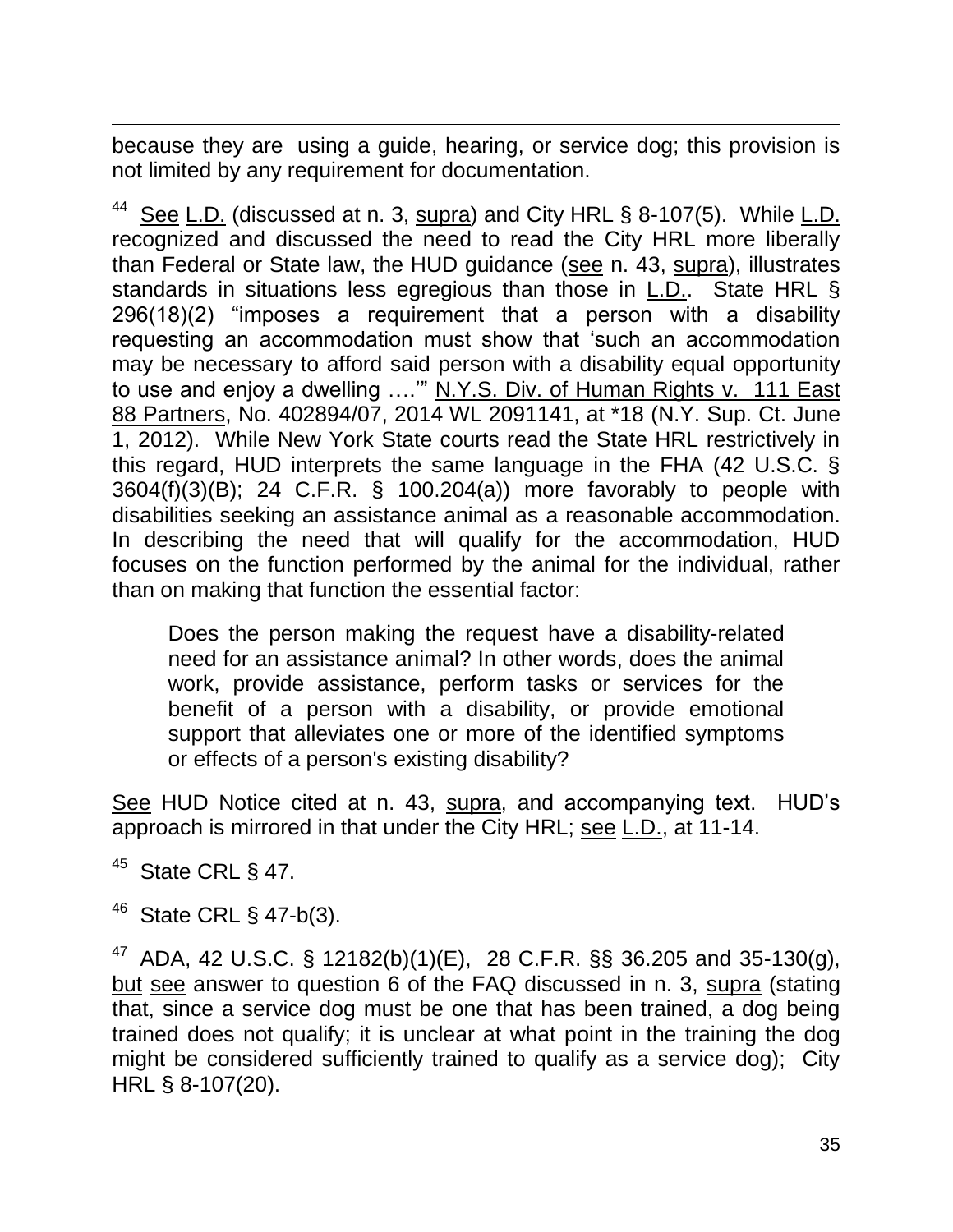$\overline{\phantom{a}}$ State HRL § 296(14); the term "professional" is not defined, but even a "non-professional" is protected; see nn.42 and 43, supra, and accompanying text.

<sup>49</sup> 42 U.S.C. § 12117, adopting remedies available under 29 U.S.C. § 794a for those claiming discrimination under § 504 of the Rehabilitation Act of 1973 (29 U.S.C. § 794); as to those remedies, see Consol. Rail Corp. v. Darrone, 465 U.S. 624 (1984); Doe v. N.Y. Univ., 666 F.2d 761, 774 (2d Cir. 1981); Martin v. N.Y.S. Dep't of Labor, 512 F. Supp. 353 (S.D.N.Y. 1981) (applying CPLR § 214(2) to establish a three year statute of limitations). Counties and municipalities are not subject to punitive damages under ADA Title II, under § 504, nor under New York State common law. The EEOC may pursue victim-specific remedies even when the individual would be bound by agreement with the employer to proceed in arbitration. EEOC v. Waffle House, Inc., 534 U.S. 279 (2002). Claims under ADA, State HRL, and City HRL have been found subject to an arbitration clause in an individual's employment agreement. Bulkenstein v. Taptu, Inc., 2014 U.S. Dist. LEXIS 144159, at \*1 (S.D.N.Y. Oct. 9, 2014), 14 Civ. 1812, N.Y.L.J. 1202673556797, at \*1 (S.D.N.Y. Oct. 9, 2014), available at [http://law.justia.com/cases/federal/district-courts/new](http://law.justia.com/cases/federal/district-courts/new-york/nysdce/1:2014cv01812/424559/28/)[york/nysdce/1:2014cv01812/424559/28/.](http://law.justia.com/cases/federal/district-courts/new-york/nysdce/1:2014cv01812/424559/28/)

While the Supreme Court has found the individual's right to proceed individually in court under the ADA is subject to the preference for arbitration in the Federal Arbitration Act, Circuit City Stores, Inc. v. Adams, 532 U.S. 105 (2001), that preference itself is subject to legal and equitable principles that would invalidate a contract (such as an arbitration agreement), for example, due to unconscionability, and courts have been ready to find unconscionability in appropriate cases. Circuit City Stores, Inc. v. Adams, 279 F.3d 889 (9<sup>th</sup> Cir. 2002) (on remand); Brennan v. Bally Total Fitness, 198 F.Supp.2d 377 (S.D.N.Y. 2002). Similarly, when a collective bargaining agreement precludes an individual covered by that agreement from seeking arbitration without union approval, the individual may pursue a discrimination claim in court or in another appropriate forum. 14 Penn Plaza LLC v. Pyett, 556 U.S. 247, 129 S. Ct. 1456 (2009); Kravar v. Triangle Servs. Inc., 509 F.Supp.2d 407 (S.D.N.Y. 2007).

Encouragement of alternative dispute resolution in the ADA (42 U.S.C. § 12212) and the absence of such a provision from the City HRL, together with the language and history of the Local Civil Rights Restoration Act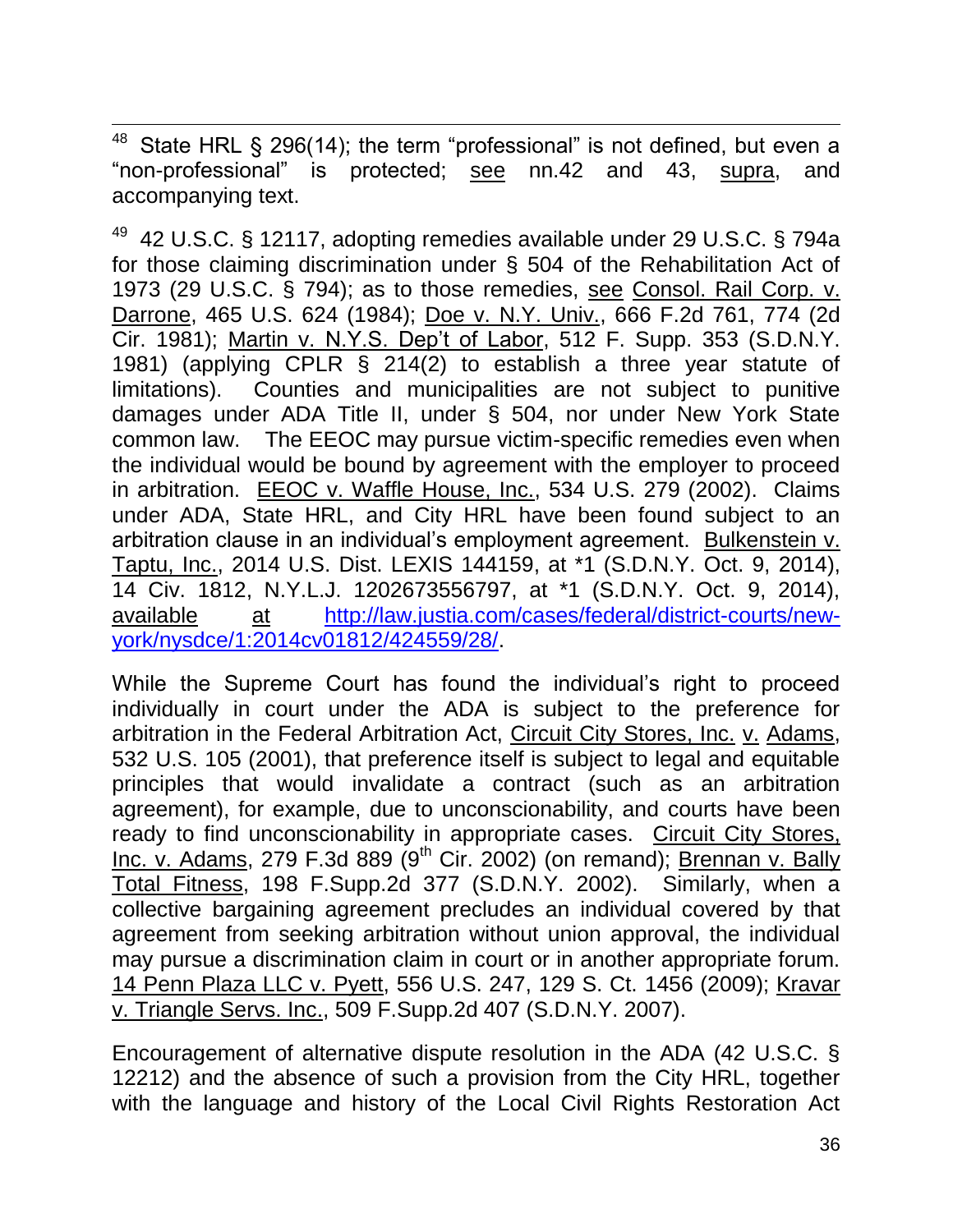$\overline{\phantom{a}}$ might make State Court a better forum, without reliance on the ADA, when an arbitration agreement otherwise might be problematic. C.f. Whitt v. Prosper Funding LLC, 2015 U.S. Dist. LEXIS 91413, at \*1 (S.D.N.Y. July 14, 2015), 1:15-cv-136, NYLJ 1202732403755, at \*1 (S.D.N.Y., Decided July 14, 2015), available at

[http://www.newyorklawjournal.com/id=1202732403755?keywords=Whitt+v.](http://www.newyorklawjournal.com/id=1202732403755?keywords=Whitt+v.+Prosper+Funding+LLC) [+Prosper+Funding+LLC;](http://www.newyorklawjournal.com/id=1202732403755?keywords=Whitt+v.+Prosper+Funding+LLC) [http://law.justia.com/cases/federal/district](http://law.justia.com/cases/federal/district-courts/new-york/nysdce/1:2015cv00136/437068/48/)[courts/new-york/nysdce/1:2015cv00136/437068/48/;](http://law.justia.com/cases/federal/district-courts/new-york/nysdce/1:2015cv00136/437068/48/) [https://apps.fastcase.com.dbgateway.nysed.gov/Research/Pages/Docume](https://apps.fastcase.com.dbgateway.nysed.gov/Research/Pages/Document.aspx?LTID=XIqTCPR425kaQ3yiIz2%2b%2fR%2fQM%2bkaE%2bZBCOHXP4CZ2AH%2broxwQCU6cDVvHTOrxXpEXjAV1f468sEYcu4liypetIXwOpX8sB1PQv0gnPMhiWbu1RQU9nuPw7uBdCAIay%2fc4L1LyUXF7OWxyHX94TgI121aWgxzeJUQdMZvr8HcsHQ%3d) [nt.aspx?LTID=XIqTCPR425kaQ3yiIz2%2b%2fR%2fQM%2bkaE%2bZBCO](https://apps.fastcase.com.dbgateway.nysed.gov/Research/Pages/Document.aspx?LTID=XIqTCPR425kaQ3yiIz2%2b%2fR%2fQM%2bkaE%2bZBCOHXP4CZ2AH%2broxwQCU6cDVvHTOrxXpEXjAV1f468sEYcu4liypetIXwOpX8sB1PQv0gnPMhiWbu1RQU9nuPw7uBdCAIay%2fc4L1LyUXF7OWxyHX94TgI121aWgxzeJUQdMZvr8HcsHQ%3d) [HXP4CZ2AH%2broxwQCU6cDVvHTOrxXpEXjAV1f468sEYcu4liypetIXwO](https://apps.fastcase.com.dbgateway.nysed.gov/Research/Pages/Document.aspx?LTID=XIqTCPR425kaQ3yiIz2%2b%2fR%2fQM%2bkaE%2bZBCOHXP4CZ2AH%2broxwQCU6cDVvHTOrxXpEXjAV1f468sEYcu4liypetIXwOpX8sB1PQv0gnPMhiWbu1RQU9nuPw7uBdCAIay%2fc4L1LyUXF7OWxyHX94TgI121aWgxzeJUQdMZvr8HcsHQ%3d) [pX8sB1PQv0gnPMhiWbu1RQU9nuPw7uBdCAIay%2fc4L1LyUXF7OWxyH](https://apps.fastcase.com.dbgateway.nysed.gov/Research/Pages/Document.aspx?LTID=XIqTCPR425kaQ3yiIz2%2b%2fR%2fQM%2bkaE%2bZBCOHXP4CZ2AH%2broxwQCU6cDVvHTOrxXpEXjAV1f468sEYcu4liypetIXwOpX8sB1PQv0gnPMhiWbu1RQU9nuPw7uBdCAIay%2fc4L1LyUXF7OWxyHX94TgI121aWgxzeJUQdMZvr8HcsHQ%3d) [X94TgI121aWgxzeJUQdMZvr8HcsHQ%3d](https://apps.fastcase.com.dbgateway.nysed.gov/Research/Pages/Document.aspx?LTID=XIqTCPR425kaQ3yiIz2%2b%2fR%2fQM%2bkaE%2bZBCOHXP4CZ2AH%2broxwQCU6cDVvHTOrxXpEXjAV1f468sEYcu4liypetIXwOpX8sB1PQv0gnPMhiWbu1RQU9nuPw7uBdCAIay%2fc4L1LyUXF7OWxyHX94TgI121aWgxzeJUQdMZvr8HcsHQ%3d).

But see City HRL § 8-107(21)(c)(1)(d). A judicially unreviewed State administrative determination is not preclusive in a subsequent suit under the ADA, although a binding arbitration award may be. Cortes v. MTA N.Y. City Transit, 802 F.3d 226, 32 A.D. Cases 1 (2d Cir. 2015).

 $50$  42 U.S.C. § 1981a. Front pay is not limited by the cap. Pollard v. E.I. du Pont de Nemours & Co., 532 U.S. 843 (2001).

51 See § 102 and 103 of the Civil Rights Act of 1991, available at [https://www.eeoc.gov/laws/statutes/cra-1991.cfm.](https://www.eeoc.gov/laws/statutes/cra-1991.cfm)

<sup>52</sup> Farrar v. Hobby, 506 U.S. 103 (1992); Buckhannon Bd. & Care Home, Inc. v. W. Va. Dep't of Health & Human Res., 532 U.S. 598 (2001); see also McGrath v. Toys "R" Us, Inc., 3 N.Y.3d 421, 788 N.Y.S.2d 281, 821 N.E.2d 519 (2004) (following Farrar as to attorneys fees under the City HRL), repudiated in the Local Civil Rights Restoration Act. For discussion of how and why attorneys fees were reduced in an ADA/City HRL case, see Muñoz v. Manhattan Club Timeshare Ass'n, 2014 U.S. Dist. LEXIS 132166, at \*1 (S.D.N.Y. Sept. 18, 2014), available at [http://www.newyorklawjournal.com/id=1202671152086?.](http://www.newyorklawjournal.com/id=1202671152086?)

<sup>53</sup> 42 U.S.C. §§ 12188, 2000e-5. Civil penalties may be sought in actions by the Justice Department. On March 28, 2014, the Department of Justice issued a Final Rule that adjusts for inflation the civil monetary penalties assessed or enforced by the Civil Rights Division, including civil penalties available under Title III of the ADA. For the ADA, this adjustment increases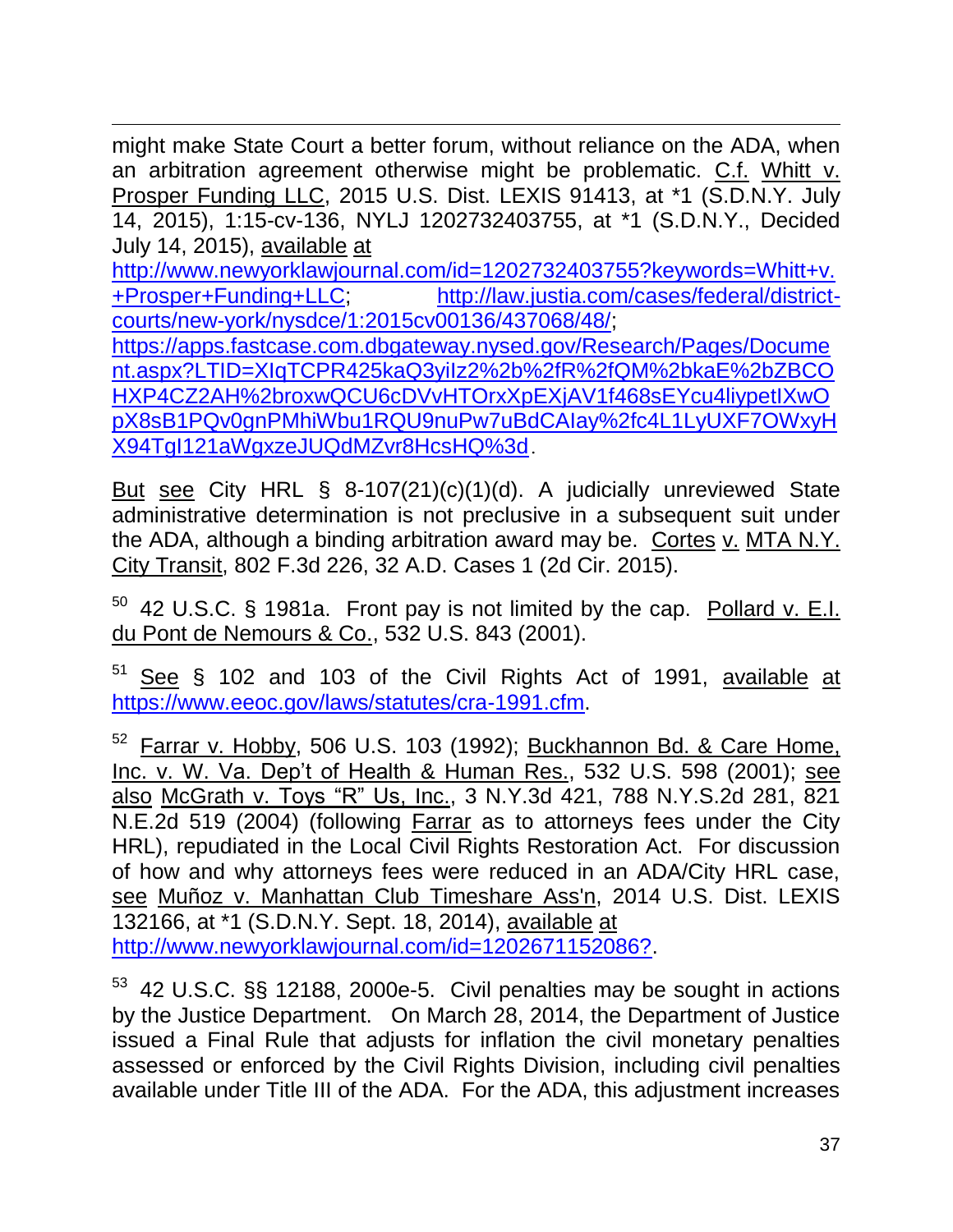$\overline{\phantom{a}}$ the maximum civil penalty for a first violation under Title III from \$55,000 to \$75,000; for a subsequent violation the new maximum is \$150,000. The new *maximums* apply only to violations occurring on or after April 28, 2014. See [http://www.gpo.gov/fdsys/pkg/FR-2014-03-28/html/2014-06979.htm.](http://www.gpo.gov/fdsys/pkg/FR-2014-03-28/html/2014-06979.htm)

<sup>54</sup> 42 U.S.C. § 12133. Parallel and concurrent suits may be brought under ADA Title II and 42 U.S.C. § 1983. Williams v. City of New York, 12-CV-6805, NYLJ 1202734428588 (S.D.N.Y. 2015), available at [http://www.newyorklawjournal.com/id=1202734428588.](http://www.newyorklawjournal.com/id=1202734428588) A § 1983 action may relate, inter alia, to an entity's failure to train its employees to respect Constitutional or statutory rights of people with disabilities, and to the entity's intentional or negligent disregard of such rights.

<sup>55</sup> See Tennessee v. Lane, 541 U.S. 509 (2004) and United States v. Georgia, 546 U.S. 151, 126 S.Ct. 877 (2006).

 $56$  N.Y.C. Admin. Code § 8-109. Filing of an administrative complaint generally constitutes an election of remedies precluding a private suit. Exec. Law § 297(9), Hernandez v. Edison Properties, 103762/12, N.Y.L.J. 1202653474336 at 1 (S.Ct. NY Co. Decided March 31, 2014; published May 2, 2014), available at

[http://www.courts.state.ny.us/Reporter/pdfs/2013/2013\\_33620.pdf;](http://www.courts.state.ny.us/Reporter/pdfs/2013/2013_33620.pdf) [http://www.newyorklawjournal.com/id=1202653474336/Juan-Hernandez-](http://www.newyorklawjournal.com/id=1202653474336/Juan-Hernandez-Plaintiff-v-Edison-Properties-Defendant-10376212?slreturn=20141003164541)[Plaintiff-v-Edison-Properties-Defendant-](http://www.newyorklawjournal.com/id=1202653474336/Juan-Hernandez-Plaintiff-v-Edison-Properties-Defendant-10376212?slreturn=20141003164541)

[10376212?slreturn=20141003164541.](http://www.newyorklawjournal.com/id=1202653474336/Juan-Hernandez-Plaintiff-v-Edison-Properties-Defendant-10376212?slreturn=20141003164541) The CCHR may award substantial damages, as well as costs, attorneys fees and experts fees. N.Y.C. Admin. Code § 8-120.

- $57$  Exec. Law § 297(5).
- <sup>58</sup> N.Y.C. Admin. Code §§ 8-120, 8-502.
- $59$  N.Y.C. Admin. Code § 8-502.

See Bennett v. Health Mgmt. Sys., Inc., 92 A.D.3d 29 (N.Y. Sup. Ct. 2011). For example, the McDonnell Douglas test must be tailored to City HRL mandates so "considerations of severity or pervasiveness applicable in state and federal harassment cases are impermissible in determining liability in discriminatory harassment cases under the City HRL," Bennett, 92 A.D.3d at 34, citing Williams and Nelson v. HSBC Bank USA, 87 A.D. 3d 995, 997-99 (2<sup>nd</sup> Dep't App. Div. 2011).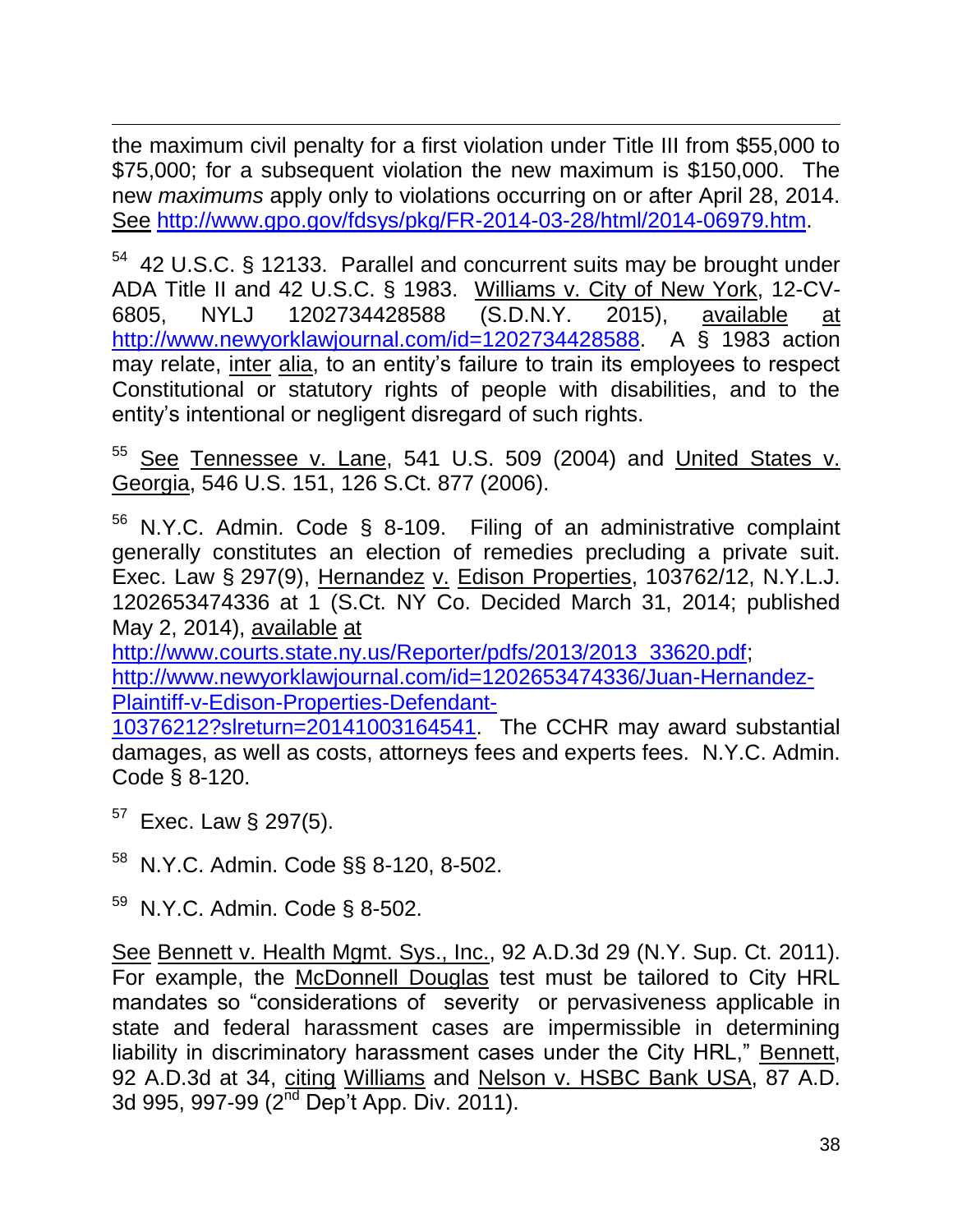$\overline{\phantom{a}}$ See Jordan v. Bates Adver. Holdings, Inc., 11 Misc.3d 764, 770-71 (N.Y. Sup. Ct. 2006), (upholding a jury award of \$2,000,000 in compensatory and \$500,000 in punitive damages, and setting a hearing on the amount of attorneys fees). But see Norris v. N.Y. City College of Tech., N.Y.L.J. Jan. 29, 2009, 33:1 (S.D.N.Y. Decided Jan. 14, 2009, Block, J.), available at [http://www.newyorklawjournal.com/CaseDecisionNY.jsp?id=120250356041](http://www.newyorklawjournal.com/CaseDecisionNY.jsp?id=1202503560416) [6;](http://www.newyorklawjournal.com/CaseDecisionNY.jsp?id=1202503560416) <https://casetext.com/case/norris-v-new-york-city-college-of-technology> (reducing punitive damages of \$425,000 to \$25,000 against an individual defendant - the only one subject to punitive damages - relying primarily on U.S. Supreme Court criteria), and Riverbay Corp. v. N.Y. City Comm'n, 260832/10, N.Y.L.J. 1202518198460 (S. Ct. Bronx Co., Decided Sept. 9, 2011), available at [https://cases.justia.com/new-york/other-courts/2011-ny](https://cases.justia.com/new-york/other-courts/2011-ny-slip-op-34042-u.pdf?ts=1389911850)[slip-op-34042-u.pdf?ts=1389911850](https://cases.justia.com/new-york/other-courts/2011-ny-slip-op-34042-u.pdf?ts=1389911850);

[http://www.newyorklawjournal.com/CaseDecisionNY.jsp?id=120251819846](http://www.newyorklawjournal.com/CaseDecisionNY.jsp?id=1202518198460) [0](http://www.newyorklawjournal.com/CaseDecisionNY.jsp?id=1202518198460) (reducing damages and fines levied by CCHR). An award of compensatory damages to a person aggrieved by illegal discriminatory practice may include compensation for mental anguish, and that award may be based solely on the complainant's testimony. Matter of 119-121 E. 97th St. Corp. v. N.Y. City Comm'n on Human Rights, 220 A.D.2d 79, 83, 642 N.Y.S.2d 638 (Sup. Ct. 1996). A trial court's unexplained denial of attorneys fees to a plaintiff prevailing in a settlement under the City HRL was remanded by the Appellate Division for a hearing to determine the amount of attorneys fees to be awarded. Fornuto v. Nisi, 84 A.D.3d 617, 923 N.Y.S.2d 493 (Sup. Ct. 2011).

Where damages or fees are sought with respect to pendent local or State discrimination law liability in a federal action, enforcement of such an award may be sought in a motion in the federal action and does not require State court proceedings. Mitchell v. Lyons Prof'l Servs., Inc., 727 F. Supp.2d 120 (E.D.N.Y. 2010).

Common law sovereign immunity has been held to bar punitive damages against the City itself under the City HRL. See Katt v. City of N.Y., 151 F. Supp.2d 313, 337-45 (S.D.N.Y. 2001), aff'd sub nom Krohn v. N.Y.C. Police Dep't, 372 F.3d 83 (2d Cir. 2004).

In the Local Civil Rights Restoration Act (Local Law 85 of 2005), New York City repudiated an interpretation of the City HRL that attorneys fees rarely would be awarded under the City HRL "where plaintiff obtained only nominal damages unless the case served a significant public purpose."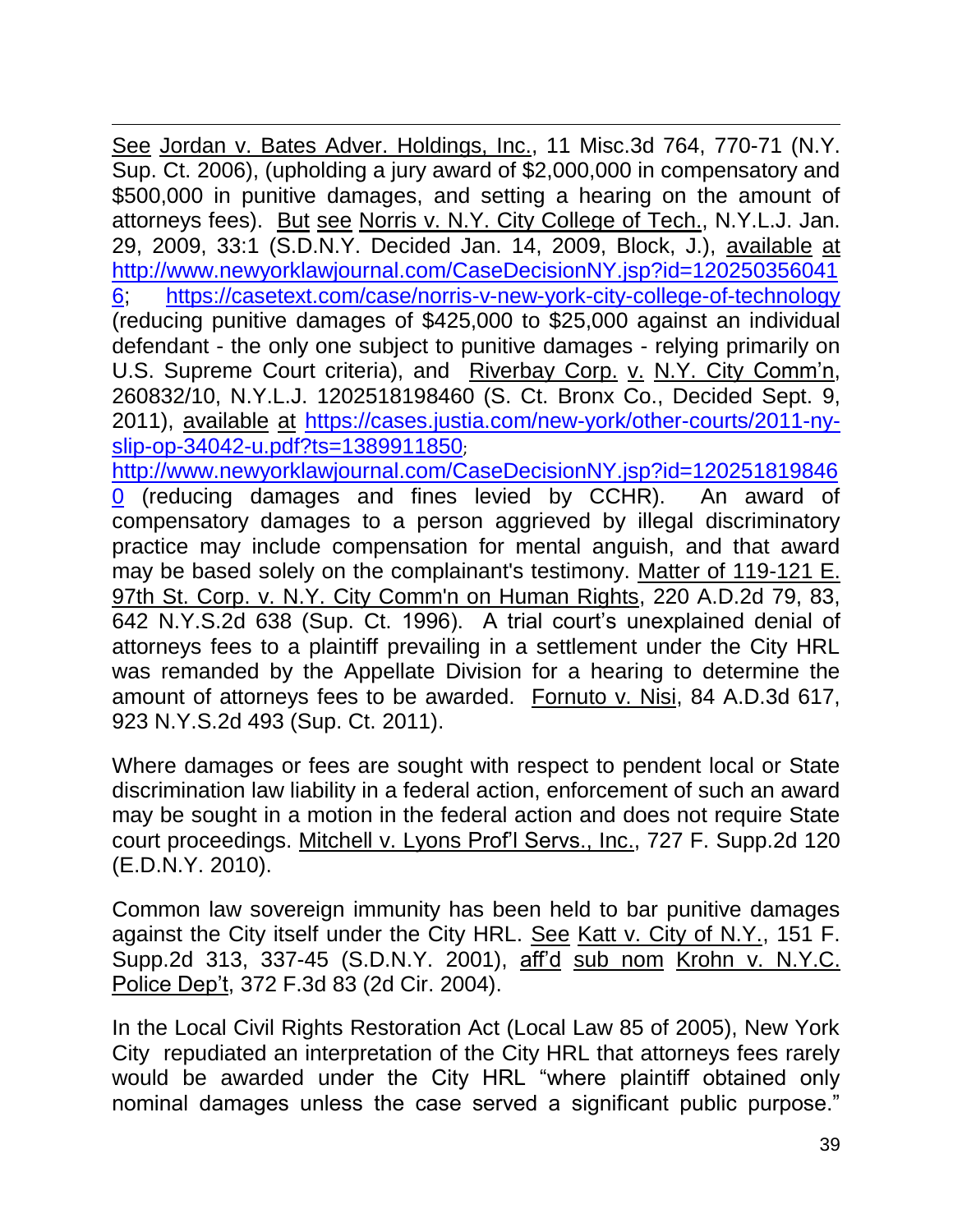McGrath, 3 N.Y.3d at 427-28. In the same legislation, civil penalties under the City HRL were increased significantly, N.Y.C. Admin. Code § 8-126, although the absence of a waiver of sovereign immunity was not addressed, see Krohn.

 $\overline{\phantom{a}}$ 

Injunctive relief under the City HRL (N.Y.C. Admin. Code § 8-502) is much more readily available than it is under the State HRL (Exec. Law § 297(9). Wilson v. Phoenix House, 42 Misc.3d 677, 703-708 (N.Y. S. Ct. 2013).

Attorneys fees and court costs recovered by individuals in civil rights litigation (e.g., under ADA and City HRL), including those secured in settlement, are free from federal taxation to the prevailing individual. 26 U.S.C. §§ 62 (a)(20), 62(e)(18).

 $60$  State HRL §§ 297(9), (10). Attorney's fees may be available to a prevailing party in a discrimination action against the State. Kimmel v. State of N.Y., 76 A.D.3d 188, 906 N.Y.S.2d 403 (Sup. Ct. 2010); see also Cadet-Legros, discussed at n. 3, supra.

 $61$  N.Y.C. Admin. Code § 8-502(c); before enactment of Local Law 85 of 2005, such notice had to be given before suit was filed. Failure to comply with notice of claim time limitations (N.Y.S. General Municipal Law §§ 50-i, 50-e; N.Y. Civil Practice Law and Rules § 9801 (villages)) has been held in federal court to warrant dismissal. Erlich v. Gatta, N.Y.L.J. Oct. 16, 2009, 30:1 (S.D.N.Y. Decided Oct. 2, 2009), available at <https://casetext.com/case/ehrlich-v-gatta> and [http://www.newyorklawjournal.com/id=1202434624942.](http://www.newyorklawjournal.com/id=1202434624942)

However, that State HRL case was based on non-State HRL state precedent; the better precedent is that State HRL claims against a municipality are not subject to General Municipal Law or CPLR notice of claim requirements. See Rose v. N.Y.C. Health and Hosps. Corp., 122 A.D.3d 76, 79 (N.Y. Sup. Ct. 2014). Even when suit against a governmental entity is barred procedurally, a suit might proceed against an employee of that entity for aiding and abetting the entity's human rights law violation. Johnson v. County of Nassau, 10-CV-6061, N.Y.L.J. 1202717065006, at \*1 (E.D.N.Y., Decided January 30, 2015; published February 6, 2015), available at [https://www.gpo.gov/fdsys/granule/USCOURTS-nyed-2\\_10-cv-](https://www.gpo.gov/fdsys/granule/USCOURTS-nyed-2_10-cv-06061/USCOURTS-nyed-2_10-cv-06061-1)[06061/USCOURTS-nyed-2\\_10-cv-06061-1.](https://www.gpo.gov/fdsys/granule/USCOURTS-nyed-2_10-cv-06061/USCOURTS-nyed-2_10-cv-06061-1) The State HRL does not authorize suit against the State or other governmental entities. See